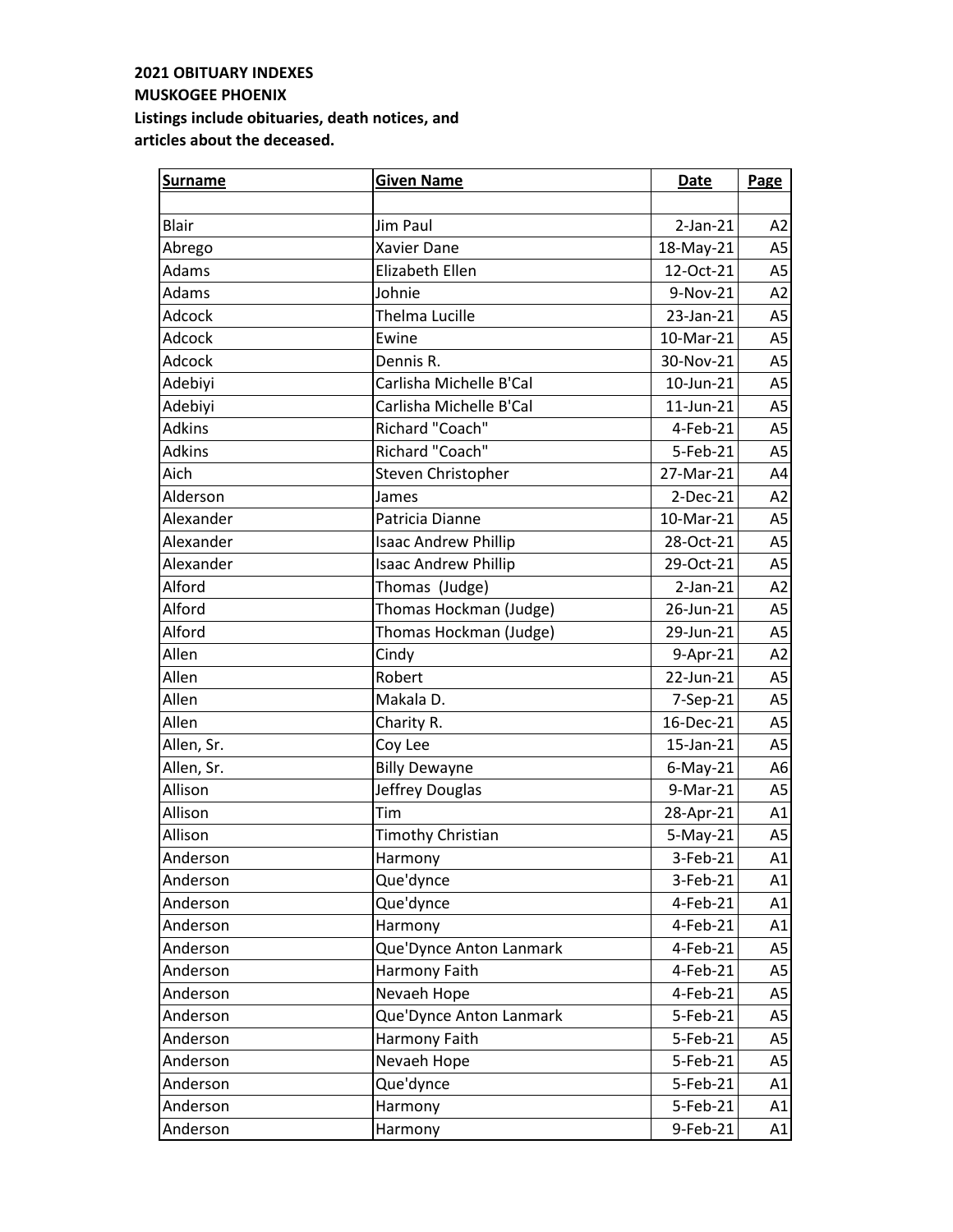| Anderson          | Que'dynce               | 9-Feb-21   | A1             |
|-------------------|-------------------------|------------|----------------|
| Anderson          | Que'Dynce Anton Lanmark | 11-Feb-21  | A <sub>5</sub> |
| Anderson          | Harmony Faith           | 11-Feb-21  | A <sub>5</sub> |
| Anderson          | Nevaeh Hope             | 11-Feb-21  | A <sub>5</sub> |
| Anderson          | Que'Dynce Anton Lanmark | 12-Feb-21  | A <sub>5</sub> |
| Anderson          | Harmony Faith           | 12-Feb-21  | A <sub>5</sub> |
| Anderson          | Nevaeh Hope             | 12-Feb-21  | A <sub>5</sub> |
| Anderson          | Que'Dynce Anton Lanmark | 12-Feb-21  | A <sub>5</sub> |
| Anderson          | Nevaeh Hope             | 12-Feb-21  | A <sub>5</sub> |
| Anderson          | Harmony Faith           | 12-Feb-21  | A5             |
| Anderson          | Que'dynce               | 19-Feb-21  | A1             |
| Anderson          | Harmony                 | 19-Feb-21  | A1             |
| Anderson          | Duane Aaron             | 10-Apr-21  | A <sub>5</sub> |
| Anderson          | Duane Aaron             | 13-Apr-21  | A <sub>5</sub> |
| Anderson          | Jacob                   | 24-Nov-21  | A <sub>5</sub> |
| Anderson          | Michael Arthur          | 24-Dec-21  | A4             |
| Anderson, Jr.     | Perry                   | 4-Aug-21   | A <sub>5</sub> |
| Andregg           | Shannon                 | 28-Apr-21  | A1             |
| Andregg           | Nathan                  | 28-Apr-21  | A1             |
| Andregg, M.D.     | <b>Mark</b>             | 28-Apr-21  | A1             |
| Andren            | Larry E.                | 26-Jun-21  | A <sub>5</sub> |
| Armstrong         | Sarah Jane              | 7-Aug-21   | A7             |
| Arnold            | Zachary Brian           | 30-Jul-21  | A2             |
| Arriaga           | Carol Ann               | 27-Aug-21  | A <sub>5</sub> |
| Arriaga           | Carol Ann               | 28-Aug-21  | A4             |
| Arriaga           | Carol Ann               | 16-Sep-21  | A <sub>5</sub> |
| Arriaga           | Carol Ann               | 17-Sep-21  | A <sub>5</sub> |
| Arthur            | Jimmy                   | 10-Apr-21  | A <sub>5</sub> |
| Asberry, Jr.      | Ennis                   | 27-Feb-21  | A4             |
| Ashwood           | <b>Betty Ann</b>        | 5-Mar-21   | A <sub>5</sub> |
| Asquith           | Susan Jane              | 24-Dec-21  | A4             |
| Atkinson          | Betty Jo                | 16-Dec-21  | A5             |
| Ausmus            | John Arthur             | 30-Jun-21  | A4             |
| Avila-Galvin, Jr. | Jesus                   | 19-Aug-21  | A2             |
| Aynes             | Lois Jean               | 30-Jan-21  | A5             |
| <b>Bagley</b>     | Caleb James             | 14-Sep-21  | A5             |
| <b>Bailey</b>     | Vicky                   | 10-Mar-21  | A5             |
| <b>Bailey</b>     | Bill G.                 | 30-Oct-21  | A7             |
| <b>Bailey</b>     | Billy G.                | $2-Nov-21$ | A5             |
| <b>Baker</b>      | Donn                    | $2-Jan-21$ | A2             |
| <b>Baker</b>      | Alberta                 | 21-Jan-21  | A5             |
| <b>Baker</b>      | Donna                   | 22-Apr-21  | A5             |
| <b>Baker</b>      | Nancy Mae               | 15-May-21  | A4             |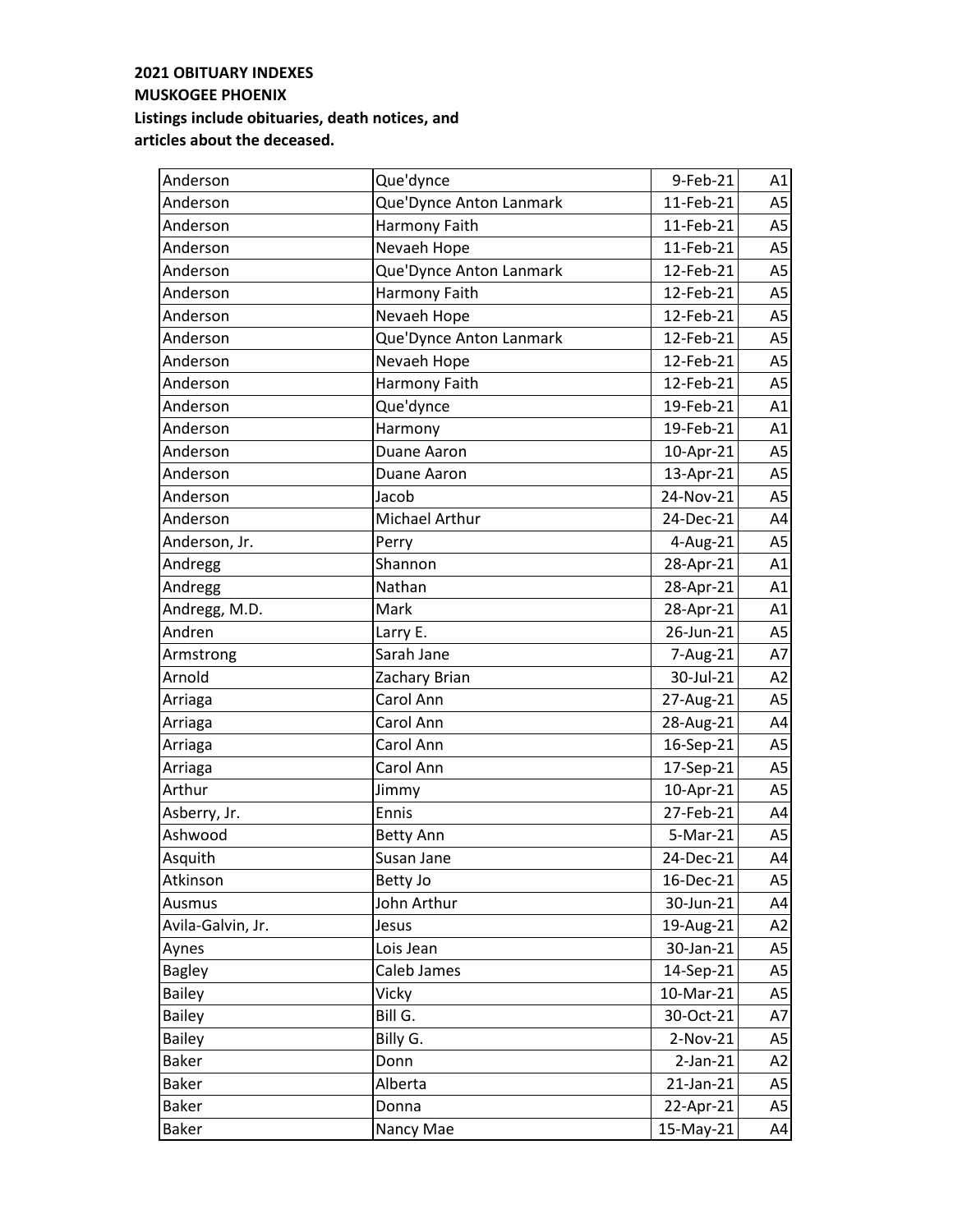| <b>Barker</b>      | Robert Lee                | 12-Jun-21   | A5             |
|--------------------|---------------------------|-------------|----------------|
| <b>Barker</b>      | Robert Lee                | 16-Jun-21   | A <sub>5</sub> |
| <b>Barlow</b>      | Cody                      | 16-Feb-21   | A2             |
| <b>Barnard</b>     | <b>Barbara</b>            | 23-Jan-21   | A <sub>5</sub> |
| <b>Barnett</b>     | Wanda Jennett             | 3-Sep-21    | A <sub>5</sub> |
| <b>Barnett</b>     | Emanuel                   | $2-Dec-21$  | A <sub>5</sub> |
| <b>Barnett</b>     | Emanuel                   | 3-Dec-21    | A <sub>5</sub> |
| <b>Bass</b>        | James Melvin              | 28-May-21   | A <sub>5</sub> |
| <b>Bates</b>       | Ruth C.                   | 13-Nov-21   | A <sub>5</sub> |
| <b>Battenfield</b> | Nancy (Andrews)           | 19-Jan-21   | A <sub>5</sub> |
| Baughman           | J. C.                     | 23-Feb-21   | A <sub>5</sub> |
| Baughman           | JR Kenneth                | 13-Mar-21   | A4             |
| <b>Bayless</b>     | Ruby L. (Clement)         | 10-Jul-21   | A <sub>5</sub> |
| <b>Bayless</b>     | Ruby L. (Clement)         | 13-Jul-21   | A <sub>5</sub> |
| Beach              | Pauline "Nanny"           | 12-Nov-21   | A4             |
| Beane, Sr.         | <b>William Patrick</b>    | 19-Jan-21   | A <sub>5</sub> |
| <b>Beard</b>       | Dorothy                   | 12-Nov-21   | A4             |
| Bedford            | Cherry                    | 30-Jan-21   | A <sub>5</sub> |
| Bemo               | Glenda Mae                | 23-Jan-21   | A <sub>5</sub> |
| Bentley            | Wilhelmina "Cocoa" Collen | 9-Dec-21    | A <sub>5</sub> |
| <b>Berline</b>     | Byron                     | 13-Jul-21   | A2             |
| Bernard            | Celia                     | 17-Aug-21   | A <sub>5</sub> |
| <b>Beshears</b>    | <b>Betty Sue</b>          | 8-Dec-21    | A <sub>5</sub> |
| <b>Beshears</b>    | <b>Betty Sue</b>          | 9-Dec-21    | A <sub>5</sub> |
| Beth-Hobbs         | Jammie Lynn               | 3-Nov-21    | A <sub>5</sub> |
| Bezell             | <b>Brittney Ann</b>       | 9-Sep-21    | A <sub>5</sub> |
| <b>Bicksler</b>    | Jobe                      | 25-May-21   | A2             |
| Blackard           | <b>Bill Dougan</b>        | 3-Dec-21    | A <sub>5</sub> |
| <b>Blair</b>       | Robert S.                 | 16-Jun-21   | A <sub>5</sub> |
| <b>Blakeslee</b>   | April Rene                | 13-Apr-21   | A <sub>5</sub> |
| Blakeslee          | Valerie Sue               | 21-Apr-21   | A1             |
| <b>Blakeslee</b>   | Halidon "Hal" George      | 30-Jul-21   | A5             |
| Blakeslee          | <b>Halidon George</b>     | 31-Jul-21   | A7             |
| Blankenship        | Andrea                    | 24-Feb-21   | A <sub>2</sub> |
| <b>Blevins</b>     | Marvis Elvie              | 27-Mar-21   | A4             |
| <b>Borba</b>       | Jacob                     | 5-Mar-21    | A5             |
| <b>Boston</b>      | Raymond Thomas "Buck"     | $6$ -May-21 | A6             |
| <b>Boston</b>      | Loyd Leo                  | 13-Jul-21   | A <sub>5</sub> |
| Bowden             | Joe Allen                 | 20-Mar-21   | A5             |
| <b>Bowens</b>      | Aaron Lee                 | 29-Jan-21   | A <sub>5</sub> |
| Bower              | David Ralph               | 6-Oct-21    | A5             |
| Bowman             | Marjorie "Margie" Anne    | 30-Dec-21   | A5             |
| Boyd               | Angel                     | 14-Sep-21   | A2             |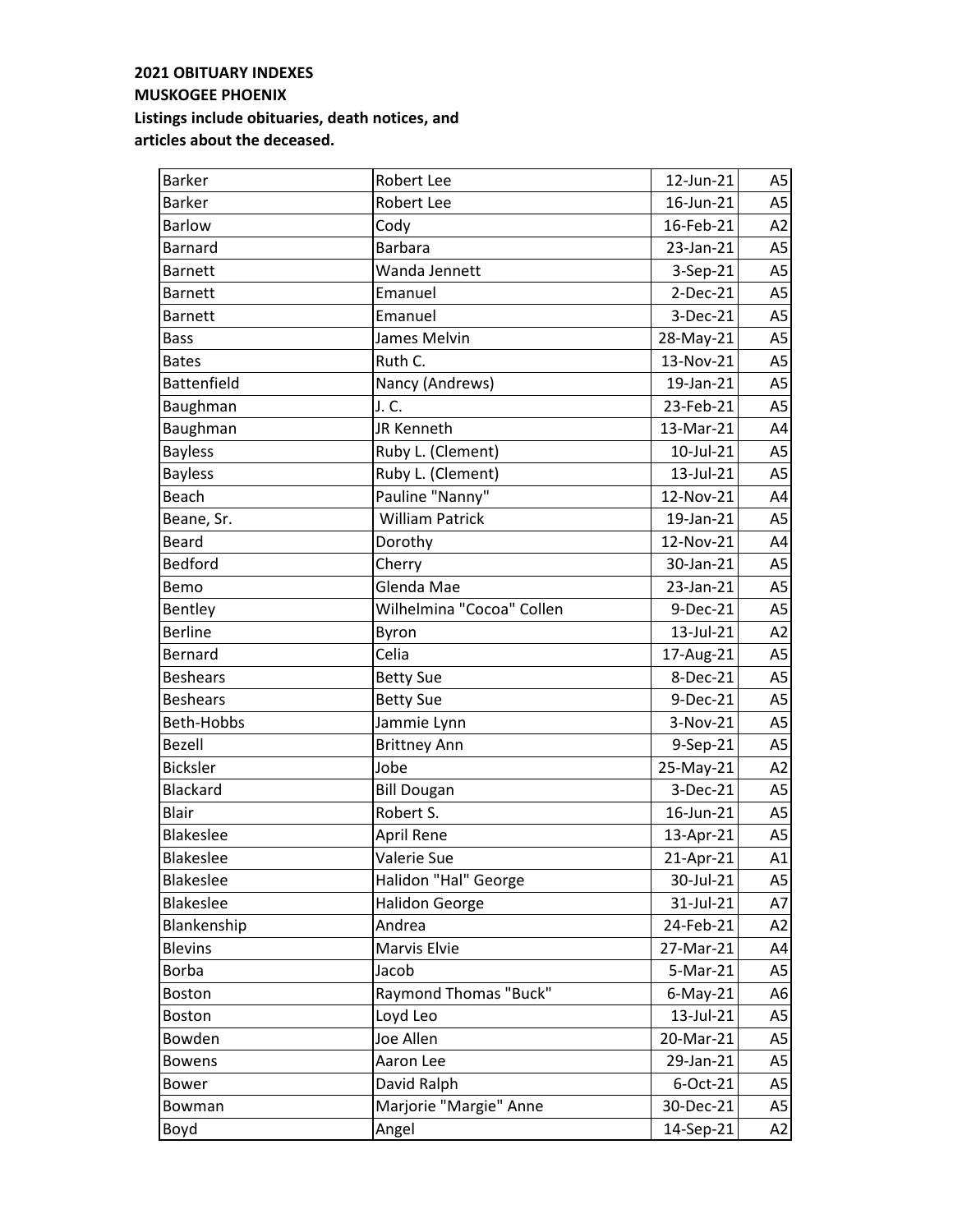| Boyd              | Stacy                 | 14-Sep-21   | A2             |
|-------------------|-----------------------|-------------|----------------|
| Boyd              | James Edward          | 5-Oct-21    | A <sub>5</sub> |
| Boydstun          | Faye Deane            | 27-Feb-21   | A4             |
| Boyer             | Bill "David"          | 5-Aug-21    | A <sub>5</sub> |
| Boyer             | <b>Bill "David"</b>   | 6-Aug-21    | A <sub>5</sub> |
| Boyer             | LaNell                | 24-Aug-21   | A <sub>5</sub> |
| Boyer             | LaNell                | 25-Aug-21   | A <sub>5</sub> |
| <b>Brackett</b>   | Cynthia Leigh         | 16-Jan-21   | A4             |
| <b>Brackett</b>   | Byrl                  | 20-Jul-21   | A <sub>5</sub> |
| Braden, Sr.       | <b>Eugene Clay</b>    | 17-Sep-21   | A <sub>5</sub> |
| <b>Bradley</b>    | Mager                 | 22-Dec-21   | A1             |
| <b>Branch</b>     | Eugene                | 9-Dec-21    | A <sub>5</sub> |
| Branch, Jr.       | Eugene Eddie          | 31-Dec-21   | A4             |
| <b>Brandon</b>    | Donald Leon           | 4-Sep-21    | A4             |
| <b>Braton</b>     | Carolyn Ann           | 12-Mar-21   | A <sub>5</sub> |
| Brice,            | Donnie "Cleon"        | 21-Apr-21   | A <sub>5</sub> |
| <b>Bright</b>     | John H. (Rev.)        | 16-Oct-21   | A <sub>5</sub> |
| <b>Bright</b>     | John H. (Rev.)        | 19-Oct-21   | A <sub>5</sub> |
| <b>Brinsfield</b> | Vance                 | 9-Jan-21    | A6             |
| <b>Brinsfield</b> | Wilma Jean            | $2-Mar-21$  | A <sub>5</sub> |
| <b>Brock</b>      | Alma                  | 16-Mar-21   | A <sub>5</sub> |
| <b>Brooks</b>     | <b>Esther Evelyn</b>  | 25-Feb-21   | A <sub>5</sub> |
| <b>Brooks</b>     | <b>Esther Evelyn</b>  | 26-Feb-21   | A <sub>5</sub> |
| <b>Brooks</b>     | Lucille Brown         | 22-Oct-21   | A <sub>5</sub> |
| <b>Brooks</b>     | Shirley               | 11-Dec-21   | A <sub>5</sub> |
| Brooks, I         | Woodie Joe            | 23-Apr-21   | A <sub>5</sub> |
| <b>Brown</b>      | Kenneth T.            | 9-Feb-21    | A <sub>5</sub> |
| <b>Brown</b>      | Randie Kevin          | 11-Feb-21   | A <sub>5</sub> |
| <b>Brown</b>      | Randie Kevin          | 12-Feb-21   | A5             |
| Brown             | Richard L. "Dick"     | 25-Feb-21   | A <sub>5</sub> |
| <b>Brown</b>      | Alma Louise           | 20-Mar-21   | A5             |
| <b>Brown</b>      | Diana Marie           | 30-Apr-21   | A5             |
| <b>Brown</b>      | Stacey "Suge B" LaDon | 10-Jun-21   | A5             |
| Brown             | Stacey "Suge B" LaDon | 11-Jun-21   | A5             |
| Brown             | <b>Arvell James</b>   | 11-Aug-21   | A2             |
| Brown             | Brandon D.            | 25-Aug-21   | A <sub>5</sub> |
| <b>Brown</b>      | Paul                  | 29-Sep-21   | A <sub>5</sub> |
| <b>Bruce</b>      | Faye Jean (Logan)     | 3-Apr-21    | A <sub>5</sub> |
| <b>Bruner</b>     | Demontre Ramon        | $2-Jan-21$  | A8             |
| <b>Burge</b>      | Wanda Lee             | 15-May-21   | A4             |
| <b>Burkhalter</b> | <b>Delores Tonett</b> | $6$ -Aug-21 | A5             |
| <b>Burkhalter</b> | <b>Delores Tonett</b> | 7-Aug-21    | A7             |
| <b>Burkhalter</b> | <b>Delores Tonett</b> | 13-Aug-21   | A5             |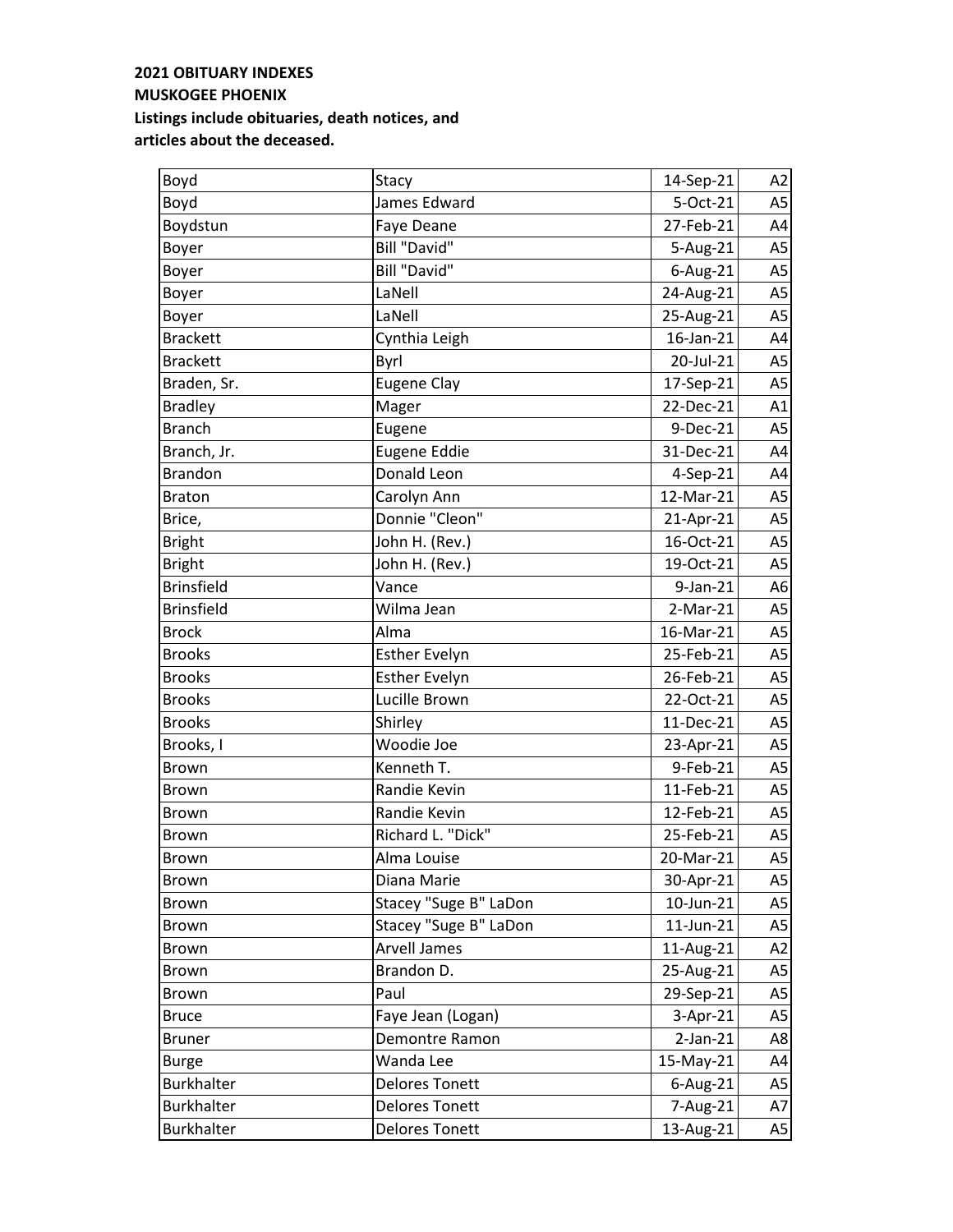| <b>Burks</b>   | Norma Jean            | 30-Jan-21   | A <sub>5</sub> |
|----------------|-----------------------|-------------|----------------|
| <b>Burks</b>   | <b>Brian</b>          | 6-Feb-21    | A1             |
| <b>Burks</b>   | Kristiana             | $6$ -Feb-21 | A1             |
| <b>Burks</b>   | Ted Wilton            | 10-Feb-21   | A <sub>5</sub> |
| <b>Burnett</b> | Kyle R.               | 29-Jun-21   | A <sub>5</sub> |
| <b>Burnham</b> | Wanda Jane            | 30-Jan-21   | A <sub>5</sub> |
| <b>Buster</b>  | Bart L.               | 17-Feb-21   | A <sub>5</sub> |
| Butenschoen    | Joe                   | 4-Feb-21    | A <sub>5</sub> |
| <b>Butler</b>  | Geraldine L.          | 22-Jan-21   | A <sub>5</sub> |
| Byington       | <b>Evelyn Marie</b>   | 5-Aug-21    | A5             |
| Byington       | <b>Evelyn Marie</b>   | 6-Aug-21    | A <sub>5</sub> |
| Cagle          | Hazel Irene           | 7-Apr-21    | A5             |
| Cahill         | Todd                  | 27-Apr-21   | A <sub>5</sub> |
| Cain           | Ferdinand Joseph      | 12-Nov-21   | A4             |
| Calcote        | Sherry J.             | 3-Aug-21    | A <sub>5</sub> |
| Calcote        | Sherry J.             | 4-Aug-21    | A <sub>5</sub> |
| Callaway       | Robert Edgar          | $5-May-21$  | A <sub>5</sub> |
| Cameron        | Blanche W.            | 29-Sep-21   | A <sub>5</sub> |
| Candler        | Scotty                | 21-Oct-21   | A2             |
| Candy          | Doris Nan             | 16-Jan-21   | A4             |
| Cannon         | Clarence Dean         | 5-Aug-21    | A <sub>5</sub> |
| Cantrell       | Donald                | 24-Sep-21   | A1             |
| Capps          | Charles               | 7-Jan-21    | A <sub>5</sub> |
| Capps          | Jeania K.             | $4$ -May-21 | A5             |
| Carden         | <b>Bobby Lee</b>      | 24-Sep-21   | A <sub>5</sub> |
| Cardwell       | Curtis "Coot" "Pops"  | 4-Feb-21    | A <sub>5</sub> |
| Carlton        | Connie Warner         | 4-Aug-21    | A <sub>5</sub> |
| Carney, I      | Edward "Sonny" Eugene | 14-Sep-21   | A <sub>5</sub> |
| Carpenter      | Cavell Steven         | 8-Jun-21    | A5             |
| Carter         | <b>Leonard Gene</b>   | 8-Jun-21    | A <sub>5</sub> |
| Carter         | Dorothy Jo            | 10-Sep-21   | A5             |
| Carter         | Gay                   | 6-Oct-21    | A2             |
| Carter         | Deangelo Michael      | 21-Oct-21   | A5             |
| Carter         | Deangelo M.           | 23-Oct-21   | A7             |
| Carter         | Arthur                | 18-Dec-21   | A4             |
| Cartwright     | <b>Frank Dee</b>      | $2-Jan-21$  | A <sub>5</sub> |
| Cash           | Joe Martin            | 25-Sep-21   | A4             |
| Catlett        | Ethan Cord            | 26-Mar-21   | A <sub>5</sub> |
| Caughern       | <b>Betty Irene</b>    | 5-Aug-21    | A <sub>5</sub> |
| Cawthon        | Carolyn Louise        | 12-Aug-21   | A5             |
| Chambers       | Paul Bryan            | 8-Oct-21    | A <sub>5</sub> |
| Chandler       | Harold Dean           | 13-Mar-21   | A4             |
| Chandler       | Jack                  | 10-Apr-21   | A2             |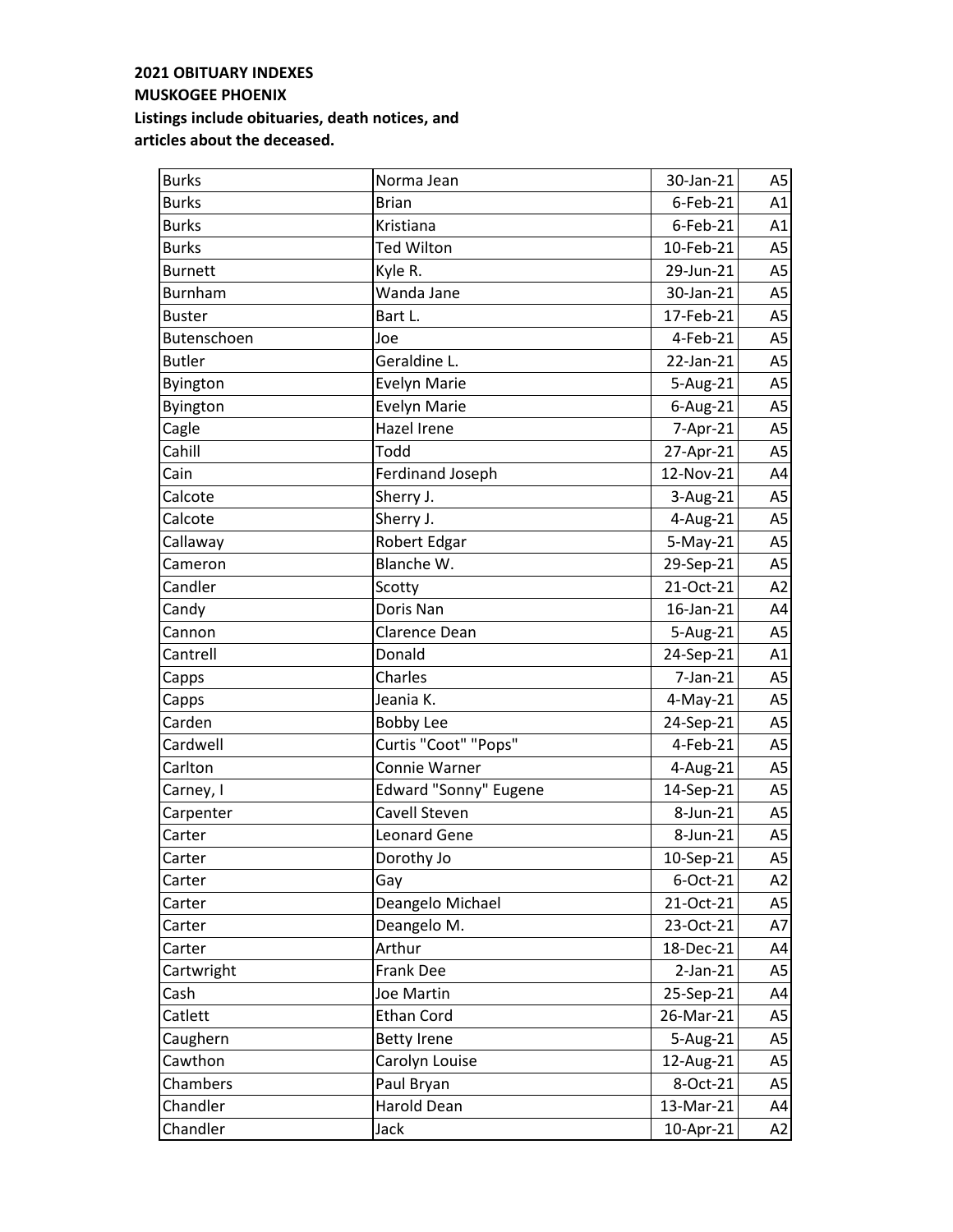| Chandler      | Kaye                   | 10-Apr-21   | A2             |
|---------------|------------------------|-------------|----------------|
| Chandler      | Carl Leon              | 27-Nov-21   | A <sub>5</sub> |
| Chaney        | <b>Bryan James</b>     | 5-Jun-21    | A7             |
| Chanslor      | Bill D.                | 4-Dec-21    | A7             |
| Chapman       | Kirby Chester-Ralph    | 5-Jun-21    | A7             |
| Checotah      | Benjamin "Benji"       | 9-Nov-21    | A <sub>5</sub> |
| Cherry        | Irene "Jean"           | 15-Oct-21   | A <sub>5</sub> |
| Childs        | Lula Bell (Evangelist) | 23-Jul-21   | A <sub>5</sub> |
| Choate        | Georgia A.             | 4-Feb-21    | A <sub>5</sub> |
| Christian     | James (Dr.)            | $2$ -Jan-21 | A2             |
| Christian     | <b>Billy Lee</b>       | 5-Mar-21    | A <sub>5</sub> |
| Christie      | Boyd                   | 27-Mar-21   | A4             |
| Clark         | Troy Joe               | 21-Jan-21   | A <sub>5</sub> |
| Clark         | Johnnie Faye           | 14-Jul-21   | A <sub>5</sub> |
| Clayton       | Barbara Ann "Bobbie"   | 5-Jun-21    | A7             |
| Clayton       | Barbara Ann "Bobbie"   | 8-Jun-21    | A <sub>5</sub> |
| Clinkenbeard  | Michael Ray            | 20-Nov-21   | A <sub>5</sub> |
| Coburn        | Tom                    | $2-Jan-21$  | A2             |
| Coffman       | Michael                | 24-Sep-21   | A <sub>5</sub> |
| Coil          | George Kirk            | 22-Jan-21   | A <sub>5</sub> |
| Colbert       | Ellen                  | 5-Feb-21    | A <sub>5</sub> |
| Colde         | <b>Ellen Louise</b>    | 3-Nov       | A <sub>5</sub> |
| Cole          | <b>Hubert Glenn</b>    | 16-Jan-21   | A4             |
| Cole          | <b>Hubert Glenn</b>    | 16-Jan-21   | A7             |
| Cole          | <b>Hubert Glenn</b>    | 19-Jan-21   | A <sub>5</sub> |
| Cole          | <b>Emma Marie</b>      | 25-Feb-21   | A <sub>5</sub> |
| Cole          | Emma Marie             | 26-Feb-21   | A <sub>5</sub> |
| Cole          | Trevion                | 10-Apr-21   | A2             |
| Cole          | Ashley                 | 22-Jun-21   | A2             |
| Cole, II      | Lee                    | 22-Jun-21   | A2             |
| Coleman       | Jeanette Ellen         | 28-May-21   | A5             |
| Coleman       | Timmie Lee             | 8-Oct-21    | A5             |
| Coleman       | Ellen Louise           | 4-Nov-21    | A <sub>5</sub> |
| Collier       | Sydney                 | 15-Jun-21   | A5             |
| Collins       | Leah Dawn              | $6$ -Mar-21 | A4             |
| Collins       | Leah Down              | 9-Mar-21    | A5             |
| Collins       | Sara                   | 10-Apr-21   | A2             |
| Collins       | <b>Braeden</b>         | 8-Jul-21    | A6             |
| Collins       | <b>Braeden</b>         | 29-Jul-21   | A5             |
| Collins, Jr.  | William Carl           | 30-Jul-21   | A <sub>5</sub> |
| Comstock      | <b>Charles Richard</b> | 30-Sep-21   | A5             |
| Comstock, Sr. | <b>Charles Richard</b> | 2-Oct-21    | A4             |
| Conrad        | Steve                  | 3-Sep-21    | A5             |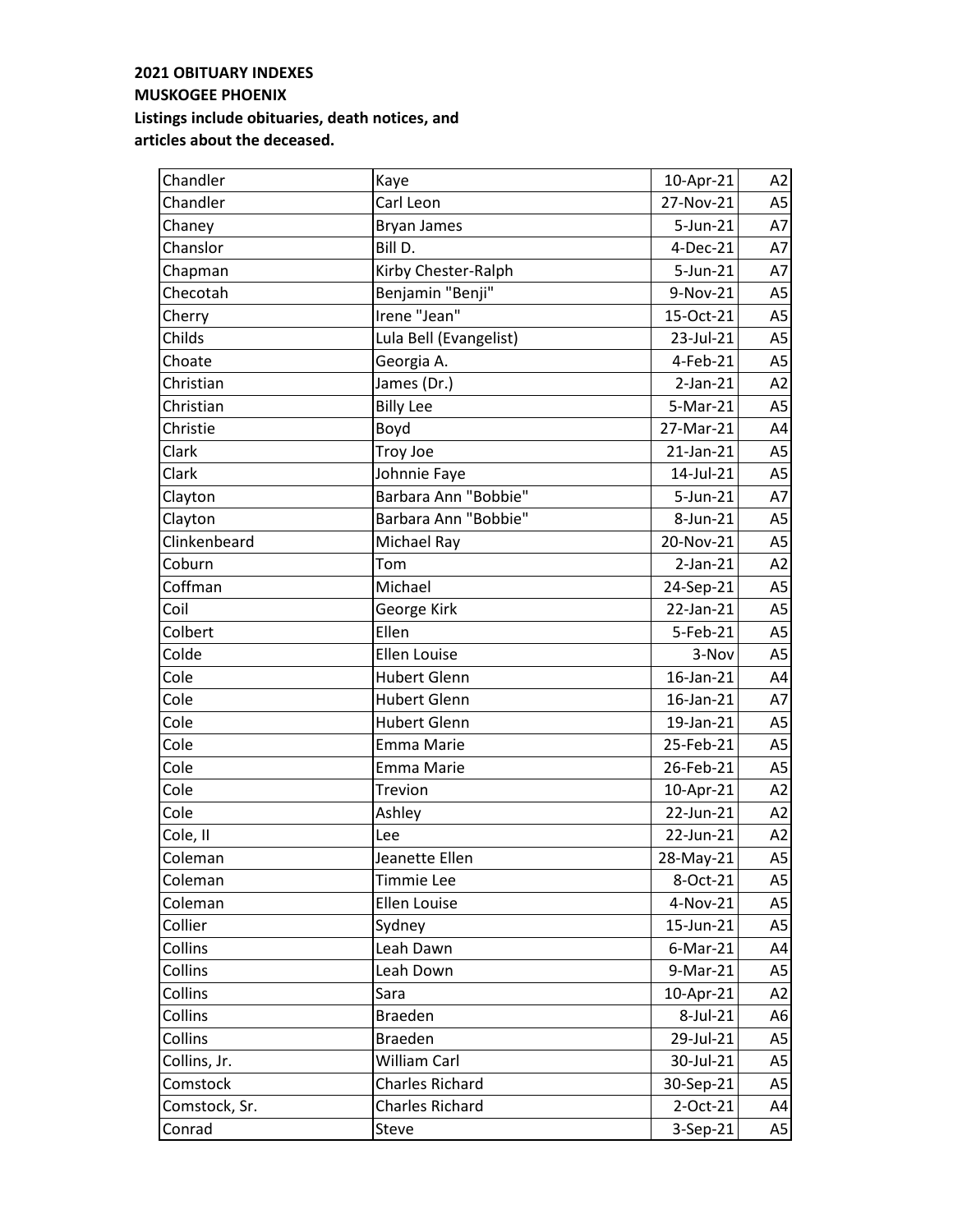| Cope          | <b>Cornelius Alfred</b> | 29-Oct-21      | A5             |
|---------------|-------------------------|----------------|----------------|
| Coppock       | Mary Diana              | 24-Dec-21      | A <sub>5</sub> |
| Corbin        | Mary Alice              | 4-Aug-21       | A5             |
| Corbin        | <b>Mable Alice</b>      | 6-Aug-21       | A <sub>5</sub> |
| Corder        | Η.                      | $6$ -May-21    | A6             |
| Corley        | Larry Dale              | 17-Jul-21      | A <sub>5</sub> |
| Corley        | Larry Dale              | 21-Jul-21      | A <sub>5</sub> |
| Cothran       | Virginia L.             | 22-Sep-21      | A <sub>5</sub> |
| Cotton, Sr.   | Raymond Leon Cotton     | 17-Jun-21      | A5             |
| Cotton, Sr.   | Raymond Leon            | 18-Jun-21      | A <sub>5</sub> |
| Coughran      | Jared William           | 13-Nov-21      | A <sub>5</sub> |
| Cowden        | Jan Yvett               | 11-Aug-21      | A <sub>5</sub> |
| Cowden        | Jan Y.                  | 26-Aug-21      | A <sub>5</sub> |
| Cox           | Hailey                  | 17-Aug-21      | A <sub>5</sub> |
| Cox           | Hailey J.               | 19-Aug-21      | A <sub>5</sub> |
| Cox           | Hailey J.               | 20-Aug-21      | A <sub>5</sub> |
| Cravens       | Mildred Louise          | 13-Feb-21      | A <sub>5</sub> |
| Cravens       | James Chadwick          | 8-May-21       | A2             |
| Cravens       | James Chadwick          | 11-May-21      | A2             |
| Critenden     | Henry "Pete"            | 14-Aug-21      | A4             |
| Crittenden    | Della Mae               | 19-Mar-21      | A <sub>5</sub> |
| Crooks        | Chester L.              | 16-Dec-21      | A5             |
| Crosley       | Christopher J.          | 14-Sep-21      | A <sub>5</sub> |
| Crowder       | Daryl Keith             | 25-Feb-21      | A <sub>5</sub> |
| Crowder       | Daryl Keith             | 26-Feb-21      | A <sub>5</sub> |
| Crum          | Kolby                   | 17-Jun-21      | A2             |
| Crum          | Kolby                   | 18-Jun-21      | A2             |
| Crum          | Kolby                   | 25-Jun-21      | A2             |
| Crumpton, Jr. | <b>Bennie William</b>   | 20-Nov-21      | A <sub>5</sub> |
| Cruz          | Louis M.                | 24-Nov-21      | A <sub>5</sub> |
| Cruz          | Louie                   | 31-Dec-21      | A9             |
| Culver        | <b>Betty Louise</b>     | 8-Jul-21       | A5             |
| Cummings      | Axzivian DeVan          | 26-Mar-21      | A5             |
| Cummings      | Donald Ray              | 24-Jul-21      | A5             |
| Cunningham    | Jennifer                | $5$ -Jan $-21$ | A <sub>2</sub> |
| Cunningham    | Barbara Sue             | $6$ -Jan-21    | A5             |
| Cunningham    | Barbara Sue             | $7$ -Jan- $21$ | A <sub>5</sub> |
| Curl          | <b>Charles Forrest</b>  | $2-Apr-21$     | A <sub>5</sub> |
| Curry         | Aaron Thomas            | $2$ -Jun-21    | A <sub>5</sub> |
| Curry         | Diane                   | 15-Jul-21      | A5             |
| Curry         | Diane                   | 16-Jul-21      | A <sub>5</sub> |
| Curtis        | Rebecka Dawn            | 13-Apr-21      | A <sub>5</sub> |
| Daily         | James                   | 27-Aug-21      | A5             |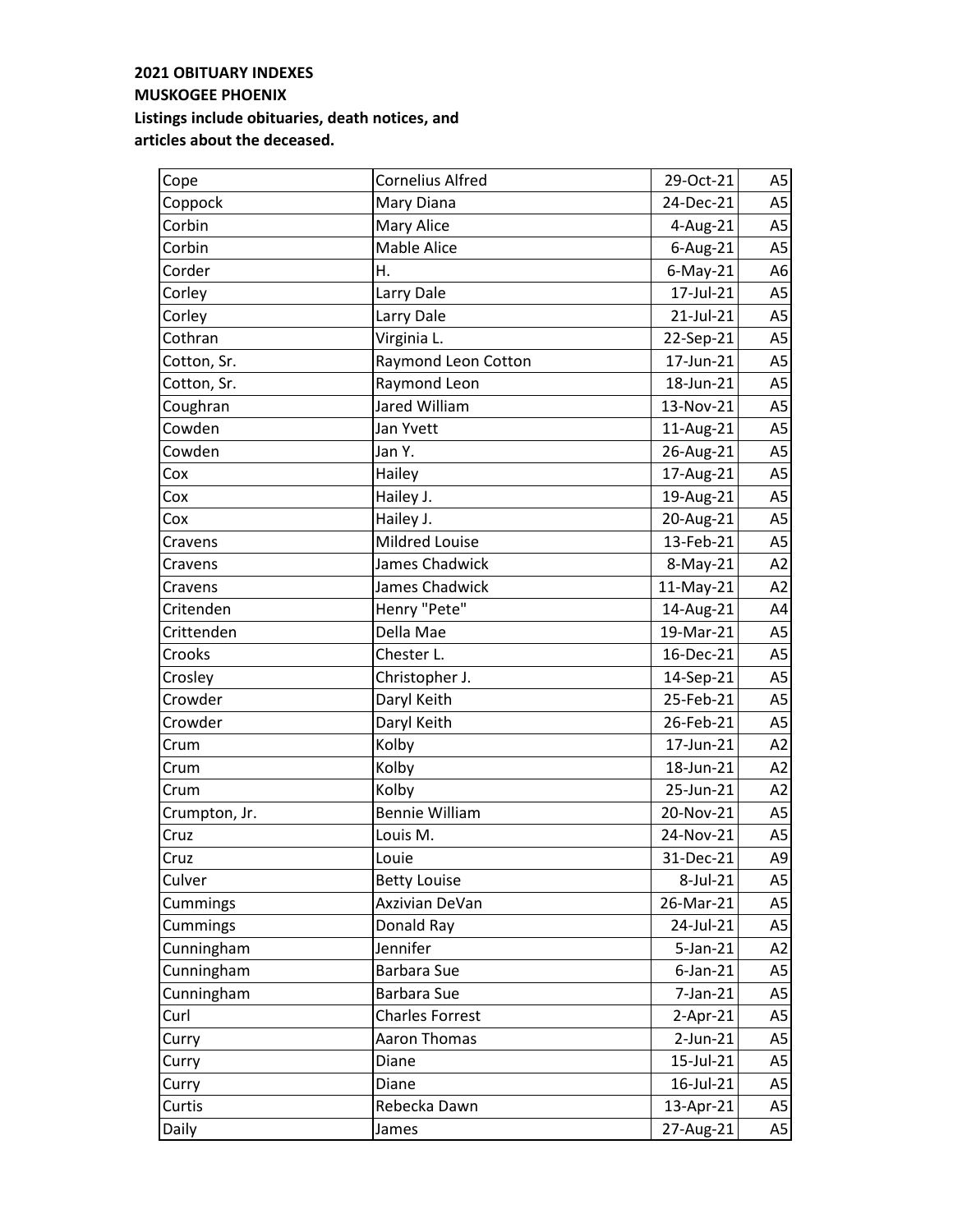| Daily        | James                 | 28-Aug-21      | A4             |
|--------------|-----------------------|----------------|----------------|
| Daniels      | Robert Lee            | 24-Jun-21      | A <sub>5</sub> |
| Daniels, Sr. | Jeffrey Henry         | 26-Mar-21      | A5             |
| Dause        | Danny Ray             | 7-Aug-21       | A7             |
| Davis        | Kathryn Evelyn        | 3-Feb-21       | A <sub>5</sub> |
| Davis        | Kyle (Cpl.)           | 27-Mar-21      | A2             |
| Davis        | Jesse Taylor          | 21-May-21      | A <sub>5</sub> |
| Davis        | Kathryn Evelyn        | 5-Jun-21       | A7             |
| Davis        | Johnathan Locke       | 19-Jun-21      | A <sub>5</sub> |
| Davis        | Johnathan Locke       | 23-Jun-21      | A5             |
| Davis        | Martha Louise         | 24-Jul-21      | A <sub>5</sub> |
| Davis        | Martha Louise         | 27-Jul-21      | A <sub>5</sub> |
| Davis        | Rickey Keith          | 4-Nov-21       | A <sub>5</sub> |
| Davis        | Rickey Keith          | 5-Nov-21       | A <sub>5</sub> |
| Davis        | Ray L. (Mr.)          | 13-Jan-21      | A <sub>5</sub> |
| Davis, Sr.   | Ray Lamont            | 15-Jan-21      | A5             |
| Davis, Sr.   | Ray Lamont            | 16-Jan-21      | A4             |
| Davison      | Dee S.                | 27-Mar-21      | A4             |
| De Palamares | Guadalupe Camacho     | 30-Jun-21      | A4             |
| Dean         | <b>Frankie Bell</b>   | 23-Feb-21      | A <sub>5</sub> |
| Dean         | Earl Michael          | 16-Sep-21      | A <sub>5</sub> |
| Dean         | Earl Michael          | 17-Sep-21      | A <sub>5</sub> |
| Deboe        | Freddie Kim           | 24-Dec-21      | A4             |
| Deboe        | Freddie Kim           | 28-Dec-21      | A <sub>5</sub> |
| Deckard      | <b>Caren Annette</b>  | 3-Jun-21       | A <sub>5</sub> |
| Deckard      | <b>Caren Annette</b>  | $4$ -Jun-21    | A <sub>5</sub> |
| Deckard      | Rosetta               | 20-Aug-21      | A <sub>5</sub> |
| Deckard      | Rosetta               | 21-Aug-21      | A4             |
| Deluce       | Shelby R. (and fetus) | $9$ -Jan- $21$ | A <sub>5</sub> |
| Denison      | Anieta June           | 3-Mar-21       | A <sub>5</sub> |
| Denison      | Anieta June           | 4-Mar-21       | A4             |
| Denney       | Joann                 | 27-Jan-21      | A5             |
| Dennis       | Debbie                | 22-May-21      | A4             |
| Dennis       | Debra Deanne          | 25-May-21      | A5             |
| Dennis       | Tegan                 | 14-Jul-21      | A <sub>2</sub> |
| Dennis       | Ryan                  | 14-Jul-21      | A2             |
| Denson       | Ronnie                | 8-Dec-21       | A <sub>5</sub> |
| Denson       | Ronnie                | 10-Dec-21      | A <sub>5</sub> |
| Derrick      | L. C.                 | $2-Jan-21$     | A5             |
| Derrick      | George R.             | 24-Feb-21      | A <sub>5</sub> |
| Derrick      | Jeff                  | 26-Feb-21      | A5             |
| Derrick      | Rosa Lee              | 12-Nov-21      | A4             |
| Derrick      | Rosa Lee              | 19-Nov-21      | A5             |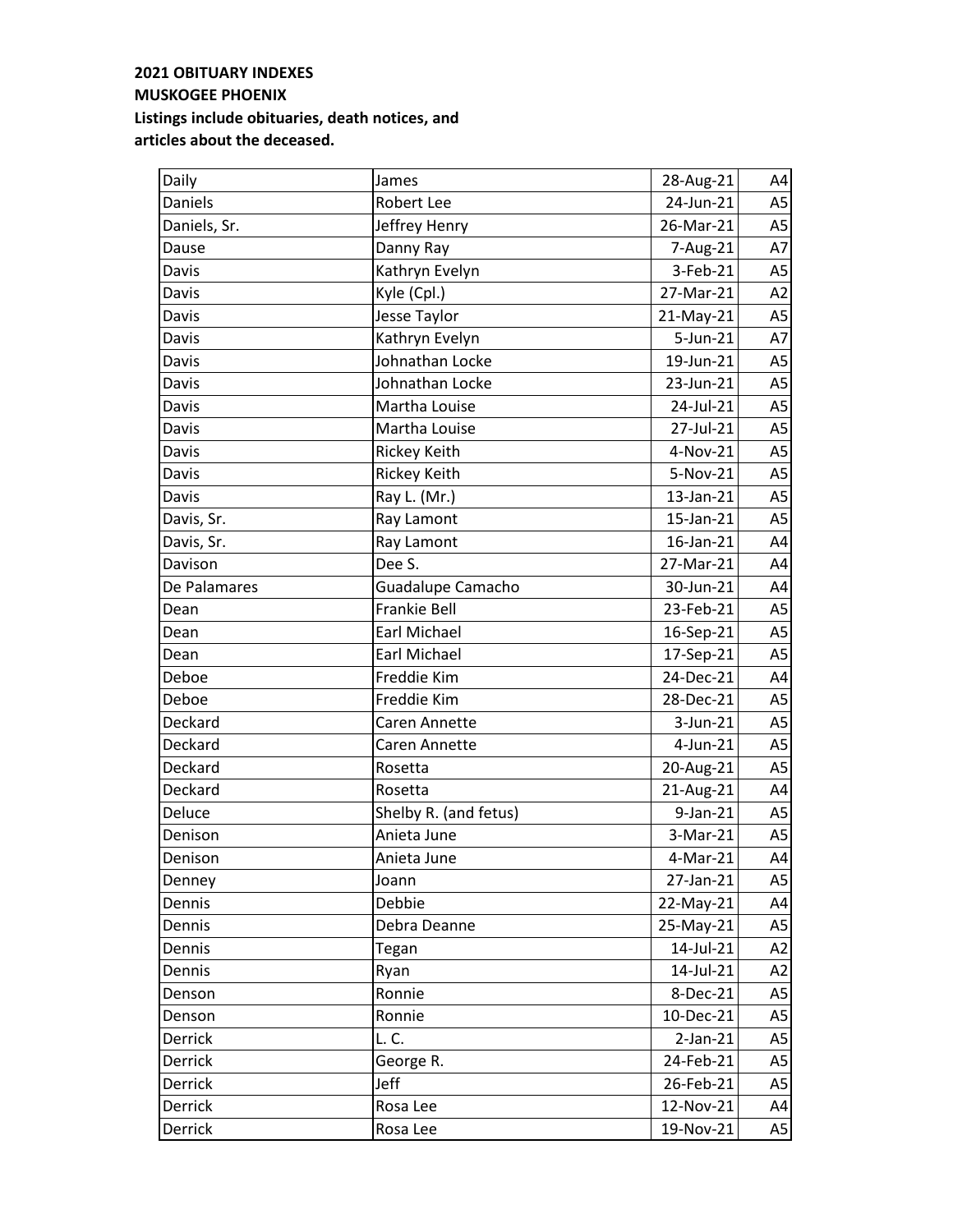| Diamond      | Shawn Earl                    | 27-Mar-21   | A4             |
|--------------|-------------------------------|-------------|----------------|
| Dillingham   | Joyce Marie                   | 23-Jan-21   | A <sub>5</sub> |
| Dillingham   | Geraldine "Jeri" Jane         | 13-Jul-21   | A5             |
| Dillon       | <b>Bradley</b>                | $2-Jan-21$  | A8             |
| Dixon        | Theda N.                      | 22-Jun-21   | A <sub>5</sub> |
| Dobson       | Jacklyn                       | 23-Mar-21   | A <sub>5</sub> |
| Dodge        | Clifford                      | 24-Nov-21   | A <sub>5</sub> |
| Donelson     | Johnnie F.                    | $1$ -Jul-21 | A <sub>5</sub> |
| Douglas      | Donetta                       | 17-Sep-21   | A <sub>5</sub> |
| Douglas      | Charles Ray "Tiger"           | 15-Dec-21   | A5             |
| Dowdy        | <b>William Douglas (Doug)</b> | 27-Aug-21   | A <sub>5</sub> |
| Dowling      | Sunne Marjean "Margie"        | 28-Oct-21   | A <sub>5</sub> |
| Draper, Sr.  | James E.                      | 3-Sep-21    | A <sub>5</sub> |
| Duffell      | Tina Mae                      | 17-Aug-21   | A2             |
| Dugan        | Joseph                        | $2-Mar-21$  | A1             |
| Dugan        | Joseph                        | 12-Mar-21   | A1             |
| Dugan        | Joseph                        | 20-Mar-21   | A <sub>6</sub> |
| Dunn         | George Vernon                 | 12-Feb-21   | A <sub>5</sub> |
| Dupont       | Jerry A.                      | 15-May-21   | A4             |
| Durrett      | Mary Nell                     | 13-Feb-21   | A <sub>5</sub> |
| Edlund       | Alyssa                        | 30-Oct-21   | A1             |
| Edwards      | <b>Bernard Tyrone</b>         | 13-Jan-21   | A <sub>5</sub> |
| Edwards      | <b>Bernard Tyrone</b>         | 14-Jan-21   | A <sub>5</sub> |
| Edwards      | <b>Velma Frances</b>          | 14-Jul-21   | A <sub>5</sub> |
| Eichor       | Tiffany                       | 10-Apr-21   | A2             |
| Elliott      | Joseph                        | 26-Mar-21   | A <sub>6</sub> |
| Elliott      | Joseph                        | 27-Mar-21   | A4             |
| <b>Ellis</b> | Kathy Ann                     | 25-Feb-21   | A <sub>5</sub> |
| <b>Ellis</b> | Kathy Ann                     | 26-Feb-21   | A <sub>5</sub> |
| Ellison      | Ronnie Frank                  | $2-Jan-21$  | A <sub>5</sub> |
| Emberson     | Hershel L.                    | 28-Aug-21   | A4             |
| Ennis        | Connie Waylan                 | 24-Jul-21   | A5             |
| Ennis        | Connie Waylan                 | 27-Jul-21   | A <sub>5</sub> |
| Ennis        | Connie Waylan                 | 28-Jul-21   | A5             |
| Erpelding    | Gloria Faye                   | 8-Apr-21    | A5             |
| Erpelding    | Gloria Faye                   | 24-Apr-21   | A4             |
| Etter        | James Marion                  | 30-Oct-21   | A7             |
| Eubanks      | Faye Pearl                    | 6-Aug-21    | A <sub>5</sub> |
| Evans        | Irman Martin                  | 18-Jun-21   | A5             |
| Evans        | Amanda Christine              | 31-Dec-21   | A4             |
| Evans-Thomas | Ella Lean                     | 19-Feb-21   | A5             |
| Evitt, Jr.   | Alex                          | 29-Oct-21   | A5             |
| Evitt, Jr.   | Alex                          | 30-Oct-21   | A7             |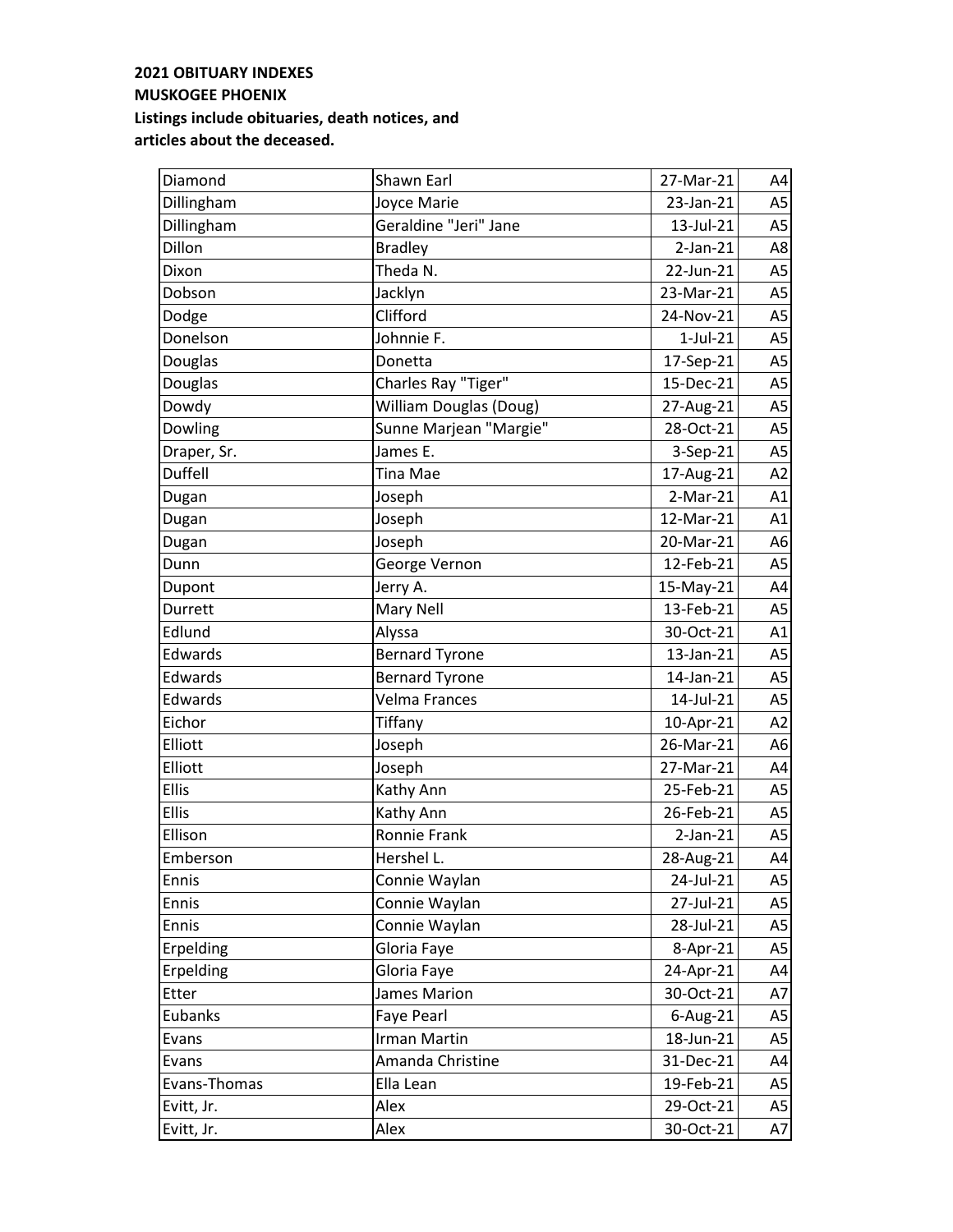| Evitt, Jr.   | Alex                    | 4-Nov-21   | A5             |
|--------------|-------------------------|------------|----------------|
| Ewing        | Audrey Lou (Eaton)      | 30-Nov-21  | A <sub>5</sub> |
| Felts        | Karen Kay (Pate)        | 21-Sep-21  | A <sub>5</sub> |
| Ferguson     | H. B. (Jr.)             | $2-Jan-21$ | A5             |
| Ferguson     | H. B.                   | $2-Jan-21$ | A <sub>5</sub> |
| Ferguson     | Alamae "Polly" Cordelia | 9-Jan-21   | A6             |
| Ferguson     | Alamae Cordelia         | 16-Jan-21  | A4             |
| Ferreira     | Eddie                   | 9-Jul-21   | A2             |
| Fields, Jr.  | Larry Dean              | 30-Jan-21  | A <sub>5</sub> |
| Fillmore     | <b>Alan Francis</b>     | 31-Jul-21  | A7             |
| Fleak, Jr.   | Fred William            | 17-Aug-21  | A <sub>5</sub> |
| Fleming      | Mamie A.                | 27-May-21  | A <sub>5</sub> |
| Flusche, Sr. | <b>Alfred Martin</b>    | 27-Oct-21  | A <sub>5</sub> |
| Ford         | Jerry D.                | 9-Jul-21   | A <sub>5</sub> |
| Forrester    | Jessie "Ruth"           | 17-Feb-21  | A <sub>5</sub> |
| Foster       | Ledavon                 | 6-Feb-21   | A1             |
| Foster       | Nikki                   | 6-Feb-21   | A1             |
| Foster       | Tiffany                 | 6-Feb-21   | A1             |
| Foster       | Johnny O.               | 12-Nov-21  | A4             |
| Fowler       | Tura Lee                | 20-Jan-21  | A <sub>5</sub> |
| Frame        | Vivian C.               | 13-Mar-21  | A4             |
| Frame        | Vivian C.               | 13-Mar-21  | A4             |
| Francis      | Jimmie                  | 23-Jan-21  | A <sub>5</sub> |
| Franklin     | Jessica Leya            | 26-Feb-21  | A <sub>5</sub> |
| Frazier      | Juanita June            | 14-Apr-21  | A <sub>5</sub> |
| Frazier      | Joseph Garland          | 25-Jun-21  | A4             |
| Frazier, Sr. | Roosevelt "Stick Horse" | 12-Nov-21  | A4             |
| Freedman     | Miriam Klar             | 21-Apr-21  | A <sub>5</sub> |
| Freeman      | Rachel                  | 17-Jun-21  | A2             |
| Freeman      | Rachel                  | 18-Jun-21  | A2             |
| Freeman      | Rachel                  | 25-Jun-21  | A2             |
| Freeman      | <b>Melvin Anthony</b>   | 13-Nov-21  | A5             |
| Freeman      | <b>Melvin Anthony</b>   | 16-Nov-21  | A5             |
| Freeman      | Melvin Anthony          | 17-Nov-21  | A5             |
| Freeman      | Melvin Anthony          | 18-Nov-21  | A5             |
| Freeman      | Melvin Anthony          | 20-Nov-21  | A5             |
| Freeman      | <b>Melvin Anthony</b>   | 23-Nov-21  | A5             |
| Freeman      | Melvin Anthony          | 24-Nov-21  | A5             |
| Fullen       | Doyle Kenneth           | 21-Sep-21  | A5             |
| Fuller       | Mable Iola Brown        | 18-Dec-21  | A4             |
| Fultz        | Warren William Thomas   | 30-Oct-21  | A7             |
| Fultz        | Warren William Thomas   | $2-Nov-21$ | A5             |
| Gailey       | Theresa                 | 17-Jun-21  | A5             |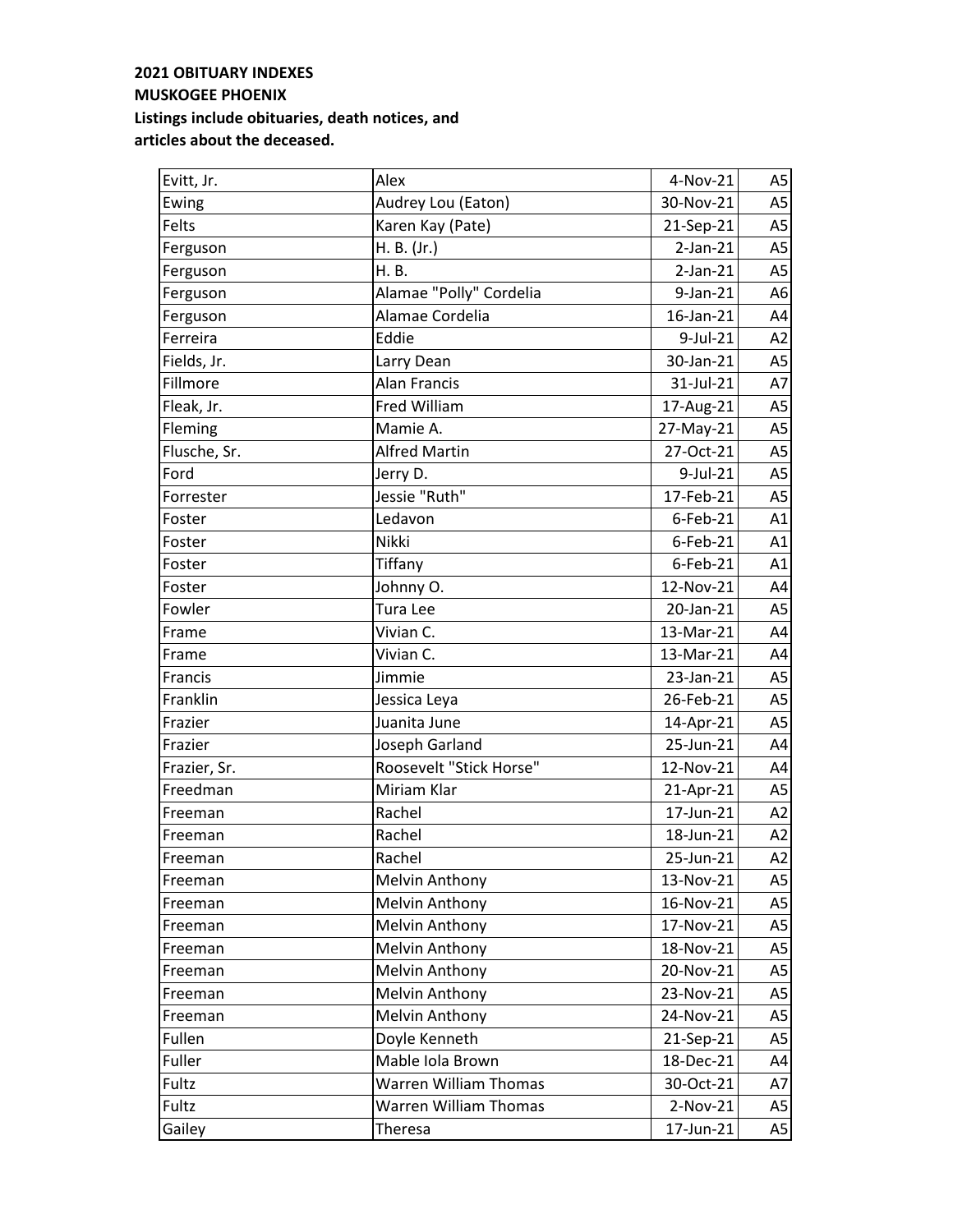| Gaines        | Emily                          | 2-Jul-21       | A2             |
|---------------|--------------------------------|----------------|----------------|
| Gaines        | Norman Joseph                  | 2-Oct-21       | A4             |
| Gaines        | Constance "Connie" Lorene      | 9-Oct-21       | A4             |
| Gaines        | Constance "Connie" Lorene      | 12-Oct-21      | A <sub>5</sub> |
| Gaines        | Constance "Connie" Lorene      | 15-Oct-21      | A <sub>5</sub> |
| Gallegos      | Alberto                        | 21-Dec-21      | A7             |
| Gallegos      | Alberto                        | 22-Dec-21      | A4             |
| Galloway      | Talina                         | 23-Jan-21      | A1             |
| Galloway      | <b>Talina</b>                  | 21-Aug-21      | A4             |
| Galyean       | Lou Ann Guthrie                | 29-May-21      | A7             |
| Gann          | Steven J.                      | 11-Feb-21      | A <sub>5</sub> |
| Gann          | <b>Bobby Joe</b>               | 3-Apr-21       | A <sub>5</sub> |
| Garcia        | Alex                           | $9$ -Jul-21    | A2             |
| Garner        | <b>Gary Gene</b>               | 28-Aug-21      | A <sub>6</sub> |
| Garvin        | Loretta Jean                   | 5-Jan-21       | A <sub>5</sub> |
| Garvin        | Jimmy Clayton                  | 28-Dec-21      | A <sub>5</sub> |
| Gassaway, Jr. | Louie V.                       | 28-Aug-21      | A4             |
| Gates         | Kathy Joyce                    | 6-Oct-21       | A <sub>5</sub> |
| Gaulden       | Linda Joyce                    | 5-Aug-21       | A <sub>5</sub> |
| Gaulden       | Linda Joyce                    | $6$ -Aug-21    | A <sub>5</sub> |
| Gaulden, Sr.  | <b>Robert James</b>            | 27-Aug-21      | A <sub>5</sub> |
| Geminn        | Helen Jean                     | 12-Aug-21      | A <sub>5</sub> |
| George        | Christopher                    | 18-Sep-21      | A2             |
| Gibbens       | Donavon K.                     | 3-Jul-21       | A2             |
| Gibson        | Roberta LeAnn                  | 25-Aug-21      | A <sub>5</sub> |
| Gilliam       | Tex Owen                       | $5$ -Jan- $21$ | A <sub>5</sub> |
| Gilliam       | Tex Owen                       | $6$ -Jan-21    | A <sub>5</sub> |
| Gilliland     | Marvin Henry                   | 20-Oct-21      | A <sub>5</sub> |
| Girty         | <b>Colsen Matthew</b>          | 7-Aug-21       | A7             |
| Gist          | Deann D.                       | 21-Oct-21      | A <sub>5</sub> |
| Gist          | DeAnn D.                       | 29-Oct-21      | A5             |
| Givens        | Alta Marverine                 | 7-Jan-21       | A5             |
| Glass         | Johathan Ray "Chief Littlepaw" | 13-May-21      | A <sub>5</sub> |
| Goad          | Dustin                         | 23-Nov-21      | A5             |
| Goad          | Avis Harvey                    | 18-Dec-21      | A4             |
| Godsey        | Jarrod                         | $2-Jan-21$     | A8             |
| Godsey        | Michael Ann                    | 14-Aug-21      | A <sub>2</sub> |
| Goldman       | Ralph Rust                     | 24-Sep-21      | A <sub>5</sub> |
| Graham        | <b>Gerald Edward</b>           | 4-Feb-21       | A <sub>5</sub> |
| Graham        | Collotta Elaine                | 3-Dec-21       | A5             |
| Graham        | Collotta Elaine                | 4-Dec-21       | A7             |
| Graham        | Collotta Elaine                | 17-Dec-21      | A4             |
| Grant         | John Marion                    | 29-Oct-21      | A5             |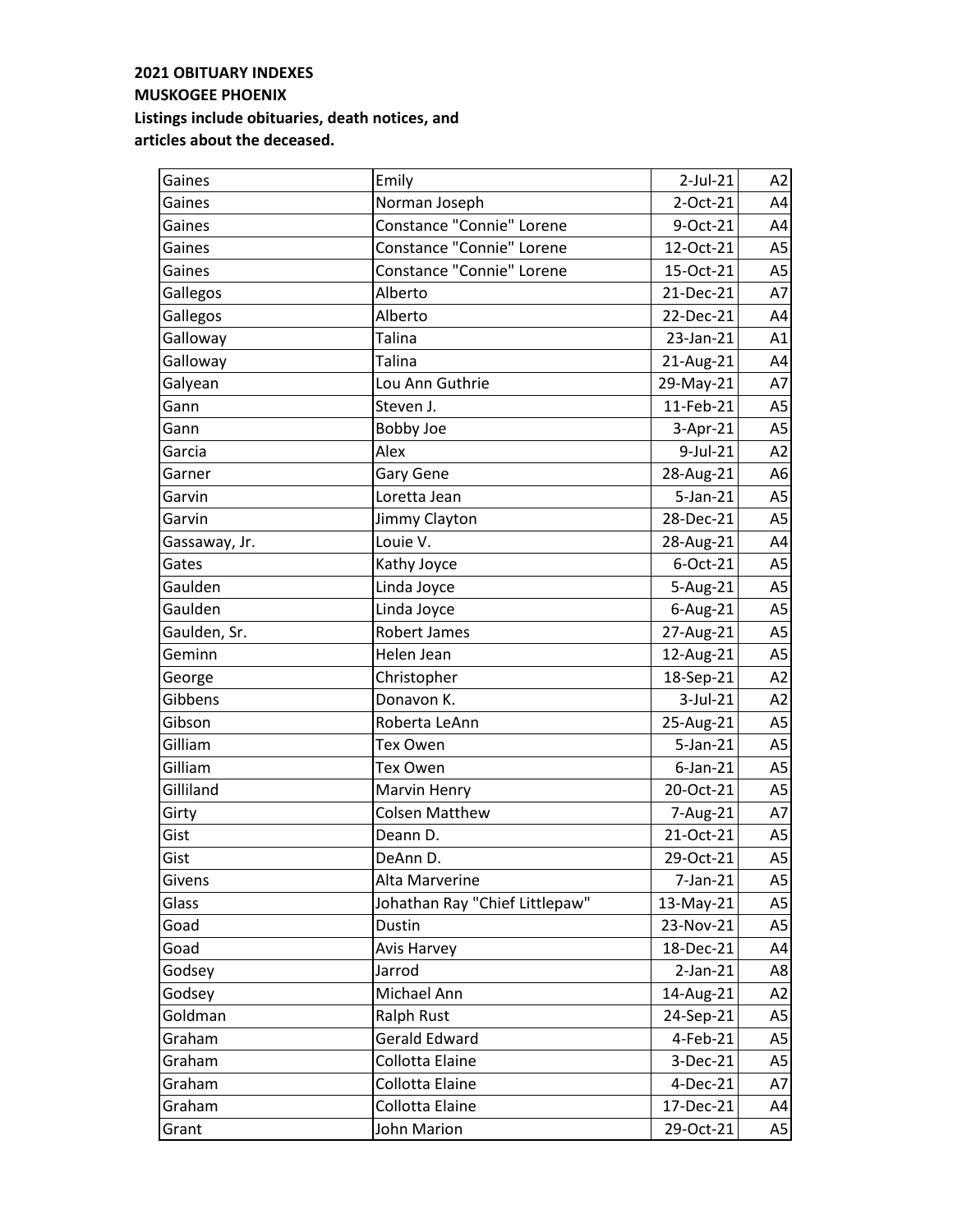| Gray         | Jerett                     | 24-Jun-21      | A5             |
|--------------|----------------------------|----------------|----------------|
| Green        | Donald (Mr.)               | 3-Jul-21       | A4             |
| Green        | Donald Howell              | 8-Jul-21       | A5             |
| Green        | <b>Alfred Martin</b>       | 30-Nov-21      | A <sub>5</sub> |
| Green        | <b>Alfred Martin</b>       | $2-Dec-21$     | A <sub>5</sub> |
| Greenlee     | Lucille                    | $5$ -Jan- $21$ | A <sub>5</sub> |
| Greenlee     | Arthur "Rink"              | 5-Feb-21       | A <sub>5</sub> |
| Greer        | Michael Wayne              | 31-Dec-21      | A4             |
| Greer        | Michael Wayne              | 31-Dec-21      | A4             |
| Gregory      | <b>Charlotte Louise</b>    | 16-Dec-21      | A <sub>5</sub> |
| Griffin      | Katrina (and two children) | 12-Mar-21      | A2             |
| Griffin, Jr. | <b>Leland Gardner</b>      | 18-Dec-21      | A4             |
| Gross        | Phillip Edwin              | 30-Jan-21      | A <sub>5</sub> |
| Guenther     | Robert                     | 8-Jun-21       | A1             |
| Guenther     | Robert                     | 18-Jun-21      | A1             |
| Guenther     | Robert John                | 25-Aug-21      | A1             |
| Guinn        | Toni Lea                   | 25-Feb-21      | A <sub>5</sub> |
| Haggard      | Alice                      | 23-Jan-21      | A <sub>5</sub> |
| Hale         | <b>Alberty Troy</b>        | 9-Jun-21       | A2             |
| Hale         | <b>Sylvie Nancy</b>        | 19-Oct-21      | A <sub>5</sub> |
| Hales        | <b>Ronald Gene</b>         | 29-Dec-21      | A4             |
| Hales        | Ronnie                     | 31-Dec-21      | A <sub>9</sub> |
| Haley        | Patricia Ann (Hawkins)     | 13-Aug-21      | A <sub>5</sub> |
| Hall         | Dewayne                    | $2-Jan-21$     | A2             |
| Hall         | Henry                      | 30-Jan-21      | A <sub>5</sub> |
| Hall         | Lindal "Dewayne"           | $6$ -May-21    | A6             |
| Hall         | Nancy Jane                 | 29-Jun-21      | A <sub>5</sub> |
| Hall         | Charles Ann                | 15-Jul-21      | A5             |
| Hall         | Charles Ann                | 16-Jul-21      | A <sub>5</sub> |
| Hall         | Mildred Mae                | 21-Aug-21      | A4             |
| Hall, Sr.    | <b>Tony Darren</b>         | 21-Oct-21      | A5             |
| Hallum       | William Clifford "Cliff"   | 28-Jul-21      | A5             |
| Hallum       | William Clifford "Cliff"   | 29-Jul-21      | A5             |
| Hamilton     | Mickey                     | 28-Jan-21      | A5             |
| Hamilton     | Don                        | 29-Jul-21      | A <sub>5</sub> |
| Hamilton     | Donald P.                  | 31-Jul-21      | A7             |
| Hamm         | Harley                     | 16-Mar-21      | A1             |
| Hamm         | Harley Joe                 | 17-Mar-21      | A <sub>5</sub> |
| Hamm         | Harley                     | 17-Mar-21      | A <sub>5</sub> |
| Hamm         | Harley                     | 31-Dec-21      | A9             |
| Hamm, Jr.    | Harley Joe                 | 17-Mar-21      | A <sub>5</sub> |
| Hammack      | Norma Sue                  | 29-Sep-21      | A <sub>5</sub> |
| Hammans      | Kayden James               | 3-Dec-21       | A5             |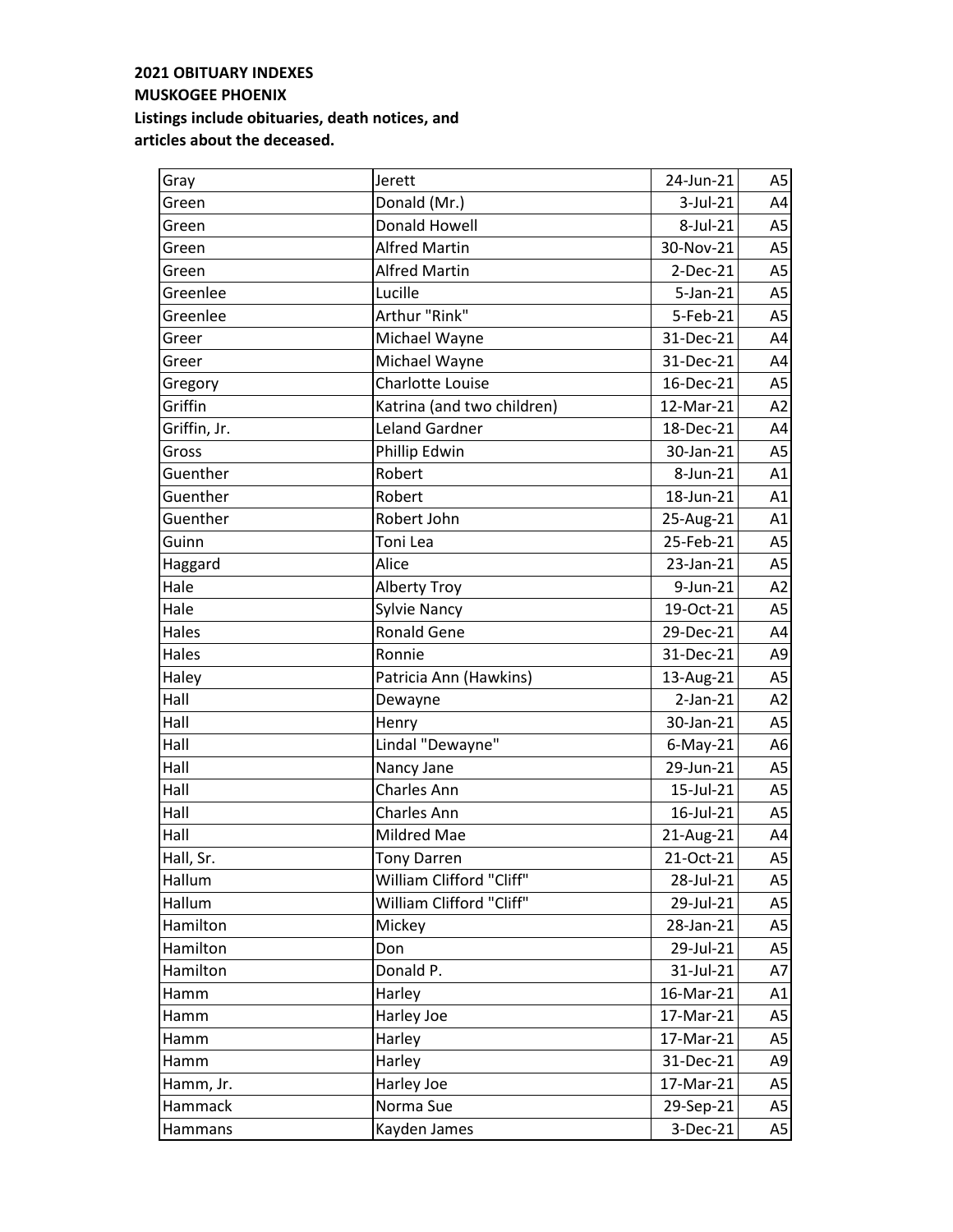$\overline{\phantom{a}}$ 

| Haney            | Billy Bud "Bill"         | 23-Feb-21      | A5             |
|------------------|--------------------------|----------------|----------------|
| <b>Hankins</b>   | Marian Jean              | 8-Jul-21       | A <sub>5</sub> |
| Hansen           | Chris                    | 12-Nov-21      | A4             |
| Hanson           | Candance L.              | 3-Dec-21       | A <sub>5</sub> |
| Hanson           | Candace L.               | $4-Dec-21$     | A7             |
| Harbolt          | Dale Maloy               | $6$ -May-21    | A6             |
| Hardy            | Teresa                   | 29-Dec-21      | A4             |
| Harris           | <b>Marion Lee</b>        | 5-Mar-21       | A <sub>5</sub> |
| <b>Harris</b>    | Carrie L.                | 26-Jun-21      | A <sub>5</sub> |
| Harris           | Jimmy Dean               | $6$ -Jul-21    | A2             |
| Harris           | Rujauree Tie'Ree Shallah | 19-Aug-21      | A <sub>5</sub> |
| Harris           | Rujauree Tie'Ree Shallah | 20-Aug-21      | A <sub>5</sub> |
| <b>Harris</b>    | Marcy Ann                | 2-Sep-21       | A <sub>5</sub> |
| Harris           | <b>Connie Ross</b>       | 2-Oct-21       | A4             |
| Harris           | Charlesetta              | 18-Nov-21      | A <sub>5</sub> |
| Harris           | Charleszetter            | 4-Dec-21       | A7             |
| Harris, II       | William "Bill" Harvey    | 20-Feb-21      | A <sub>5</sub> |
| Harrison         | Billy L.                 | 27-Apr-21      | A <sub>5</sub> |
| Hart             | Ronald                   | 25-May-21      | A <sub>5</sub> |
| <b>Hawkins</b>   | <b>Etholia Marie</b>     | 27-Aug-21      | A <sub>5</sub> |
| Haworth          | Geneva Louise Silk       | 24-Aug-21      | A <sub>5</sub> |
| Haworth          | Geneva Louise Silk       | 25-Aug-21      | A <sub>5</sub> |
| Haworth          | <b>Eddie Ray</b>         | 3-Nov-21       | A <sub>5</sub> |
| Haxton           | <b>Harold Kenton</b>     | 7-Jul-21       | A <sub>5</sub> |
| Hayes            | <b>Russell Gilbert</b>   | 12-Jun-21      | A <sub>5</sub> |
| Hayes            | <b>Beatice Joanne</b>    | 17-Dec-21      | A4             |
| Hayner           | Frances "Granny" Orene   | 19-May-21      | A <sub>5</sub> |
| Haynes           | <b>Barbara Sue</b>       | 21-Jul-21      | A <sub>5</sub> |
| Hays             | Mel                      | 8-Dec-21       | A <sub>5</sub> |
| Hayes            | D. D.                    | $2$ -Jan- $21$ | A2             |
| Heaton           | Aleta                    | 24-Dec-21      | A4             |
| Helms            | Kathryn L.               | 4-Dec-21       | A7             |
| Henderson        | Mildred Louise Noblin    | 9-Jan-21       | A <sub>6</sub> |
| Henderson        | Mildred Louise Noblin    | 12-Jan-21      | A <sub>5</sub> |
| Henderson        | Robert                   | 7-Jul-21       | A <sub>5</sub> |
| Hendrex          | Leah Kay                 | $4$ -Jun-21    | A <sub>5</sub> |
| Hendrix          | Thomas "Gene"            | 18-Nov-21      | A5             |
| Heneha-Rouvidoux | Stephanie Jane           | 19-Mar-21      | A5             |
| Henry            | Anne                     | $2-Mar-21$     | A5             |
| Henry            | <b>Braylee</b>           | $7-May-21$     | A <sub>2</sub> |
| Henry            | Anne                     | 31-Dec-21      | A9             |
| Hernandez        | Audrey                   | 20-Nov-21      | A5             |
| Herrera          | Glenda                   | 16-Jul-21      | A1             |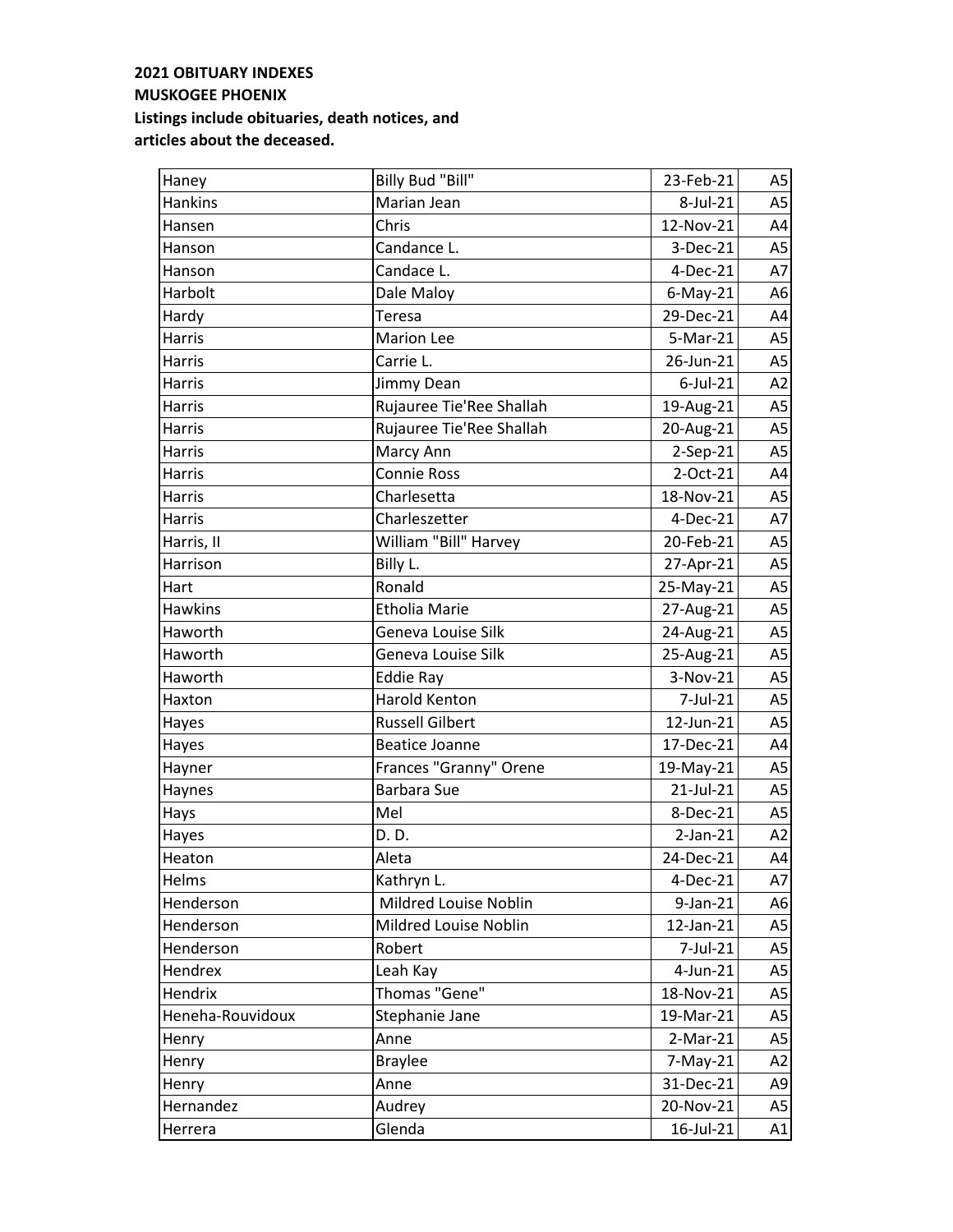| Herrera                        | Glenda                 | 31-Dec-21      | A9             |
|--------------------------------|------------------------|----------------|----------------|
| <b>Hicks</b>                   | Geary Leon             | 22-Oct-21      | A <sub>5</sub> |
| Hilkert (Specialist U.S. Army) | Robert                 | 28-Dec-21      | A4             |
| Hill                           | Malski                 | $2-Jan-21$     | A8             |
| Hill                           | Lonnie Ray             | 29-Oct-21      | A <sub>5</sub> |
| Hill                           | Christopher            | 20-Nov-21      | A <sub>5</sub> |
| Hill                           | <b>Judy Gayle</b>      | 30-Nov-21      | A <sub>5</sub> |
| Hill                           | <b>Judy Gayle</b>      | $1-Dec-21$     | A <sub>5</sub> |
| Hill, Sr.                      | Lonnie Ray             | 30-Oct-21      | A7             |
| Hinds                          | Lucille (Maher)        | $2-Jan-21$     | A5             |
| Hine                           | Sandra Jean            | 13-Jan-21      | A <sub>5</sub> |
| Hine                           | Sandra Jean            | 14-Jan-21      | A <sub>5</sub> |
| Hine                           | Sandra Jean            | 20-Jan-21      | A <sub>5</sub> |
| Hine                           | Otto L. H. (Capt. Dr.) | 15-Oct-21      | A <sub>5</sub> |
| Hines                          | Tamara Jane Thorp      | 9-Apr-21       | A4             |
| Hinkle                         | Karan D.               | 26-Jan-21      | A <sub>5</sub> |
| Hinkle                         | <b>Trystin Ray</b>     | 4-Jun-21       | A <sub>5</sub> |
| Hinkle                         | <b>Trystin Ray</b>     | 5-Jun-21       | A7             |
| Hinkle                         | Karan D.               | 27-Jan-21      | A <sub>5</sub> |
| Hiseley                        | Grace Elizabeth        | 15-May-21      | A4             |
| Hitchye                        | Herbert                | 4-Mar-21       | A4             |
| Holder                         | <b>Edward Leon</b>     | 28-Apr-21      | A4             |
| Holder                         | <b>Edward Leon</b>     | 29-Apr-21      | A <sub>5</sub> |
| Hollingshed                    | Patricia Ann           | 28-Aug-21      | A4             |
| Hollingshed                    | Patricia Ann           | 31-Aug-21      | A <sub>5</sub> |
| <b>Hollis</b>                  | David Eugene           | 21-May-21      | A <sub>5</sub> |
| Holloway                       | Susan (Sturm)          | 27-Feb-21      | A4             |
| Holloway                       | Ophelia "Sue"          | $2$ -Jun- $21$ | A <sub>5</sub> |
| Holloway                       | Ella Dale              | 2-Oct-21       | A4             |
| Holloway                       | Ella Dale              | 7-Oct-21       | A <sub>5</sub> |
| Holmes                         | Jimmie Joe             | 28-Jul-21      | A5             |
| Holsey                         | Koleta May             | 13-Nov-21      | A5             |
| Holt                           | Ray Dale               | $7$ -Jan- $21$ | A <sub>5</sub> |
| Hood                           | Lavander               | 5-Nov-21       | A5             |
| Hopkins                        | Geraldine              | 22-Sep-21      | A5             |
| Houston-Whitfield              | Paulena Jean           | 7-Apr-21       | A5             |
| Houston-Whitfield              | Paulena Jean           | 8-Apr-21       | A5             |
| Howdeshell                     | <b>Tommie Allen</b>    | 27-Feb-21      | A4             |
| Howell                         | <b>Justin Miles</b>    | 16-Nov-21      | A5             |
| Hubbard                        | Elizabeth Ann          | 24-Aug-21      | A5             |
| Hubbard Jr.                    | Cecil Sherman          | 14-Oct-21      | A5             |
| Hudson                         | Paul Edward            | 5-Feb-21       | A5             |
| Hughes                         | Patricia Preistly      | 7-Sep-21       | A5             |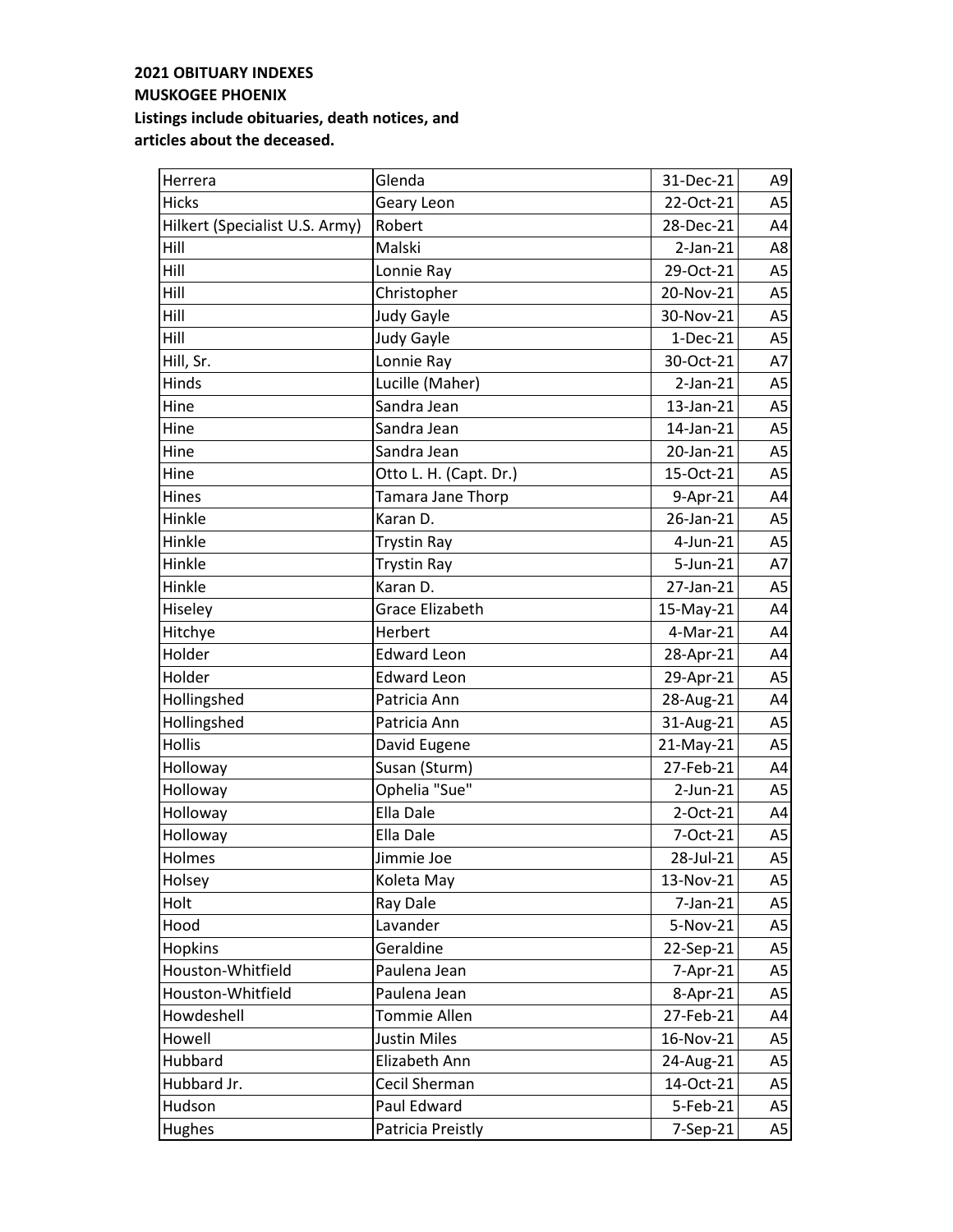| Hughes       | Andrew                      | 25-Jun-21   | A4             |
|--------------|-----------------------------|-------------|----------------|
| Hulbert      | <b>Bobbie Lee</b>           | 21-Apr-21   | A <sub>5</sub> |
| Hulbert      | <b>Bobbie Lee</b>           | 20-Apr-21   | A <sub>5</sub> |
| Hulbert III  | Carl "Randy" Eugene         | 13-Mar-21   | A4             |
| Hulbert III  | Carl "Randy" Eugene         | 16-Mar-21   | A <sub>5</sub> |
| Hull         | Wanda Lee                   | 30-Sep-21   | A <sub>5</sub> |
| Humphrey     | Dwight David                | 5-Aug-21    | A <sub>5</sub> |
| Humphrey     | Almetrias Laverne           | 26-Aug-21   | A <sub>5</sub> |
| Humphrey     | Almetrias Laverne (Cope)    | 3-Sep-21    | A <sub>5</sub> |
| Hunter       | Willia Charlene             | 23-Jan-21   | A <sub>5</sub> |
| Hunter       | Wrenda Viola                | 15-Apr-21   | A <sub>5</sub> |
| Hutson       | Arney "Gene"                | 2-Feb-21    | A <sub>5</sub> |
| Hutson       | Robert Joseph "Bob"         | 8-May-21    | A4             |
| <b>Hutts</b> | David                       | 30-Jun-21   | A4             |
| Impson       | Klint                       | 30-Apr-21   | A1             |
| Impson       | Katie Gilmartin             | 30-Apr-21   | A1             |
| Impson       | Klint Kale                  | 8-May-21    | A4             |
| Impson       | Katheryn "Katie"            | 8-May-21    | A4             |
| Iniguez      | Elena Andrea                | 13-Aug-21   | A <sub>5</sub> |
| Irving       | Roy Edward                  | 16-Sep-21   | A <sub>5</sub> |
| Irwin        | Virgil Ray                  | 18-Apr-21   | A <sub>5</sub> |
| Isaacs       | Mary Kathryn                | 25-Feb-21   | A <sub>5</sub> |
| Jackson      | Ramone                      | 12-Jan-21   | A <sub>5</sub> |
| Jackson      | Joyce E.                    | 13-Jan-21   | A <sub>5</sub> |
| Jackson      | Joyce Canzetta              | 15-Jan-21   | A <sub>5</sub> |
| Jackson      | Joyce Canzetta              | 16-Jan-21   | A4             |
| Jackson      | Ramone "Mone"               | 21-Jan-21   | A <sub>5</sub> |
| Jackson      | Joyce Laverne               | 26-Mar-21   | A <sub>5</sub> |
| Jackson      | Joshua Ray                  | 30-Mar-21   | A <sub>5</sub> |
| Jackson      | Karry Wade                  | 15-Apr-21   | A5             |
| Jackson      | Judith "Judy" Marian        | $5-May-21$  | A5             |
| Jackson      | Jonathan Dewayne            | 22-Jul-21   | A5             |
| Jacobs       | George                      | 5-Aug-21    | A1             |
| Jacobs       | George                      | $6$ -Aug-21 | A1             |
| Jahn         | Christopher "Chris" Michael | 8-May-21    | A4             |
| James        | Alan William                | 14-Apr-21   | A <sub>5</sub> |
| James        | Calvin                      | 14-Aug-21   | A4             |
| James Jr.    | Clarence                    | 11-Jun-21   | A5             |
| James Jr.    | Clarence                    | 12-Jun-21   | A5             |
| Jameson      | <b>Bart</b>                 | 16-Nov-21   | A <sub>5</sub> |
| Jaquez       | Donald                      | 7-Aug-21    | A7             |
| Jenkins      | Robert L. (Mr.)             | 21-May-21   | A5             |
| Jenkins      | Robert L. (Mr.)             | 22-May-21   | A4             |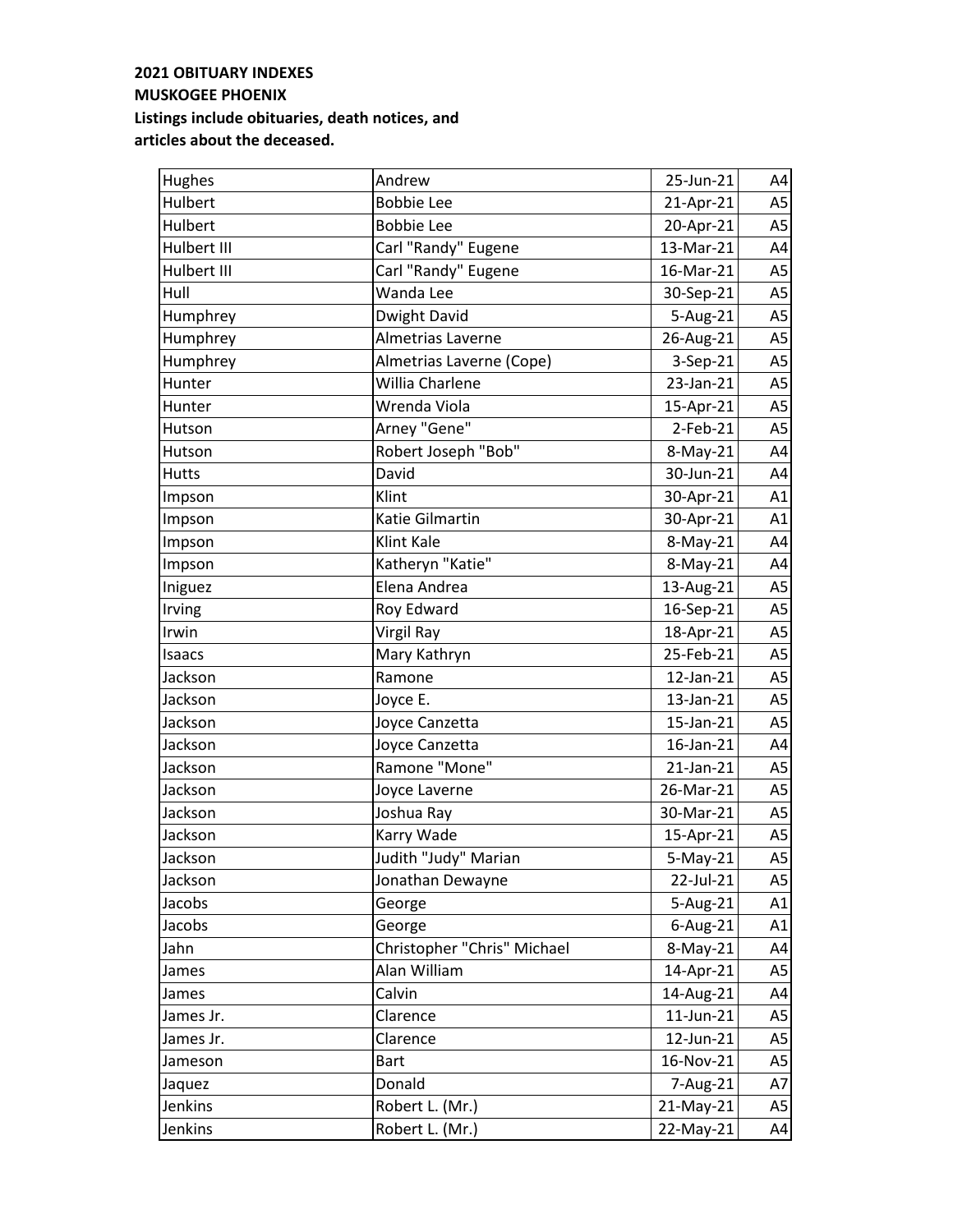| Jenkins      | <b>Robert Louis</b>      | 28-May-21      | A5             |
|--------------|--------------------------|----------------|----------------|
| Jenkins      | Robert Louis             | 29-May-21      | A7             |
| Jervis       | Joseph H.                | 4-Mar-21       | A4             |
| Jewell       | Eric                     | 23-Mar-21      | A <sub>5</sub> |
| Jimenez, Sr. | <b>Eduardo Martinez</b>  | 23-Jan-21      | A <sub>5</sub> |
| Jimerson     | <b>Tony Rodell</b>       | 27-May-21      | A <sub>5</sub> |
| Jimerson     | <b>Tony Rodell</b>       | 28-May-21      | A <sub>5</sub> |
| Johnson      | Craig (Police Sgt.)      | 3/4/2021       | A2             |
| Johnson      | Craig (Police Sgt.)      | 24-Mar-21      | A2             |
| Johnson      | Benjamin Wayne           | 28-Apr-21      | A4             |
| Johnson      | <b>Craig Vincent</b>     | $6$ -May-21    | A6             |
| Johnson      | Wanda Loretta            | 21-May-21      | A <sub>5</sub> |
| Johnson      | Danial Glen              | 14-Jul-21      | A4             |
| Johnson      | Joyce Lynn               | 18-Sep-21      | A7             |
| Johnson      | Joyce Lynn               | 21-Sep-21      | A <sub>5</sub> |
| Johnson      | <b>Margarett Anne</b>    | 22-Sep-21      | A <sub>5</sub> |
| Johnson      | James Houston            | $2-Dec-21$     | A <sub>5</sub> |
| Johnson      | William "Billy" Chester  | 31-Dec-21      | A4             |
| Johnston     | Tiffany                  | 4-Jun-21       | A2             |
| Jones        | Donald Eugene "Big Worm" | 21-Jan-21      | A <sub>5</sub> |
| Jones        | Donald Eugene "Big Worm" | 22-Jan-21      | A <sub>5</sub> |
| Jones        | <b>Gene Edward</b>       | 3-Feb-21       | A <sub>5</sub> |
| Jones        | <b>Betty Lou</b>         | $6$ -Feb-21    | A <sub>5</sub> |
| Jones        | <b>Betty Lou</b>         | 5-Feb-21       | A <sub>5</sub> |
| Jones        | Edna Mae                 | 20-Feb-21      | A <sub>5</sub> |
| Jones        | Darian Keville           | 21-May-21      | A <sub>5</sub> |
| Jones-Franks | <b>Betty Jean</b>        | 20-Jan-21      | A <sub>5</sub> |
| Jordan       | Jasper David "Chuck"     | 20-Jan-21      | A5             |
| Jorgensen    | Jerry Hine               | 13-Feb-21      | A <sub>5</sub> |
| Keaton       | Donald C.                | 24-Dec-21      | A4             |
| Keddie       | <b>Ronald Michael</b>    | 11-Aug-21      | A5             |
| Keener       | Dondald Floyd            | 21-Apr-21      | A5             |
| Keith        | Larry Charles            | 9-Oct-21       | A4             |
| Kelley       | Margie Louise            | 19-Jan-21      | A5             |
| Kelley       | <b>Arthur Carl</b>       | $6 - Apr - 21$ | A6             |
| Kelley       | <b>Arthur Carl</b>       | 7-Apr-21       | A5             |
| Kelley       | Carl                     | 31-Dec-21      | A9             |
| Kelly        | Jean H.                  | 10-Jun-21      | A <sub>5</sub> |
| Kemp         | Sherry Jean              | $6$ -May-21    | A <sub>5</sub> |
| Kempson      | Wanda L.                 | 3-Feb-21       | A5             |
| Kennard      | Wendell Lee              | 11-Feb-21      | A <sub>5</sub> |
| Kennard      | Wendell Lee              | 12-Feb-21      | A5             |
| Kensey       | Moria                    | 10-Nov-21      | A2             |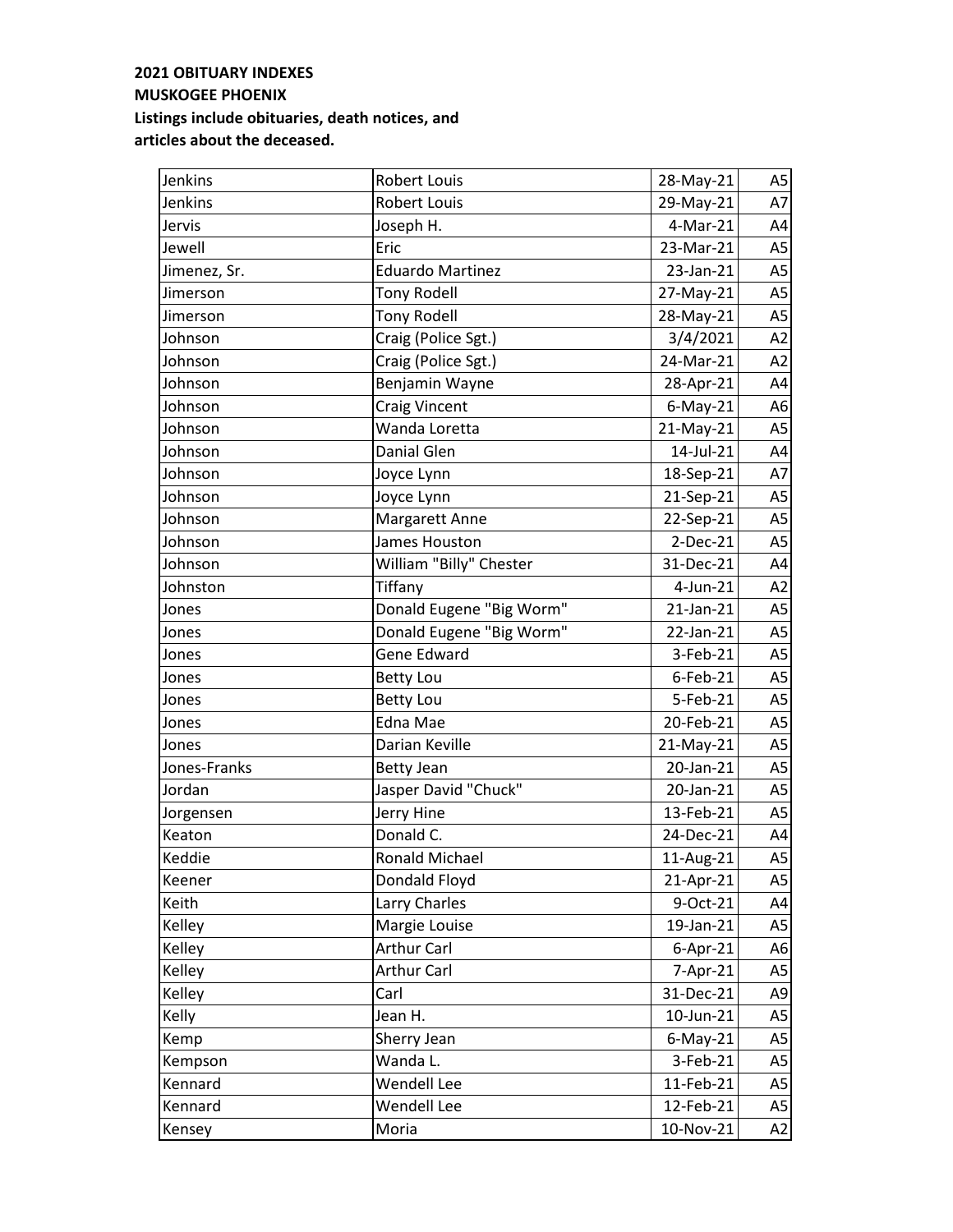| Kerley        | <b>Ronald Frank</b>        | $2-Nov-21$  | A5             |
|---------------|----------------------------|-------------|----------------|
| Kerns         | Jimmy Dale                 | 22-May-21   | A4             |
| Kershaw       | Robert Eugene              | 10-Nov-21   | A5             |
| Kershaw       | <b>Robert Eugene</b>       | 13-Nov-21   | A <sub>5</sub> |
| Ketcham       | Debra                      | 13-Jul-21   | A <sub>5</sub> |
| Ketcham       | <b>Thomas Ed</b>           | 20-Aug-21   | A <sub>5</sub> |
| Ketcher       | Linda Kaye                 | 26-Oct-21   | A <sub>5</sub> |
| Ketcher       | Linda Kaye                 | 26-Oct-21   | A <sub>5</sub> |
| Killingsworth | Cody "Codybob" Lane        | 23-Jun-21   | A <sub>5</sub> |
| Killingsworth | Cody "Codybob"             | 24-Jun-21   | A <sub>5</sub> |
| Kimble        | Alex                       | 22-Jun-21   | A <sub>5</sub> |
| Kimble, III   | Alex Jamelle               | 25-Jun-21   | A4             |
| Kimble, III   | Alex Jamelle               | 26-Jun-21   | A <sub>5</sub> |
| King          | Jenna Lee                  | 23-Mar-21   | A <sub>5</sub> |
| Kinsey        | Kenneth Ray                | 12-Jun-21   | A <sub>5</sub> |
| Kinsey        | Moria                      | 14-Oct-21   | A1             |
| Kinsey        | Moria                      | 4-Nov-21    | A1             |
| Kirk          | Billy "Bill"               | 19-Oct-21   | A <sub>5</sub> |
| Kisner        | Ruben Ray                  | 9-Oct-21    | A4             |
| Kisner        | Ruben Rav                  | 12-Oct-21   | A <sub>5</sub> |
| Kistler       | Shirley                    | 22-Oct-21   | A <sub>5</sub> |
| Kizzia        | Junie R.                   | $6$ -Jul-21 | A <sub>5</sub> |
| <b>Kizzia</b> | Junie R.                   | 7-Jul-21    | A <sub>5</sub> |
| Kloeckler     | Edward J.                  | 20-Feb-21   | A <sub>5</sub> |
| Knight        | Johnnie                    | 23-Oct-21   | A7             |
| <b>Krug</b>   | Donnie                     | 10-Sep-21   | A <sub>5</sub> |
| Lacey         | <b>Meredith Duane</b>      | 24-Dec-21   | A4             |
| LaCrone       | Gwyn                       | 12-Jan-21   | A1             |
| LaCrone       | Gwyn D.                    | 12-Jan-21   | A <sub>5</sub> |
| LaCrone       | Gwyn                       | 31-Dec-21   | A9             |
| Lambert, Jr.  | Willie Merdin              | 28-Dec-21   | A5             |
| Land          | Paul Kenneth               | 8-Jan-21    | A5             |
| Lander        | Pauline "LaVerne"          | 30-Sep-21   | A5             |
| Landers       | Elba Lee                   | 31-Dec-21   | A4             |
| Lane          | <b>Brad Leon</b>           | $5$ -Jan-21 | A2             |
| Lashley       | <b>Christopher Douglas</b> | 18-Mar-21   | A5             |
| Lawhead       | Pauline Lee                | 22-Oct-21   | A5             |
| Layman        | Jerry Mack                 | 3-Feb-21    | A <sub>5</sub> |
| Layman        | Leah Mae                   | 20-Feb-21   | A <sub>5</sub> |
| Layman        | Leah Mae                   | 20-Feb-21   | A <sub>5</sub> |
| Leader        | Kathern Arlline            | 12-Nov-21   | A4             |
| Lee           | Javarion                   | 3-Feb-21    | A1             |
| Lee           | Javarion                   | 4-Feb-21    | A1             |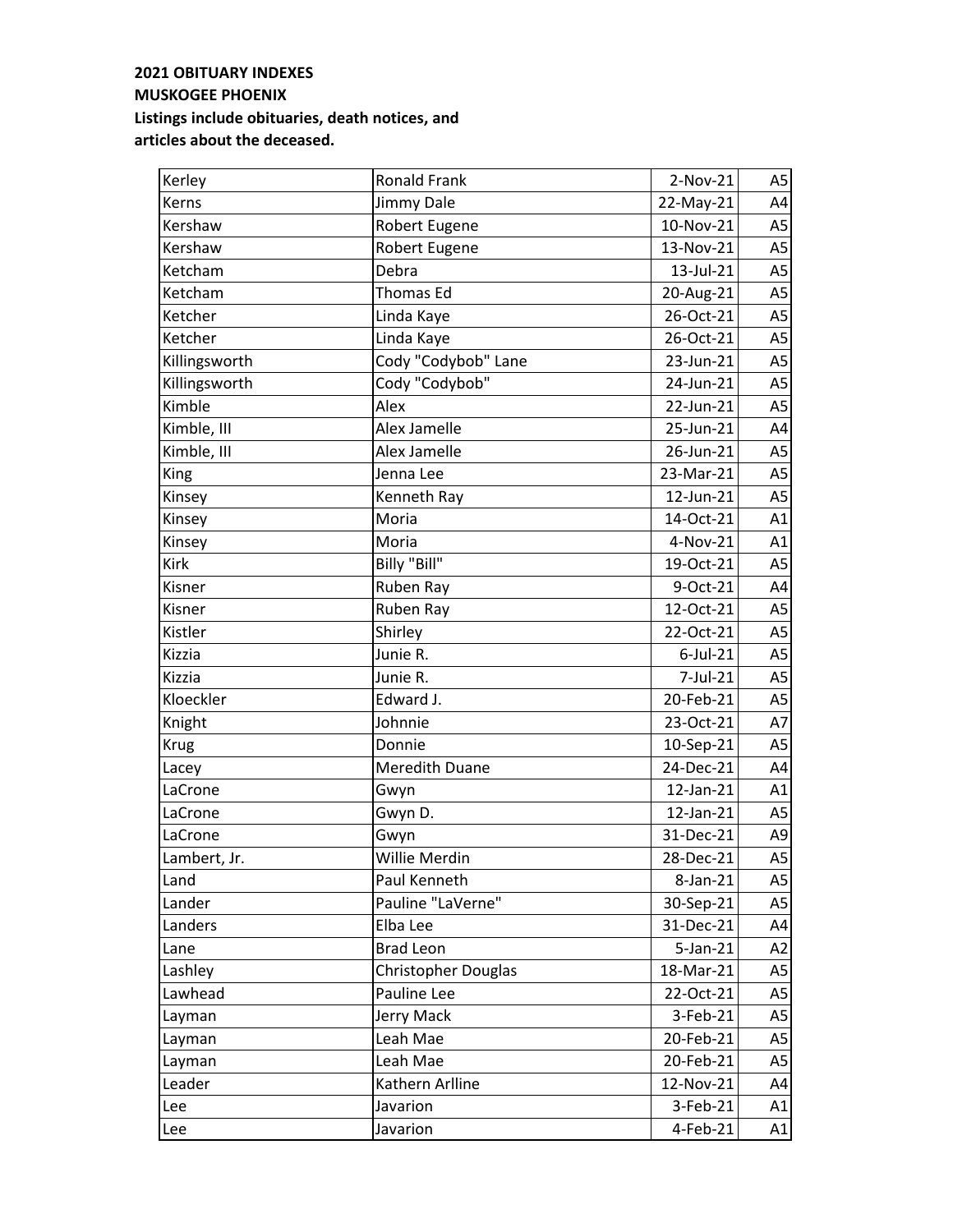| Lee        | Javarian                               | 9-Feb-21       | A1             |
|------------|----------------------------------------|----------------|----------------|
| Lee        | Javarian                               | 19-Feb-21      | A1             |
| Lee        | David Allen (Dr.)                      | 5-Mar-21       | A <sub>5</sub> |
| Lee        | Dovie S.                               | 26-Mar-21      | A <sub>5</sub> |
| Lee        | Juanita Marie                          | $5-May-21$     | A <sub>5</sub> |
| Lee        | Brandi Lechelle                        | 3-Aug-21       | A <sub>5</sub> |
| Lee        | Daniel "Danny"                         | 5-Aug-21       | A <sub>5</sub> |
| Lee        | <b>Brandi Lechelle</b>                 | 7-Aug-21       | A7             |
| Lee        | Javarion                               | 12-Aug-21      | A1             |
| Lee        | Javarion                               | 26-Aug-21      | A1             |
| Lee        | Dennis Mike                            | 2-Oct-21       | A4             |
| Lemmings   | Richard "Boyd"                         | 14-Oct-21      | A <sub>5</sub> |
| Lemon, Jr. | Ernie W.                               | $6$ -Jul-21    | A <sub>5</sub> |
| Lenox, Sr. | <b>Bobby Curtis</b>                    | 19-Jan-21      | A <sub>5</sub> |
| Lenox, Sr. | <b>Bobby Curtis</b>                    | 19-Jan-21      | A <sub>5</sub> |
| Lenox, Sr. | <b>Bobby Curtis</b>                    | 20-Jan-21      | A <sub>5</sub> |
| Lerblance  | <b>Bobbie Rae</b>                      | 10-Sep-21      | A <sub>5</sub> |
| Lewis      | Charles Wayne                          | 20-Apr-21      | A <sub>5</sub> |
| Lewis      | Carrie Mae                             | 3-Dec-21       | A <sub>5</sub> |
| Lewis      | <b>Donald Paul</b>                     | 4-Dec-21       | A7             |
| Lewis      | Carrie Mae                             | 4-Dec-21       | A7             |
| Lewis      | <b>Donald Paul</b>                     | 7-Dec-21       | A <sub>5</sub> |
| Lewis      | Donald Paul                            | 24-Dec-21      | A4             |
| Liles      | Peggy Irene                            | $7$ -Jan- $21$ | A <sub>5</sub> |
| Lindamood  | Mary Katrina (Jackson)                 | 10-Mar-21      | A <sub>5</sub> |
| Lindsey    | Jerad Matthew                          | $6$ -May-21    | A6             |
| Lippmann   | Elizabeth Jane (Colonel, USA, Retired) | 31-Jul-21      | A7             |
| Lipsey     | John W.                                | 31-Dec-21      | A4             |
| Littlejohn | Calvin "Mike"                          | 18-Jun-21      | A <sub>5</sub> |
| Locust, Sr | Leslie Eugene                          | 23-Mar-21      | A <sub>5</sub> |
| Loeffler   | Sharon Rose Varian                     | 10-Feb-21      | A5             |
| Logan      | Anita Faye                             | 20-Aug-21      | A5             |
| Logan      | Anita Faye                             | 21-Aug-21      | A4             |
| Logan      | Ja'Cion                                | $2-Sep-21$     | A1             |
| Logan, Sr. | Willie James                           | 27-Aug-21      | A5             |
| Logan, Sr. | Willie James                           | 28-Aug-21      | A4             |
| Logan, Sr. | Willie "Tracy" James                   | 2-Sep-21       | A5             |
| Logan, Sr. | Willie "Tracy" James                   | 3-Sep-21       | A5             |
| Lord       | Beverly Jean                           | 7-Apr-21       | A5             |
| Lorenz     | Eva                                    | $2$ -Jun-21    | A <sub>5</sub> |
| Love       | William Barry                          | $2$ -Jan- $21$ | A2             |
| Loyd       | Jewel Lee                              | 22-Apr-21      | A5             |
| Loyd       | Jewel Lee                              | 23-Apr-21      | A5             |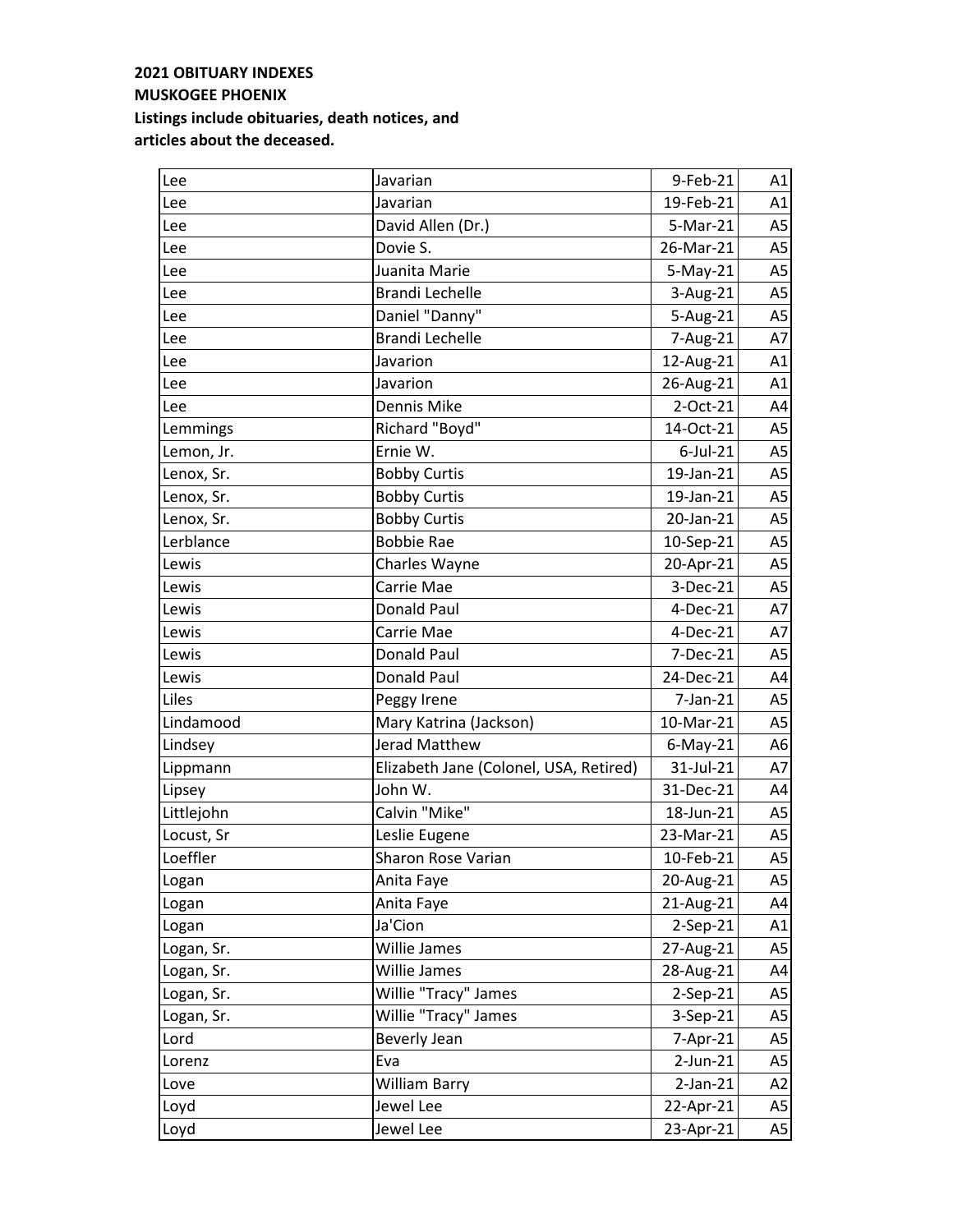| Lynn, Jr.     | Sam                    | 7-Sep-21       | A <sub>5</sub> |
|---------------|------------------------|----------------|----------------|
| Lynn, Jr.     | Sam                    | 7-Sep-21       | A <sub>5</sub> |
| Mack          | <b>Brent</b>           | 23-Oct-21      | A2             |
| Mackey        | Jimmie Carol (Ballard) | 3-Feb-21       | A <sub>5</sub> |
| Mackey        | Mittie Elizabeth       | $4$ -May-21    | A <sub>5</sub> |
| Malone        | George "Mike"          | 3-Dec-21       | A <sub>5</sub> |
| Maner         | Jesse Walter           | $2-Jan-21$     | A <sub>5</sub> |
| Markham       | Douglas Eugene "Doug"  | 5-Jun-21       | A7             |
| Marshall      | Olivia Mae             | 15-Oct-21      | A <sub>5</sub> |
| Marshall      | Peggy Ruth             | 16-Nov-21      | A <sub>5</sub> |
| Marshall, Sr. | Robert Locke           | $2-Apr-21$     | A <sub>5</sub> |
| Martin        | John                   | $2-Jan-21$     | A8             |
| Martin        | Jerry Wayne            | 15-Apr-21      | A <sub>5</sub> |
| Martin        | <b>Gracie Pauline</b>  | 20-Oct-21      | A <sub>5</sub> |
| Martin        | M. Douglas             | 30-Oct-21      | A7             |
| Martin        | Paula Ann              | 3-Nov-21       | A <sub>5</sub> |
| Martin        | Cameron Lee            | 3-Dec-21       | A <sub>5</sub> |
| Martin        | Geney                  | 22-Dec-21      | A4             |
| Martin, Jr.   | <b>Homer Samuel</b>    | $6$ -May-21    | A <sub>5</sub> |
| Martin, Jr.   | <b>Homer Samuel</b>    | $7-May-21$     | A <sub>5</sub> |
| Martinez      | Yuridia                | 17-Jun-21      | A2             |
| Martinez      | Yuridia                | 18-Jun-21      | A2             |
| Mashburn      | Alta Marie             | 12-Oct-21      | A <sub>5</sub> |
| Matthews      | J.L.                   | 28-Jan-21      | A <sub>5</sub> |
| Matthews      | <b>Tyrone Simpson</b>  | 3-Sep-21       | A <sub>5</sub> |
| Matthews      | <b>Tyrone Simpson</b>  | 4-Sep-21       | A4             |
| Mattison      | Mary Lou               | $6$ -Feb-21    | A <sub>5</sub> |
| Maxey         | <b>Emmitt Othell</b>   | 23-Oct-21      | A7             |
| Maxey         | <b>Emmitt Othell</b>   | 29-Oct-21      | A5             |
| Mayes         | Dan Lee                | 8-Apr-21       | A <sub>5</sub> |
| Mazola        | Lisa Ann               | 15-Oct-21      | A5             |
| Mazola        | Lisa Ann               | 16-Oct-21      | A5             |
| McAfee        | <b>Bruce Allen</b>     | 11-Dec-21      | A5             |
| McAllister    | Justin Veach           | 18-Jun-21      | A <sub>5</sub> |
| McBride       | Bettye Jo              | 19-Aug-21      | A <sub>5</sub> |
| McBride       | Bettye Jo              | 20-Aug-21      | A <sub>5</sub> |
| McConnell     | Lillian Rae Marshall   | 4-Jun-21       | A <sub>5</sub> |
| McCullar      | Georgia Knight         | $7$ -Jan- $21$ | A <sub>5</sub> |
| McCutchen     | Edna L.                | 18-Sep-21      | A7             |
| McDaniel      | Tommy Ray              | 5-Mar-21       | A <sub>5</sub> |
| McDaniel      | Tommy Ray              | $6$ -Mar-21    | A4             |
| McDaniel      | <b>Brian</b>           | 12-Jun-21      | A <sub>5</sub> |
| McDowell      | <b>Walter Rolland</b>  | 22-Sep-21      | A5             |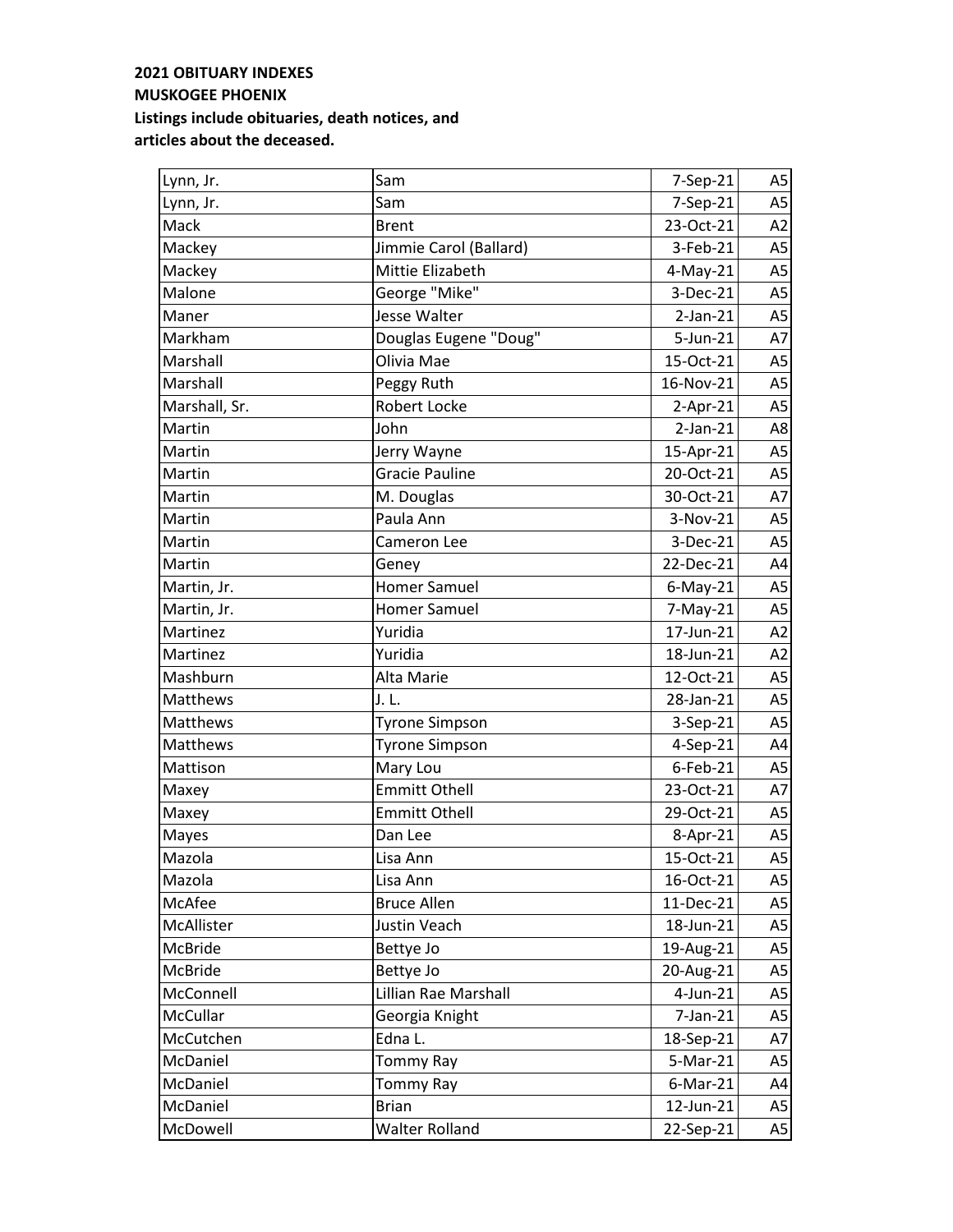| McFarland      | Donita Pauline         | 14-Jan-21      | A5             |
|----------------|------------------------|----------------|----------------|
| McFarland      | Donita Pauline         | 15-Jan-21      | A <sub>5</sub> |
| McFarland      | Clarence               | 9-Sep-21       | A5             |
| McGlorie       | Carolyn Ann            | 3-Jun-21       | A <sub>5</sub> |
| McGlorie       | Carolyn Ann            | 4-Jun-21       | A <sub>5</sub> |
| <b>McGuire</b> | Sandra Leigh           | $2$ -Jan- $21$ | A <sub>5</sub> |
| <b>McGuire</b> | <b>Bill "Squire"</b>   | $2-Jan-21$     | A <sub>5</sub> |
| <b>McGuire</b> | Sandra Leigh           | $5$ -Jan-21    | A <sub>5</sub> |
| <b>McGuire</b> | <b>Bill "Squire"</b>   | $6$ -Jan-21    | A5             |
| <b>McGuire</b> | Sandara Leigh          | $6$ -Jan-21    | A <sub>5</sub> |
| <b>McGuire</b> | Sandra Leigh           | $7$ -Jan- $21$ | A <sub>5</sub> |
| McGuire        | <b>Bill "Squire"</b>   | 7-Jan-21       | A <sub>5</sub> |
| <b>McGuire</b> | <b>Bill and Sandra</b> | 9-Jan-21       | A <sub>6</sub> |
| <b>McGuire</b> | James H.               | $1-Apr-21$     | A <sub>5</sub> |
| <b>McGuire</b> | Kenneth                | 19-Oct-21      | A <sub>5</sub> |
| <b>McGuire</b> | Betty Jo               | $1-Dec-21$     | A <sub>5</sub> |
| McHuen         | Jack Buel              | 20-Aug-21      | A <sub>5</sub> |
| McJunkin       | Willie Freddie Varnell | 12-Nov-21      | A4             |
| McJunkin       | Willie Freddie Varnell | 13-Nov-21      | A <sub>5</sub> |
| McJunkins, III | Prince E.              | 18-Feb-21      | A4             |
| McKay          | <b>Alvie Thomas</b>    | 20-Oct-21      | A <sub>5</sub> |
| McKee          | Perry Edward           | 14-Apr-21      | A <sub>5</sub> |
| McKee          | Perry Edward           | 15-Apr-21      | A <sub>5</sub> |
| McKenzie       | Nathan Donald          | 5-Nov-21       | A <sub>5</sub> |
| McKinstry      | Paul "Abby"            | 7-Jan-21       | A1             |
| Mclemore       | Matthew Eric "Motsie"  | 9-Feb-21       | A <sub>5</sub> |
| McNac          | Marissa Elizabeth      | 12-Mar-21      | A <sub>5</sub> |
| McNac, Jr.     | Edgar                  | 22-Apr-21      | A5             |
| McNac, Jr.     | Edgar                  | 23-Apr-21      | A <sub>5</sub> |
| Mealer         | <b>Bobbie Jean</b>     | 14-Oct-21      | A <sub>5</sub> |
| Means          | Freddie Keith          | $6$ -Feb-21    | A5             |
| Meeks          | William Edward         | 27-May         | A5             |
| Melson         | Bonnie Y.              | 14-Aug-21      | A4             |
| Melton         | <b>Courtney Nicole</b> | 7-Aug-21       | A7             |
| Melton         | Sue Ann                | 2-Nov-21       | A <sub>5</sub> |
| Metzger        | Bertie Faye "NaNa"     | $4-Dec-21$     | A7             |
| Metzger, Jr.   | Paul Ray               | 4-Sep-21       | A4             |
| Meyer          | Karen Kay (Jones)      | 16-Jan-21      | A4             |
| Meyer          | <b>Geneace Frances</b> | 22-May-21      | A4             |
| Miesner        | Delores                | 24-Apr-21      | A4             |
| Miles          | Larry Allen            | 22-May-21      | A4             |
| Miller         | Opal Lee               | 30-Jan-21      | A <sub>5</sub> |
| Miller         | Robert Allen           | 13-Mar-21      | A4             |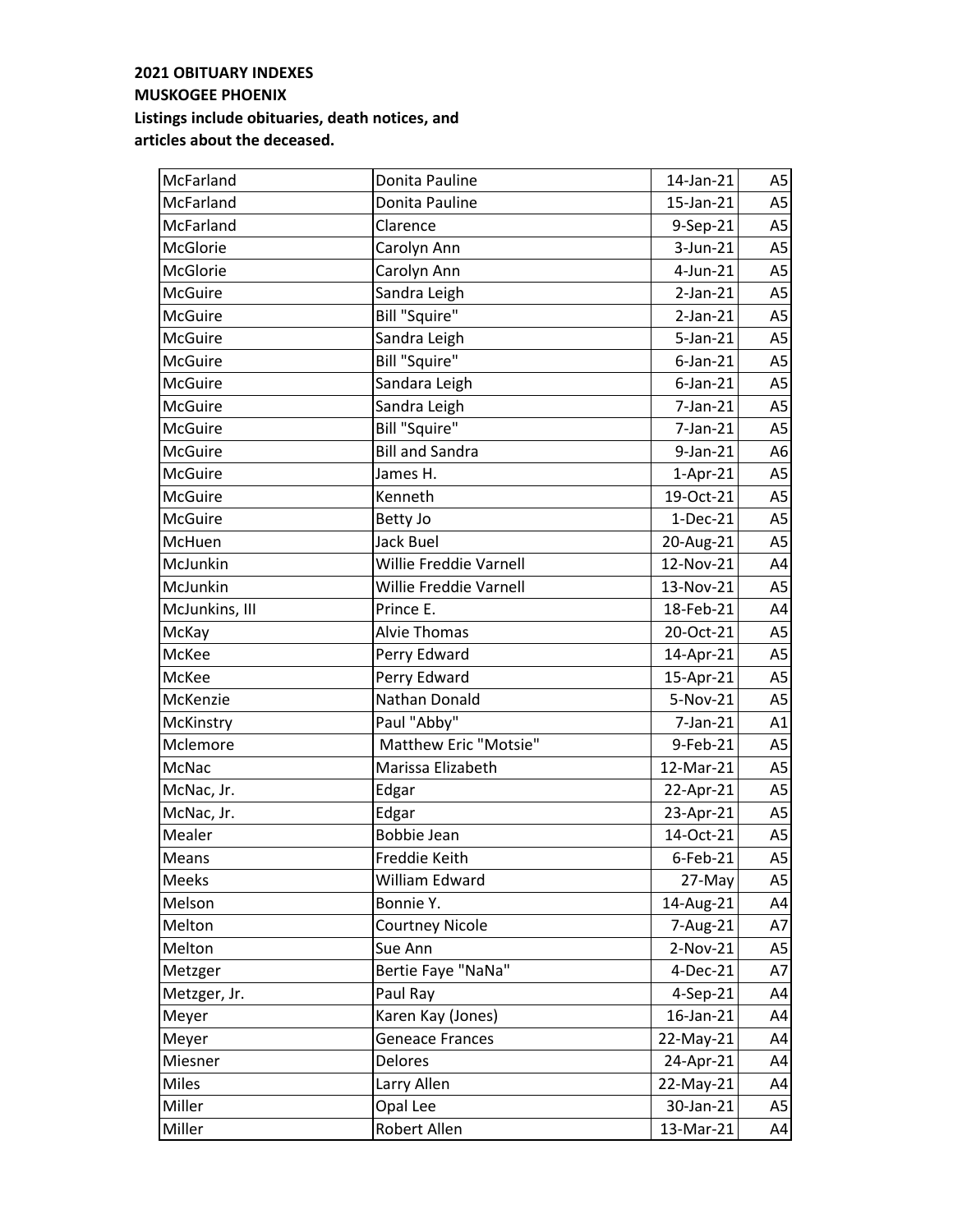| Miller        | <b>Richard Wanefield</b> | $1-May-21$  | A4             |
|---------------|--------------------------|-------------|----------------|
| Miller        | James Louis              | 2-Sep-21    | A <sub>5</sub> |
| Miller        | Valesha Carol (Arriaga)  | 16-Sep-21   | A <sub>5</sub> |
| Miller        | Valesha Carol (Arriaga)  | 17-Sep-21   | A <sub>5</sub> |
| Miller        | Mick                     | 31-Dec-21   | A4             |
| Miller        | Karl Wilbur              | 31-Dec-21   | A4             |
| Miller        | Carl                     | 31-Dec-21   | A2             |
| Miller        | Martha                   | 31-Dec-21   | A2             |
| Mills         | Carol                    | $5$ -Jan-21 | A <sub>5</sub> |
| Milne         | Kirby Ann                | 27-Oct-21   | A <sub>5</sub> |
| Mitchell      | Rebecca Jane             | 5-Feb-21    | A <sub>5</sub> |
| Mitchum       | Floyd                    | 27-Nov-21   | A5             |
| Mitchum       | Floyd                    | 30-Nov-21   | A <sub>5</sub> |
| Montgomery    | <b>Bobby Gene</b>        | 8-Apr-21    | A <sub>5</sub> |
| Montgomery    | <b>Yvonne Phyllis</b>    | 16-Jul-21   | A <sub>5</sub> |
| Montogomery   | <b>Yvonne Phyllis</b>    | 15-Jul-21   | A <sub>5</sub> |
| Morgan        | Charles Thomas (Dr.)     | 30-Jan-21   | A5             |
| Morgan        | Charles Thomas (M.D.)    | $6$ -Feb-21 | A <sub>5</sub> |
| Morgan, Jr.   | Lawrence W.              | 16-Dec-21   | A <sub>5</sub> |
| <b>Morris</b> | Jesse Whitfield          | $6$ -May-21 | A6             |
| Morris        | Bill                     | 16-Jul-21   | A <sub>5</sub> |
| Morris        | Bill                     | 22-Jul-21   | A <sub>5</sub> |
| Morris        | Bill                     | 23-Jul-21   | A <sub>5</sub> |
| Moses         | Jonathan Dene            | 22-Jan-21   | A <sub>5</sub> |
| Mullican      | Clint Lee                | $2-Jan-21$  | A8             |
| Murphy        | Mattie Mae               | 28-Oct-21   | A <sub>5</sub> |
| Murphy        | Mattie Mae               | 29-Oct-21   | A <sub>5</sub> |
| Murphy, Sr.   | <b>Harold Dean</b>       | 29-Sep-21   | A <sub>5</sub> |
| Murr          | <b>Timothy Joel</b>      | 14-Sep-21   | A <sub>5</sub> |
| Murr          | Timothy Joel             | 15-Sep-21   | A <sub>5</sub> |
| Murr          | <b>Timothy Joel</b>      | 15-Sep-21   | A5             |
| <b>Myers</b>  | Larry Dean               | 30-Jan-21   | A5             |
| <b>Myers</b>  | Donald Henry             | 18-May-21   | A5             |
| <b>Myers</b>  | Danny David              | 23-Oct-21   | A7             |
| <b>Myers</b>  | Larry Dean               | 24-Dec-21   | A5             |
| Nash, Jr.     | Thomas                   | 3-Sep-21    | A <sub>5</sub> |
| Nash, Jr.     | Thomas                   | 4-Sep-21    | A4             |
| Nash, Jr.     | Thomas                   | 9-Sep-21    | A5             |
| Nash, Jr.     | Thomas                   | 10-Sep-21   | A5             |
| Nelson        | Jaylen                   | 20-Jan-21   | A2             |
| Nelson        | Donna Marie              | 28-Jan-21   | A5             |
| Neumeyer      | Vella Mae                | 14-Apr-21   | A5             |
| Newberry      | Ruth Aleene              | 28-Jan-21   | A5             |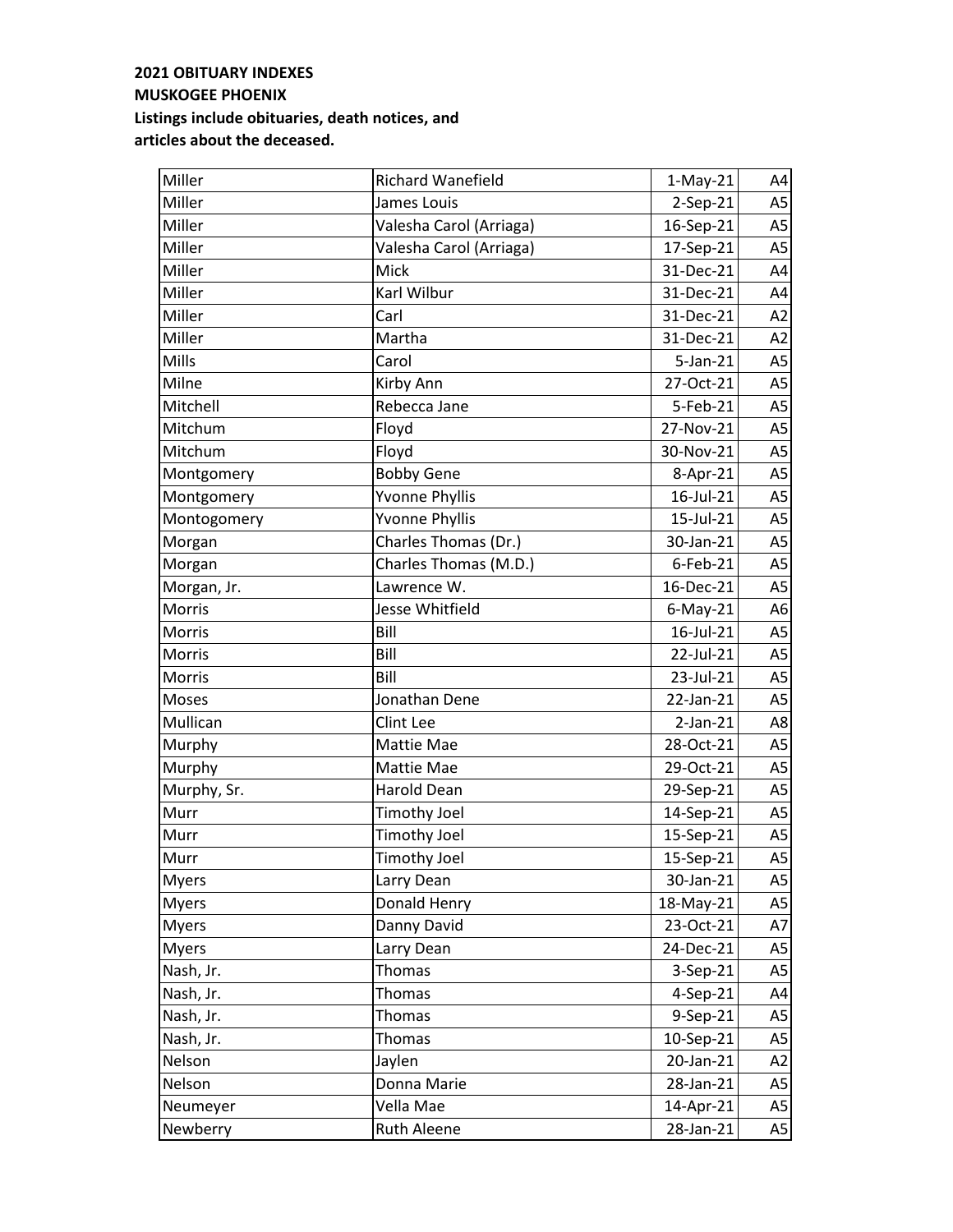| Newberry      | Nelda Mae (Shafer)                 | 20-Jul-21   | A5             |
|---------------|------------------------------------|-------------|----------------|
| Newberry      | Nelda Mae (Shafer)                 | 21-Jul-21   | A <sub>5</sub> |
| Newlon        | <b>Harriet Maxine</b>              | 24-Feb-21   | A <sub>5</sub> |
| Newton        | Robert "Smokehouse Bob"            | $2-Jan-21$  | A2             |
| Nolen         | Lynn                               | 31-Dec-21   | A <sub>9</sub> |
| Norman        | Julie Ann                          | 27-Mar-21   | A4             |
| O'Connell     | Zachary                            | 15-Jan-21   | A <sub>5</sub> |
| Odell         | Susan Kay                          | 12-Aug-21   | A <sub>5</sub> |
| Ogden         | Jamie Len                          | 22-Oct-21   | A <sub>5</sub> |
| Okafor        | John Chukwydiut                    | $6$ -May-21 | A <sub>6</sub> |
| Olive         | Lucianna "Missy" Dianece (Perkins) | 13-Aug-21   | A <sub>5</sub> |
| Olive         | Lucianna "Missy" Dianece (Perkins) | 14-Aug-21   | A4             |
| Ong           | Ye See (Dr.)                       | $2-Jan-21$  | A2             |
| Ong           | Yee See Choa (M.D.)                | 9-Jan-21    | A <sub>5</sub> |
| Orman         | Judy Kaye                          | 24-Mar-21   | A <sub>5</sub> |
| Orman, Sr.    | Lonnie Eugene                      | 26-Aug-21   | A <sub>5</sub> |
| Orman, Sr.    | Lonnie Eugene                      | 28-Aug-21   | A <sub>6</sub> |
| Orman, Sr.    | Lonnie Eugene                      | 31-Aug-21   | A <sub>5</sub> |
| Overacker     | Patrick "Pat"                      | 23-Oct-21   | A7             |
| Owens         | Jimmy Bryan                        | 3-Apr-21    | A <sub>5</sub> |
| Owens         | Jimmy Bryan                        | $6-Apr-21$  | A <sub>5</sub> |
| Pack          | Jerry D.                           | $6$ -Feb-21 | A <sub>6</sub> |
| Page          | Benjamin Marco                     | 17-Dec-21   | A4             |
| Palmer        | Verna (McJunkins)                  | 5-Feb-21    | A <sub>5</sub> |
| Palmer        | Verna Mae (McJunkins)              | 18-Feb-21   | A4             |
| Palmer        | Kenneth Ray                        | 19-Aug-21   | A <sub>5</sub> |
| Palmer        | Kenneth Ray                        | 20-Aug-21   | A <sub>5</sub> |
| Parker        | Anna Marie                         | 24-Feb-21   | A <sub>5</sub> |
| Parker        | Jerry Lewis                        | $2-Apr-21$  | A <sub>5</sub> |
| Parker        | Jacob D. (Spc.)                    | 28-Aug-21   | A4             |
| Parker        | Cynthia E.                         | 16-Dec-21   | A5             |
| Parks         | Linda Michelle                     | 14-Oct-21   | A5             |
| Patterson     | Tyler                              | 19-Jan-21   | A5             |
| Patterson     | Grover O.                          | 27-Jan-21   | A <sub>5</sub> |
| Patterson III | Floyd                              | 8-Jan-21    | A1             |
| Patterson III | Floyd "Rocky"                      | 9-Oct-21    | A1             |
| Payne         | Leon W.                            | 12-Feb-21   | A2             |
| Peebles       | Doyle Gene                         | 3-Apr-21    | A5             |
| Pennington    | Sonja Lynn                         | 20-Mar-21   | A5             |
| Pereyro       | Luis Roberto                       | 21-Jan-21   | A <sub>5</sub> |
| Perry         | Leon T.                            | 19-Nov-21   | A5             |
| Perry         | Delbert Eugene                     | 20-Nov-21   | A5             |
| Perry         | Leon T.                            | 29-Oct-21   | A5             |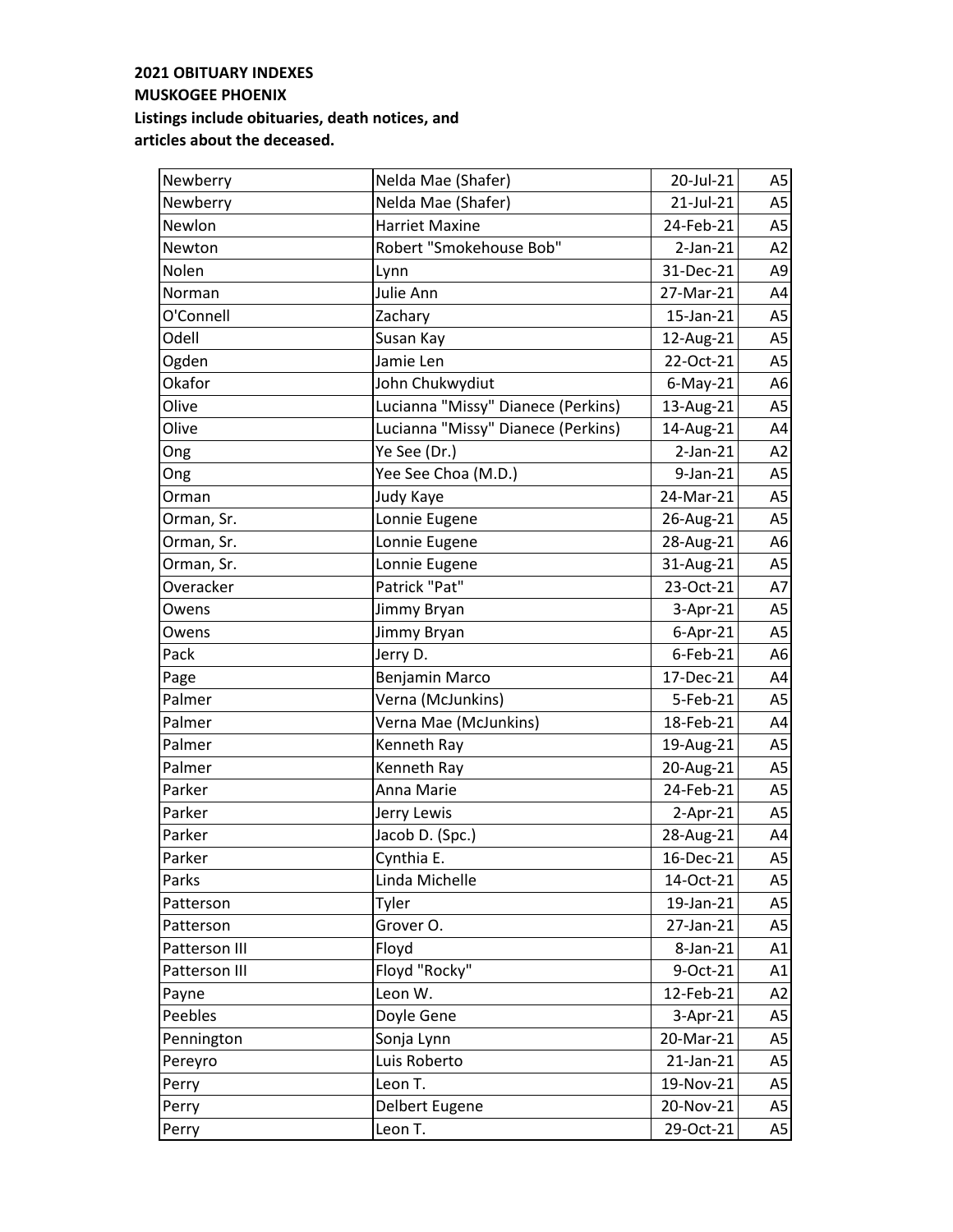| Perryman    | Margie Carole      | 8-Sep-21    | A5             |
|-------------|--------------------|-------------|----------------|
| Person      | Alyce Lindquist    | 16-Dec-21   | A <sub>5</sub> |
| Person      | Alyce Lindquist    | 21-Dec-21   | A7             |
| Personette  | Velma Bernice      | 24-Jun-21   | A5             |
| Pesantubbee | Michelen Elizabeth | 15-Jul-21   | A <sub>5</sub> |
| Phillips    | Johnnie Mae        | 26-Aug-21   | A <sub>5</sub> |
| Phillips    | Johnnie Mae        | 27-Aug-21   | A <sub>5</sub> |
| Philpott    | Jean               | 30-Jun-21   | A4             |
| Pickard     | Douglas            | 9-Dec-21    | A <sub>5</sub> |
| Piggee      | Viola Marie        | 15-Apr-21   | A5             |
| Pinner      | Bobby J.           | $2-Jan-21$  | A <sub>5</sub> |
| Pipkins     | Valerie Sue        | 27-Feb-21   | A4             |
| Pipkins     | Valerie Sue        | 27-Feb-21   | A4             |
| Pippin      | Billy F.           | $6$ -Aug-21 | A <sub>5</sub> |
| Pitts       | Aileen             | 18-Apr-21   | A <sub>5</sub> |
| Plant       | Michael Franklin   | 8-Jan-21    | A <sub>5</sub> |
| Platt       | Linda Sue Welch    | 20-Apr-21   | A <sub>5</sub> |
| Plunkett    | Lisa Joy           | 13-Feb-21   | A <sub>5</sub> |
| Pool        | Christopher        | 23-Sep-21   | A2             |
| Pope        | Sharon Lee         | 20-Feb-21   | A <sub>5</sub> |
| Pope        | Keith Edwin        | 8-Dec-21    | A5             |
| Posey       | Wanda Lee          | 17-Jul-21   | A <sub>5</sub> |
| Powell      | Barbara J.         | 5-Jan-21    | A <sub>5</sub> |
| Powell      | Barbara J.         | $6$ -Jan-21 | A <sub>5</sub> |
| Price, Jr.  | Willie Ray         | 1-Oct-21    | A <sub>5</sub> |
| Price, Jr.  | Willie Ray         | 2-Oct-21    | A4             |
| Pridgeon    | Jalaiya            | 3-Feb-21    | A1             |
| Pridgeon    | Jaidus             | 3-Feb-21    | A1             |
| Pridgeon    | Nevaeh             | 3-Feb-21    | A1             |
| Pridgeon    | Nevaeh             | 4-Feb-21    | A1             |
| Pridgeon    | Jaidus             | 4-Feb-21    | A1             |
| Pridgeon    | Jalaiya            | 4-Feb-21    | A1             |
| Pridgeon    | Jalaiya Omunique   | 4-Feb-21    | A5             |
| Pridgeon    | Jaidus             | 4-Feb-21    | A5             |
| Pridgeon    | Jalaiya Omunique   | 5-Feb-21    | A5             |
| Pridgeon    | Jaidus             | 5-Feb-21    | A5             |
| Pridgeon    | Nevaeh             | 5-Feb-21    | A1             |
| Pridgeon    | Jaidus             | 5-Feb-21    | A1             |
| Pridgeon    | Jalaiya            | 5-Feb-21    | A1             |
| Pridgeon    | Jalaiya            | 9-Feb-21    | A1             |
| Pridgeon    | Jaidus             | 9-Feb-21    | A1             |
| Pridgeon    | Nevaeh             | 9-Feb-21    | A1             |
| Pridgeon    | Jalaiya Omunique   | 11-Feb-21   | A5             |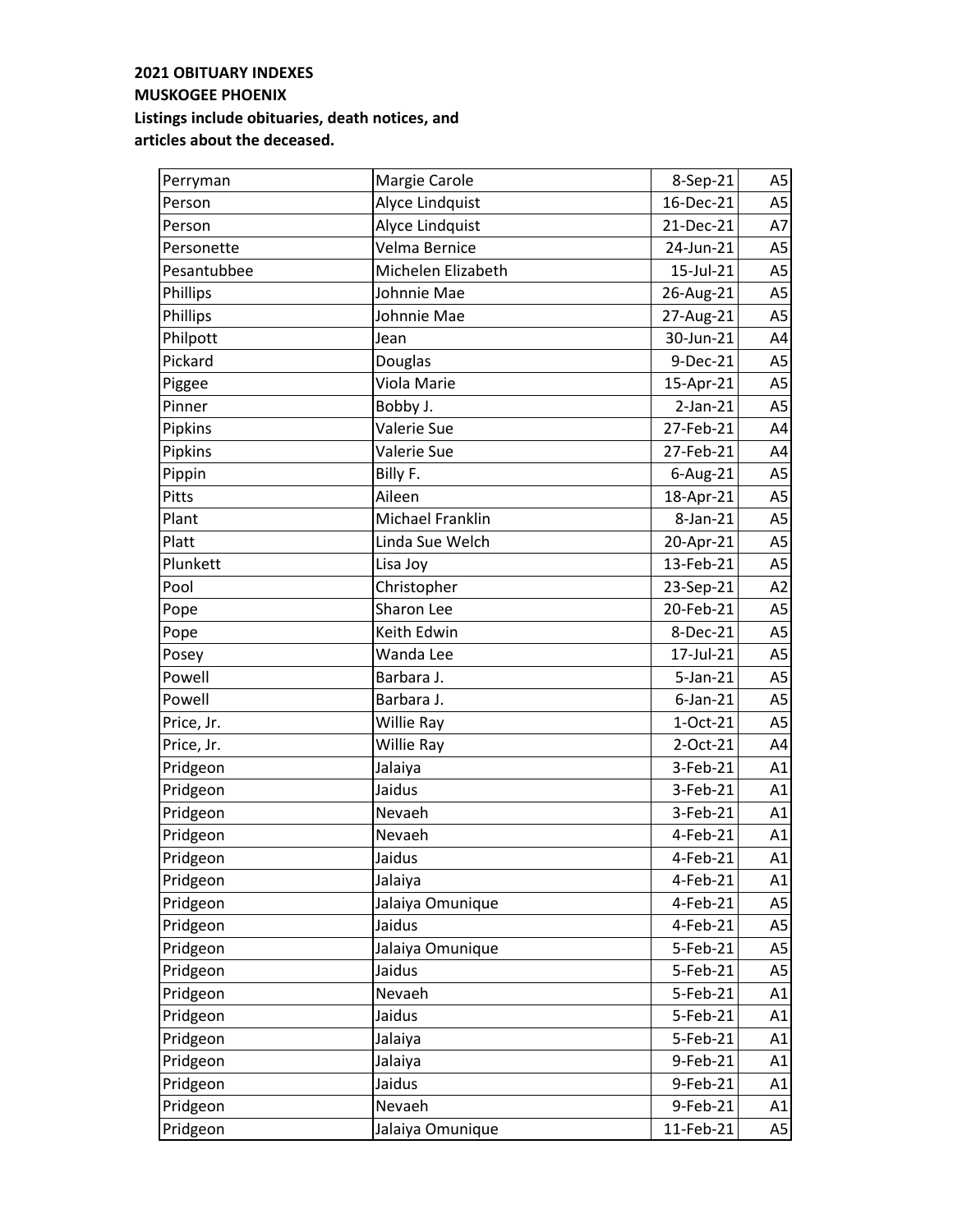| Pridgeon        | Jaidus Da'Riyah             | 11-Feb-21      | A5             |
|-----------------|-----------------------------|----------------|----------------|
| Pridgeon        | Jalaiya Omunique            | 12-Feb-21      | A <sub>5</sub> |
| Pridgeon        | Jaidus Da'Riyah             | 12-Feb-21      | A <sub>5</sub> |
| Pridgeon        | Jaidus Da'Riyah             | 12-Feb-21      | A5             |
| Pridgeon        | Jalaiya Omunique            | 12-Feb-21      | A <sub>5</sub> |
| Pridgeon        | Nevaeh                      | 19-Feb-21      | A1             |
| Pridgeon        | Jaidus                      | 19-Feb-21      | A1             |
| Pridgeon        | Jalaiya                     | 19-Feb-21      | A1             |
| Pruitt, II      | Charles H.                  | 16-Jul-21      | A <sub>5</sub> |
| Pulliam         | Norma "June"                | 26-Aug-21      | A5             |
| Pumphrey        | Bennie J.                   | 20-Mar-21      | A <sub>5</sub> |
| Pusch           | Joseph Walter               | 8-Jun-21       | A <sub>5</sub> |
| Pye             | Leon W.                     | 24-Feb-21      | A2             |
| Pye             | <b>Delsie</b>               | 24-Feb-21      | A2             |
| Rackley         | <b>Elvin Dale</b>           | 13-Jul-21      | A <sub>5</sub> |
| Ragsdale        | Phyllis Jane (Sadler)       | 30-Jun-21      | A4             |
| Ragsdale        | Thomas C.                   | 8-Sep-21       | A <sub>5</sub> |
| Railey          | <b>Robert Dale</b>          | 11-Aug-21      | A <sub>5</sub> |
| Railey          | Robert                      | 5-Oct-21       | A4             |
| Ralston         | <b>Margaret Catherine</b>   | 25-Mar-21      | A4             |
| Rambo           | Lyle                        | $5$ -Jan- $21$ | A <sub>5</sub> |
| Ramsell         | <b>Cathy Collier</b>        | 27-Oct-21      | A <sub>5</sub> |
| Ratterree       | Sharon Kay                  | 22-Jan-21      | A <sub>5</sub> |
| Rauch           | Farrah                      | $2-Mar-21$     | A1             |
| Rauch           | Farrah                      | 9-Mar-21       | A1             |
| Rauch           | Farrah                      | 12-Mar-21      | A1             |
| Rauch           | Farrah                      | 20-Mar-21      | A <sub>6</sub> |
| Rawlins         | Tegan Donovan               | $1$ -Jul- $21$ | A <sub>5</sub> |
| Ray             | Larry V.                    | 29-May-21      | A7             |
| Rea, Jr.        | William Joseph              | 30-Jan-21      | A <sub>5</sub> |
| Reaves          | Steven                      | 18-Apr-21      | A5             |
| Reaves          | <b>Steven Hunter</b>        | 21-Apr-21      | A5             |
| Reece           | Diane Sousa                 | 25-Mar-21      | A4             |
| Reed            | Danny Wayne                 | $2$ -Jan- $21$ | A8             |
| Reed            | Michael                     | 24-Jun-21      | A <sub>2</sub> |
| Reeves          | Rex                         | 9-Dec-21       | A5             |
| Reeves          | Rex                         | 10-Dec-21      | A5             |
| Reyes           | Luz Celinda (Mrs.)          | 14-Dec-21      | A <sub>5</sub> |
| Reynolds        | Mary Louise (Douglass) Lusk | 24-Jul-21      | A5             |
| Reynolds, Sr.   | Cleydon Hershall            | 9-Sep-21       | A5             |
| Richards        | Mary Louise                 | 18-Sep-21      | A7             |
| Richardson      | Johnny Lee                  | 25-Jun-21      | A4             |
| Richardson, Jr. | Oscar (Mr.)                 | 13-Jan-21      | A5             |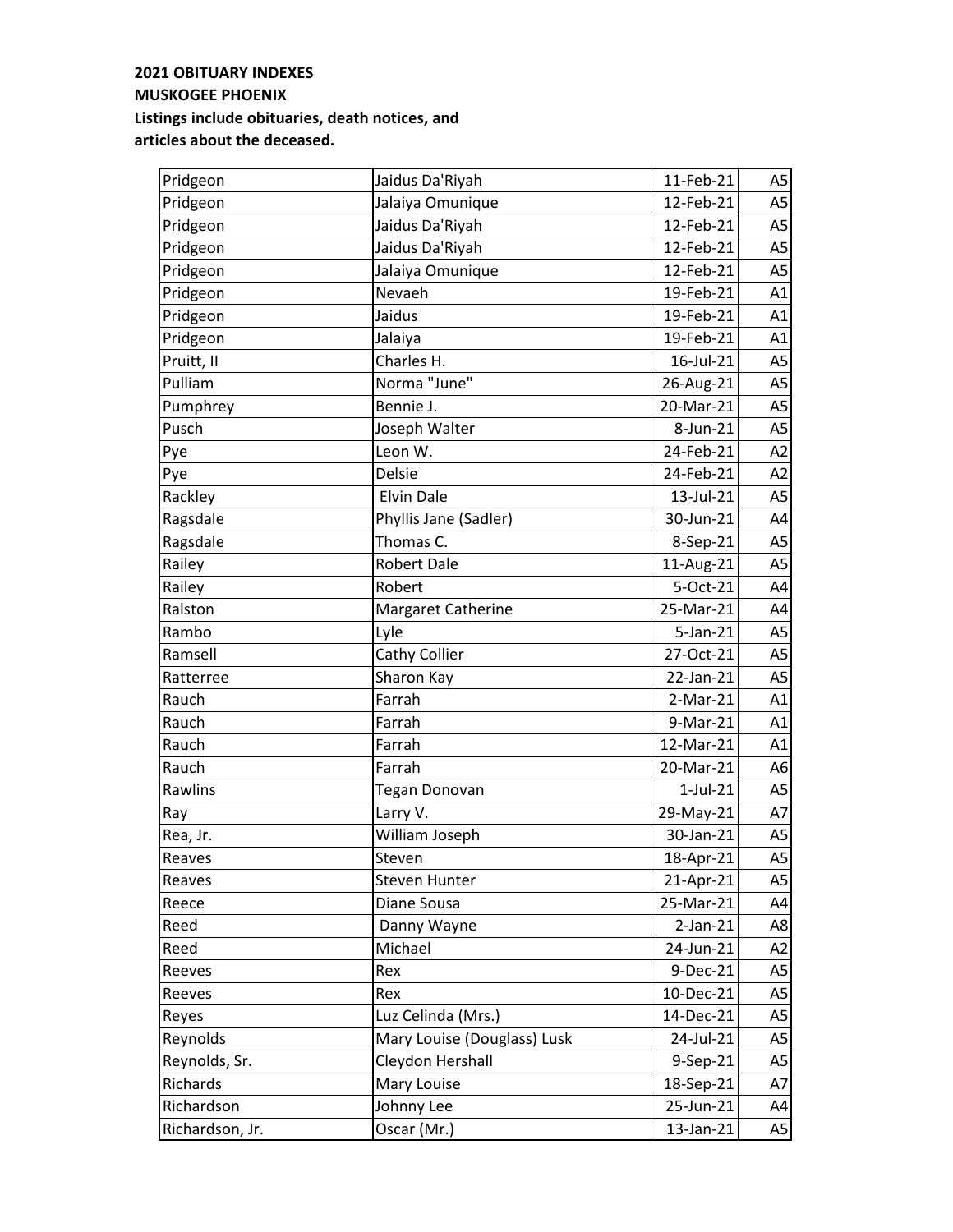| Richardson, Jr.  | Oscar                      | 21-Jan-21 | A5             |
|------------------|----------------------------|-----------|----------------|
| <b>Ricketts</b>  | William H.                 | 13-Apr-21 | A <sub>5</sub> |
| Rickman          | Charles                    | 15-Dec-21 | A <sub>5</sub> |
| Rideau           | Karen Germaine (Kimbro)    | 4-Feb-21  | A <sub>5</sub> |
| Rideau           | Karen Germaine (Kimbro)    | 5-Feb-21  | A <sub>5</sub> |
| Ridley           | Benjamin                   | 27-Apr-21 | A <sub>5</sub> |
| Ridley           | Benjamin Ray               | 18-Jun-21 | A1             |
| Ridley, Sr.      | Gary David                 | 17-Nov-21 | A <sub>5</sub> |
| Ridley, Sr.      | <b>Gary David</b>          | 18-Nov-21 | A <sub>5</sub> |
| Ridley, Sr.      | Gary David                 | 19-Nov-21 | A <sub>5</sub> |
| Riedinger        | Teresa Anne                | 16-Jan-21 | A4             |
| Risenhoover      | Glenda                     | 3-Dec-21  | A <sub>5</sub> |
| Risenhoover      | Glenda "Sis"               | 8-Dec-21  | A <sub>5</sub> |
| Risor            | Mary June                  | 8-May-21  | A4             |
| Robbins          | Jesse E.                   | 20-Oct-21 | A <sub>5</sub> |
| Robbins, Jr.     | Jesse E.                   | 21-Oct-21 | A <sub>5</sub> |
| Roberts          | Joanne                     | 17-Aug-21 | A <sub>5</sub> |
| Roberts          | Joanne                     | 18-Aug-21 | A <sub>5</sub> |
| Roberts          | Anna Lou Ruth              | 18-Dec-21 | A4             |
| Roberts          | Lloyd Ray                  | 26-Jun-21 | A <sub>5</sub> |
| Roberts, Sr.     | James Lawrence             | 18-Jun-21 | A <sub>5</sub> |
| Roberts, Sr.     | James Lawrence             | 22-Jun-21 | A <sub>5</sub> |
| Robertson-Pruitt | Alma Lambert               | 29-Oct-21 | A <sub>5</sub> |
| Robinson         | Julie Kay                  | 21-May-21 | A <sub>5</sub> |
| Robinson         | Julie Kay                  | 22-May-21 | A4             |
| Robinson         | <b>Sally Margaret</b>      | 25-Aug-21 | A <sub>5</sub> |
| Rodriguez        | Stavian                    | 5-Feb-21  | A2             |
| Rogers           | J.D.                       | 9-Jan-21  | A <sub>6</sub> |
| Rogers           | Maggie Elizabeth "Beth"    | 27-Jul-21 | A5             |
| Rogers           | William "Pat" Patton       | 10-Aug-21 | A <sub>5</sub> |
| Rogers           | Rebecca Ann                | 27-Nov-21 | A5             |
| Rogers           | Rebecca Ann                | 27-Nov-21 | A5             |
| Rolland          | Freda D.                   | 16-Mar-21 | A5             |
| Rollice          | Dominic                    | 8-Jun-21  | A1             |
| Romine           | Lavada Shamblin            | 18-Nov-21 | A <sub>5</sub> |
| Rooks            | Mitchell Wayne             | 27-Jul-21 | A <sub>5</sub> |
| Rose             | Janet Leola (Westmoreland) | 6-Feb-21  | A <sub>5</sub> |
| Rosenburgh       | <b>Betty</b>               | 8-Sep-21  | A <sub>5</sub> |
| Ross             | Viola                      | 30-Jan-21 | A <sub>5</sub> |
| Ross             | Mary Odelene               | 20-Oct-21 | A <sub>5</sub> |
| Ross             | Thomas Jack                | 2-Dec-21  | A <sub>5</sub> |
| Rouell           | Earl Thomas "Ted"          | 29-Jun-21 | A <sub>5</sub> |
| Rowan            | Diana "Grandee"            | 11-Mar-21 | A4             |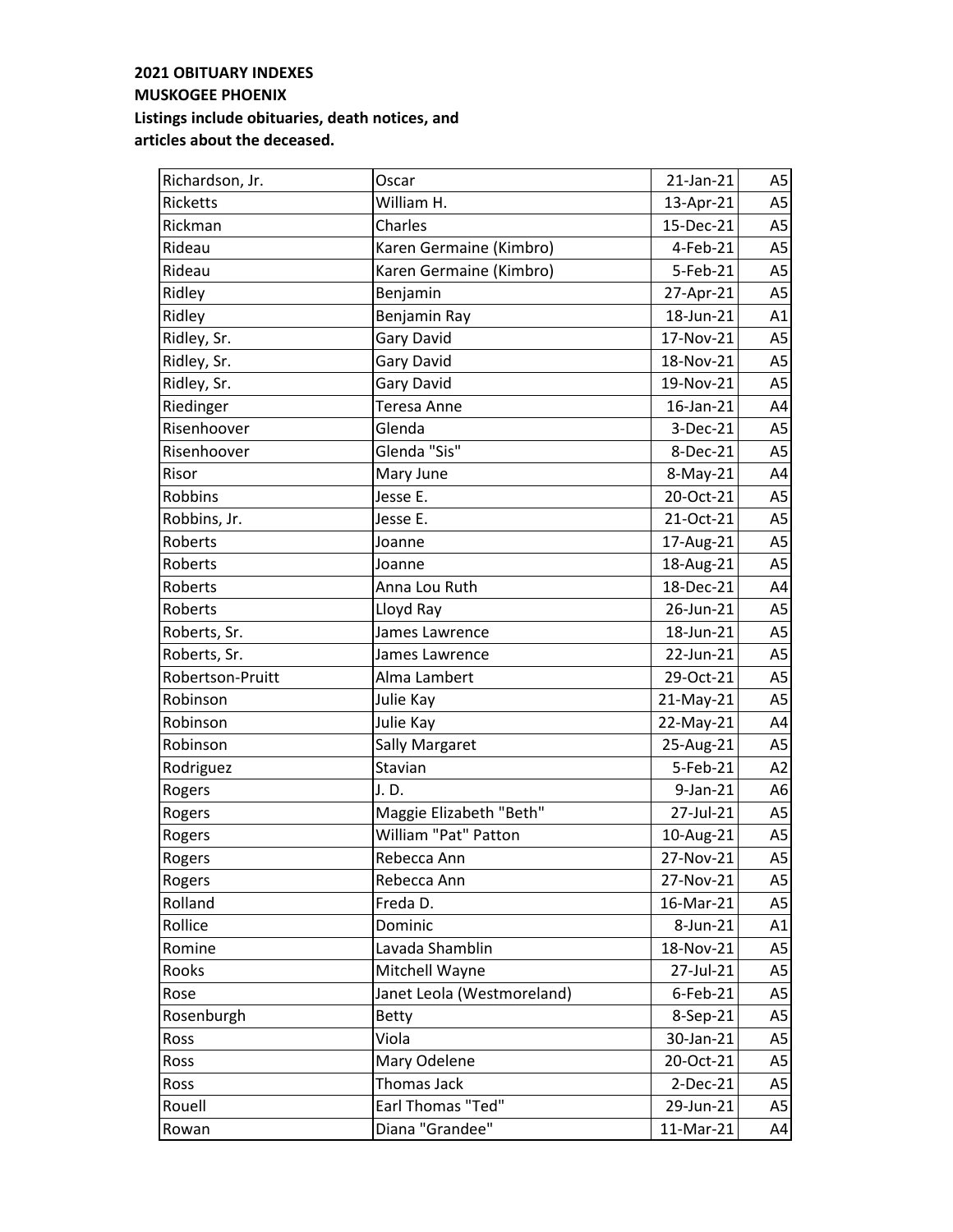| Rowland                 | Percival Pete (Deacon)            | 10-Mar-21   | A5             |
|-------------------------|-----------------------------------|-------------|----------------|
| Royse                   | Larry Gene                        | $6$ -Mar-21 | A4             |
| Rupe                    | Eric                              | 23-Jul-21   | A2             |
| Rush                    | Debra Featherston                 | 16-Jan-21   | A4             |
| Rush                    | Odie M.                           | 14-Sep-21   | A <sub>5</sub> |
| Rush                    | Odie M.                           | 15-Sep-21   | A <sub>5</sub> |
| Rush                    | Odie M.                           | 16-Sep-21   | A <sub>5</sub> |
| Russell                 | Ruby L.                           | 21-Jan-21   | A <sub>5</sub> |
| Ryals                   | Clyde Raymond                     | 9-Mar-21    | A <sub>5</sub> |
| Ryals                   | <b>Terry Lynn</b>                 | 26-Aug-21   | A5             |
| Ryan                    | David J.                          | 9-Nov-21    | A <sub>5</sub> |
| Ryker                   | Maida F.                          | 29-Dec-21   | A4             |
| Sampson                 | <b>Billy Manroe</b>               | 11-May-21   | A <sub>5</sub> |
| Sanders                 | Michael Wayne                     | $6$ -Jan-21 | A <sub>5</sub> |
| <b>Sanders</b>          | John                              | $6$ -May-21 | A <sub>6</sub> |
| Sanders                 | James Wydeman                     | 7-Oct-21    | A <sub>5</sub> |
| Sanders                 | Elizabeth Vivian (Wilkerson)      | 20-Nov-21   | A <sub>5</sub> |
| Sanders, USMC (Retired) | James Wydeman, Lieutenant Colonel | 12-Oct-21   | A <sub>5</sub> |
| Sanford                 | Larry                             | 15-Oct-21   | A <sub>5</sub> |
| Saylor                  | Lillie Viola                      | 19-May-21   | A <sub>5</sub> |
| <b>Scales</b>           | Shannon                           | 12-Aug-21   | A <sub>5</sub> |
| Schell                  | Donald Eldon                      | $2-Jan-21$  | A <sub>5</sub> |
| Schemel                 | Patricia Jean                     | 30-Oct-21   | A7             |
| Scivally                | Bobby Boyd                        | 29-May-21   | A7             |
| <b>Scoggins</b>         | Trent                             | 14-Dec-21   | A <sub>5</sub> |
| Scoggins                | Trent                             | 18-Dec-21   | A4             |
| Scott, Jr.              | Michael Courtni (Mr.)             | 26-May-21   | A <sub>5</sub> |
| Scott, Jr.              | Michael Courtni                   | 3-Jun-21    | A <sub>5</sub> |
| Scott, Jr.              | Michael Courtni                   | 4-Jun-21    | A <sub>5</sub> |
| Seabolt                 | Dallas Jay                        | 9-Nov-21    | A <sub>5</sub> |
| Seabolt                 | Dallas Jay                        | 10-Nov-21   | A5             |
| Sells                   | <b>Duane Forrest</b>              | 16-Nov-21   | A5             |
| Sequichie               | Cheryl                            | 17-Feb-21   | A <sub>5</sub> |
| Sewell                  | Jeffery Wad                       | $6$ -May-21 | A6             |
| Shackleford             | John                              | 8-Jun-21    | A5             |
| Shackleford             | John                              | 10-Jun-21   | A1             |
| Shade                   | Loretta Jean                      | 31-Mar-21   | A5             |
| Shanks                  | Karla Jo                          | 9-Mar-21    | A5             |
| Sharbutt                | Curtis                            | 26-Jun-21   | A5             |
| Sharp                   | <b>Edward Leon</b>                | 8-Jul-21    | A5             |
| Sharp                   | <b>Edward Leon</b>                | 9-Jul-21    | A5             |
| Sharp                   | <b>Edward Leon</b>                | 15-Jul-21   | A5             |
| Sharp                   | <b>Edward Leon</b>                | 16-Jul-21   | A5             |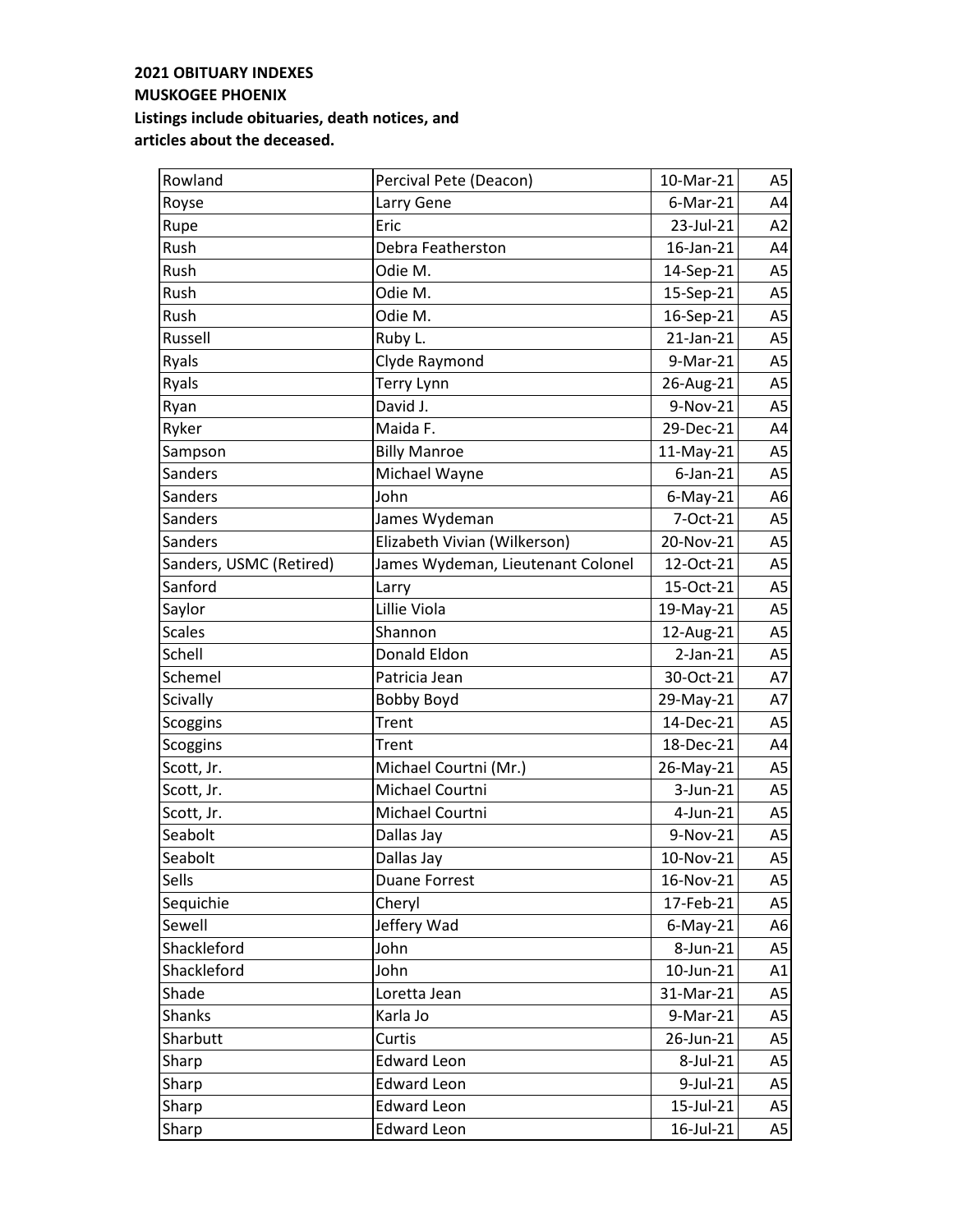| Sheared, Jr.     | Ottoway                      | 24-Sep-21      | A <sub>5</sub> |
|------------------|------------------------------|----------------|----------------|
| Sheets, Sr.      | Robert "Bob"                 | 15-May-21      | A4             |
| Sheets-Henry     | Anne Louise                  | $2-Mar-21$     | A <sub>5</sub> |
| Sheffield        | Richard "Dick" Paul          | 20-Jan-21      | A <sub>5</sub> |
| Sheffield        | Richard "Dick"               | 22-Jan-21      | A1             |
| Sheffield        | Richard "Dick"               | 31-Dec-21      | A <sub>9</sub> |
| Shelby           | Curly Jay                    | 25-Feb-21      | A <sub>5</sub> |
| Shelby           | Curly Jay                    | 26-Feb-21      | A <sub>5</sub> |
| <b>Shells</b>    | Star                         | 26-May-21      | A2             |
| Sheridan         | Paul "Abby"                  | 7-Jan-21       | A <sub>5</sub> |
| Sheridan         | Paul "Abby"                  | 8-Jan-21       | A <sub>5</sub> |
| Shields          | Thema "MiMi" Knight          | 16-Feb-21      | A <sub>5</sub> |
| Shine            | Cherl Eileen                 | 26-Mar-21      | A <sub>5</sub> |
| Shipley          | Rusty                        | 21-Dec-21      | A7             |
| Shuman           | Trent                        | 27-May-21      | A2             |
| Simmons-Hancock  | Regan Michelle (and fetus)   | $6$ -Mar-21    | A2             |
| Sims             | Michael Troy "Hype"          | 24-Sep-21      | A <sub>5</sub> |
| Sing             | Jake                         | 30-Oct-21      | A7             |
| Sissom           | Wayne                        | $2$ -Jan- $21$ | A <sub>5</sub> |
| Skinner          | Hobert                       | 20-Mar-21      | A <sub>5</sub> |
| Slay             | Cathy Ann                    | 20-Jan-21      | A <sub>5</sub> |
| Sloan            | Patricia Ellen               | 2-Feb-21       | A <sub>5</sub> |
| Smith            | Nicolas "Blake"              | $6$ -Jan-21    | A <sub>5</sub> |
| Smith            | Wanda Jean                   | 13-Feb-21      | A <sub>5</sub> |
| Smith            | Kathleen "KaKa"              | 17-Mar-21      | A <sub>5</sub> |
| Smith            | Leamon Carl                  | 29-Apr-21      | A <sub>5</sub> |
| Smith            | <b>Ketcher Thomas</b>        | 3-Jun-21       | A <sub>5</sub> |
| Smith            | Krista Renee                 | 9-Jun-21       | A <sub>5</sub> |
| Smith            | J. C. "Papaw"                | 3-Jul-21       | A4             |
| Smith            | Carmelia Michelle            | 22-Oct-21      | A <sub>5</sub> |
| Smith            | Terry                        | $2-Dec-21$     | A2             |
| Smith            | Wilma Kennie Worley Epperson | 8-Dec-21       | A <sub>5</sub> |
| Smith, Jr.       | Thomas "TJ" Earl             | 8-Apr-21       | A <sub>5</sub> |
| Smith, Jr.       | Thomas "TJ" Earl             | 9-Apr-21       | A4             |
| Sneed            | Elnora                       | 21-May-21      | A5             |
| Snodgrass        | <b>Bobby Gene</b>            | $2-Dec-21$     | A <sub>5</sub> |
| Solomon          | Harold Rufus                 | 17-Aug-21      | A <sub>5</sub> |
| Spears           | Tony Lynn                    | 6-Oct-21       | A <sub>5</sub> |
| Spencer          | <b>Betty Lou</b>             | 21-Sep-21      | A <sub>5</sub> |
| Spotts           | Linda Kay                    | 6-Feb-21       | A <sub>5</sub> |
| Spradling        | Cora Catherine               | 9-Jan-21       | A6             |
| Spurlock, Jr.    | Thomas                       | 30-Jul-21      | A1             |
| <b>Stallings</b> | Adam Duane                   | 20-Aug-21      | A5             |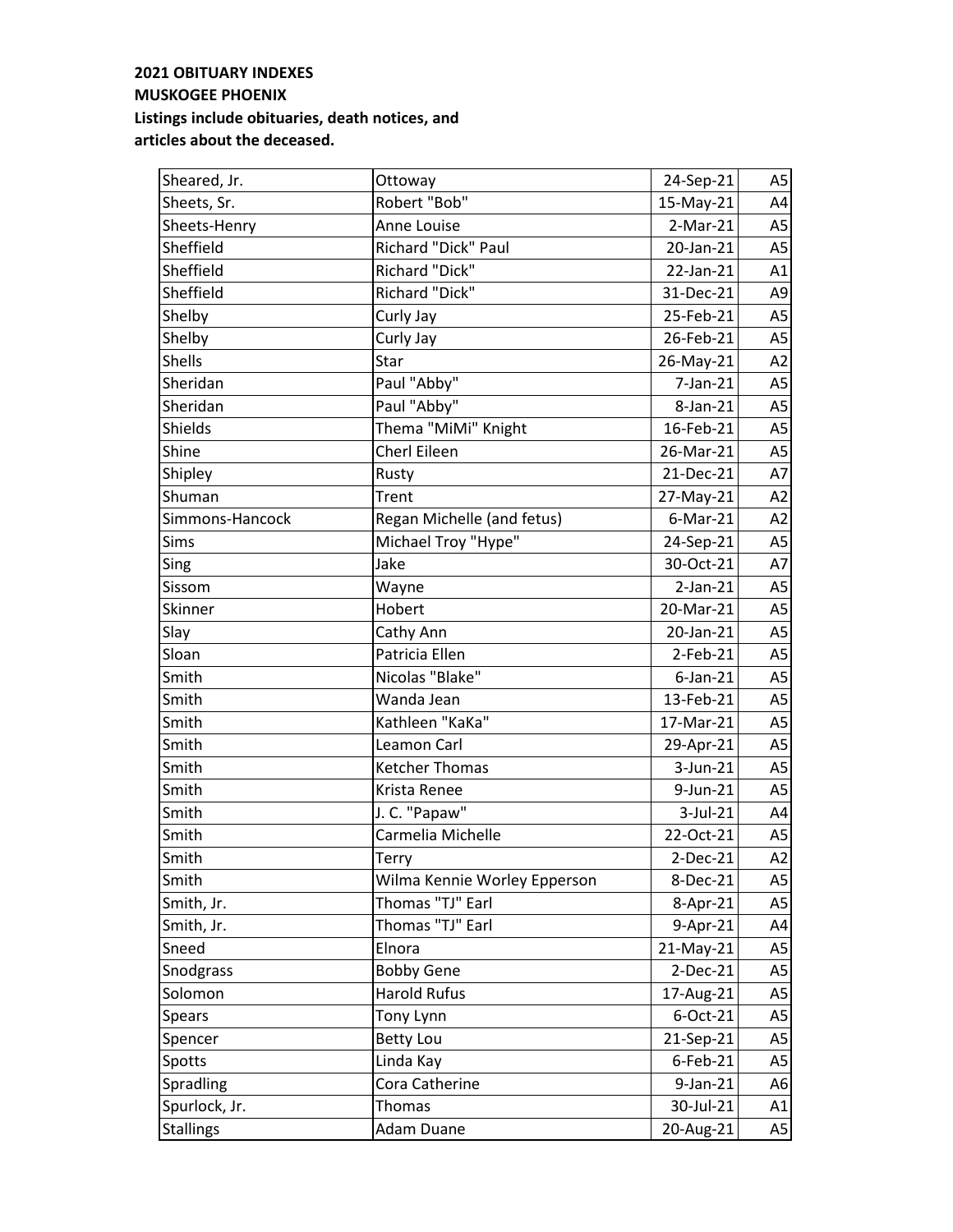| Standefer       | Carl Edward              | $2-Dec-21$ | A5             |
|-----------------|--------------------------|------------|----------------|
| Stanley         | Marvin Ralph             | 27-Feb-21  | A4             |
| Stanley         | Jack                     | 26-Jun-21  | A <sub>5</sub> |
| Stanley         | Mary Allience            | 12-Oct-21  | A <sub>5</sub> |
| <b>Stark</b>    | Alvin                    | 28-Aug-21  | A2             |
| Starr, Jr.      | Robert Leland            | 24-Aug-21  | A <sub>5</sub> |
| Startzman       | <b>Delores Louise</b>    | 27-Oct-21  | A <sub>5</sub> |
| Startzman       | <b>Dolores Louise</b>    | 28-Oct-21  | A <sub>5</sub> |
| Staton          | <b>Roy Everett</b>       | 26-Aug-21  | A <sub>5</sub> |
| Staton          | <b>Roy Everett</b>       | 27-Aug-21  | A <sub>5</sub> |
| Steele          | Bobbye                   | 9-Jul-21   | A <sub>5</sub> |
| <b>Steele</b>   | Bobbye                   | 10-Jul-21  | A5             |
| Stell           | Edna Mae                 | $6-Apr-21$ | A <sub>5</sub> |
| Stell           | Edna Mae                 | 7-Apr-21   | A <sub>5</sub> |
| Stephens        | Parker                   | 4-Feb-21   | A2             |
| <b>Stevens</b>  | Paul David               | 26-Jan-21  | A <sub>5</sub> |
| Stevenson-Greig | <b>Bettie Lou</b>        | 30-Jul-21  | A <sub>5</sub> |
| Stevenson-Greig | <b>Bettie Lou</b>        | 31-Jul-21  | A7             |
| Stewart         | Patricia Joan (Gilliam)  | 23-Feb-21  | A <sub>5</sub> |
| Stewart         | Robert                   | 25-May-21  | A <sub>5</sub> |
| <b>Stewart</b>  | Paul Edward (Rev.)       | 12-Jun-21  | A <sub>5</sub> |
| Stidham         | Mary                     | 27-Aug-21  | A <sub>5</sub> |
| <b>Stipes</b>   | Kimmy                    | 10-Apr-21  | A <sub>5</sub> |
| Stith           | John Patrick             | 17-Feb-21  | A <sub>5</sub> |
| Story           | Susan Renee              | 18-Feb-21  | A4             |
| Strain          | Robert "Leon"            | 20-Feb-21  | A <sub>5</sub> |
| Strain, Sr.     | Robert "Leon"            | 23-Feb-21  | A <sub>5</sub> |
| Stretch         | Myrna Lee Minugh Sanders | 24-Jun-21  | A <sub>5</sub> |
| Strickland      | Rennard (Dr.)            | 9-Jan-21   | A8             |
| Stubbs          | Elizabeth Lucille        | 12-Jan-21  | A <sub>5</sub> |
| Summerlin       | Gerald E.                | 14-Apr-21  | A5             |
| Summerlin       | Pauline (Taylor)         | 24-Dec-21  | A4             |
| Summerlin       | Pauline (Taylor)         | 28-Dec-21  | A5             |
| Summers         | Jon Bradley              | 22-Jan-21  | A <sub>5</sub> |
| <b>Summers</b>  | Jon Bradley              | 22-Jan-21  | A5             |
| Sunday-French   | Dianna Lynn              | 20-Jan-21  | A <sub>5</sub> |
| Sutherland      | Kenneth Fredrick         | 19-Oct-21  | A <sub>5</sub> |
| Swadley         | David R.                 | 5-Feb-21   | A5             |
| Swepston        | Wade Lee                 | 23-Sep-21  | A5             |
| Swift           | Cornelius Dwayne         | 18-Dec-21  | A4             |
| Swimmer         | Oma "Jerry"              | $2-Nov-21$ | A5             |
| Swimmer         | Oma "Jerry"              | 3-Nov-21   | A5             |
| Swindle         | Donnie                   | 2-Dec-21   | A2             |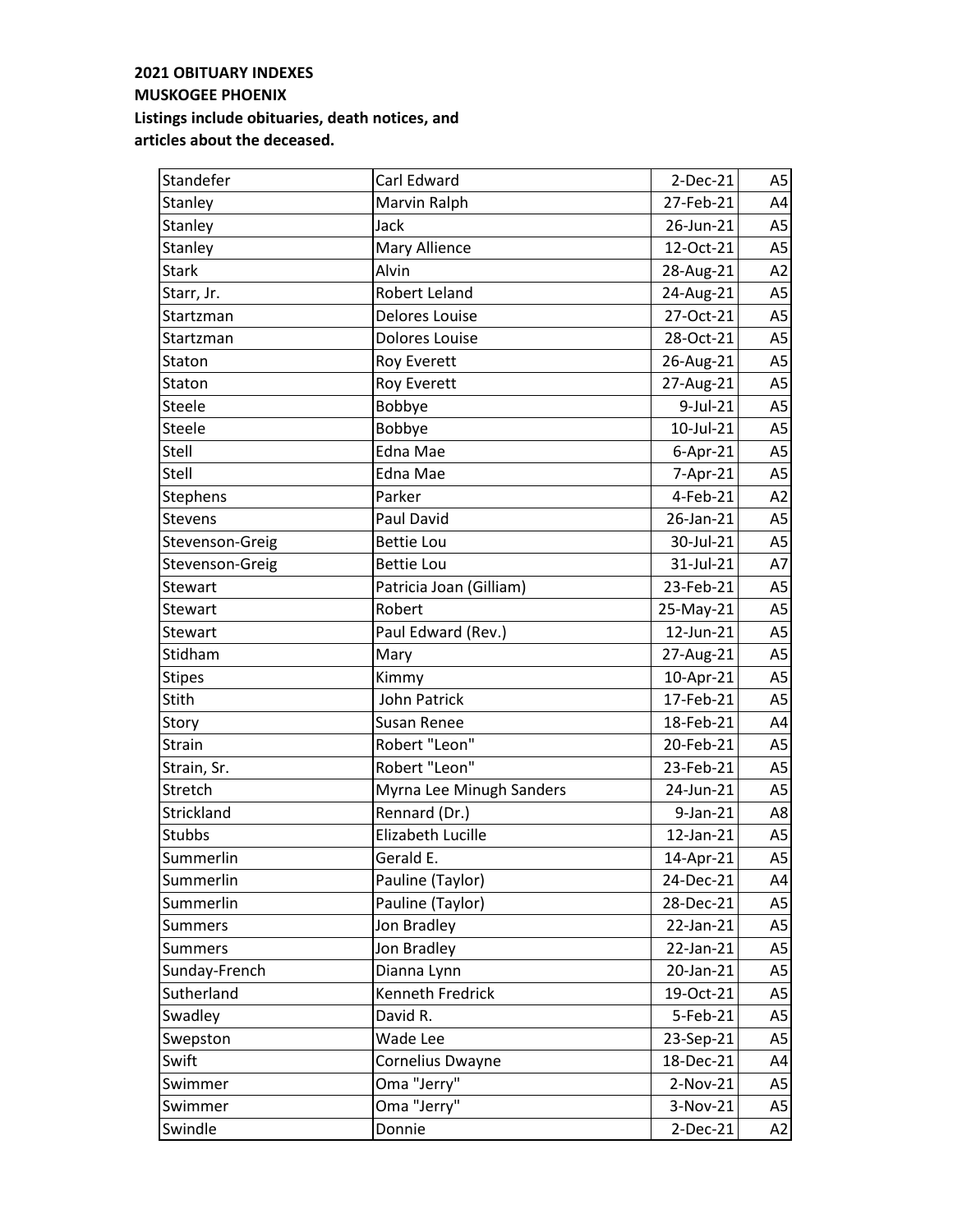| Sykes            | <b>Billie Ruth (Vanderbilt)</b> | 8-Jul-21    | A5             |
|------------------|---------------------------------|-------------|----------------|
| Sykes            | <b>Billie Ruth (Vanderbilt)</b> | 9-Jul-21    | A <sub>5</sub> |
| Synar            | Barbara Jean                    | 25-Aug-21   | A <sub>5</sub> |
| Synar            | Barbara Jean                    | 26-Aug-21   | A <sub>5</sub> |
| <b>Talley</b>    | Randy Lee                       | 7-Jul-21    | A <sub>5</sub> |
| <b>Tarbutton</b> | Ruby Almeda                     | 27-Jul-21   | A <sub>5</sub> |
| Tate             | Maud Alma                       | 18-Nov-21   | A <sub>5</sub> |
| Taylor           | Kyran Lee                       | $2-Jan-21$  | A8             |
| Taylor           | Joshua "Josh" Roy               | 17-Jul-21   | A <sub>5</sub> |
| Taylor           | Joshua "Josh" Roy               | 23-Jul-21   | A <sub>5</sub> |
| Taylor-Carpenter | Cavell Steven                   | 11-Jun-21   | A <sub>5</sub> |
| Taylor-Carpenter | Cavell Steven                   | 12-Jun-21   | A5             |
| <b>Telemchuk</b> | Nicholas                        | 8-Apr-21    | A <sub>5</sub> |
| Terrell          | Margaret                        | 28-May-21   | A <sub>5</sub> |
| <b>Terrell</b>   | Terri June                      | 3-Jun-21    | A <sub>5</sub> |
| Terrell          | Kathalene                       | $2$ -Jul-21 | A <sub>5</sub> |
| Terrell          | Kathalene G.                    | 3-Jul-21    | A4             |
| Terrell          | Kathalene G.                    | $6$ -Jul-21 | A <sub>5</sub> |
| Terrell          | <b>Bonnie</b>                   | 14-Jul-21   | A <sub>5</sub> |
| Terronez         | <b>Ruth Bernice</b>             | 4-Aug-21    | A <sub>5</sub> |
| Terry            | Larry Wayne                     | 29-Apr-21   | A <sub>5</sub> |
| Tharp            | David                           | 20-May-21   | A <sub>5</sub> |
| Thomas           | Erma Lee                        | 17-Sep-21   | A <sub>5</sub> |
| Thomas           | Inez                            | 30-Oct-21   | A7             |
| Thompson         | Bobby Joe (Pastor)              | 4-Mar-21    | A4             |
| Thompson         | Dean Louis                      | 28-Dec-21   | A <sub>5</sub> |
| Thorn            | Grace Jane (Scott)              | 11-Dec-21   | A <sub>5</sub> |
| Thorp-Hines      | Tamara Jane                     | 7-Apr-21    | A <sub>5</sub> |
| Thurston         | Christopher Nathan              | 5-Feb-21    | A <sub>5</sub> |
| <b>Tidwell</b>   | Billy                           | 20-Jul-21   | A5             |
| <b>Tiger</b>     | Yahola                          | 8-Dec-21    | A5             |
| Tillman          | Eliza Mae (Evangelist)          | 7-Jan-21    | A5             |
| Tillman          | Eliza Mae (Evangelist)          | 8-Jan-21    | A5             |
| Tindall          | Gary Edward                     | 26-Jan-21   | A <sub>5</sub> |
| Tindall          | Gary Edward                     | 27-Jan-21   | A5             |
| Tipton           | Iva Maureen King Billings       | 4-Aug-21    | A <sub>5</sub> |
| Todd             | Deborah "Debby" Ann             | 12-Mar-21   | A <sub>5</sub> |
| Todd             | Larry Dean                      | 31-Dec-21   | A4             |
| <b>Triggs</b>    | Gery                            | 7-Jul-21    | A1             |
| <b>Triggs</b>    | Leonard Willard                 | 4-Nov-21    | A <sub>5</sub> |
| <b>Triggs</b>    | Leonard Willard                 | 5-Nov-21    | A5             |
| Trimble          | Willie Juanita                  | 25-Jun-21   | A4             |
| Trimble          | Willie Juanita                  | 26-Jun-21   | A5             |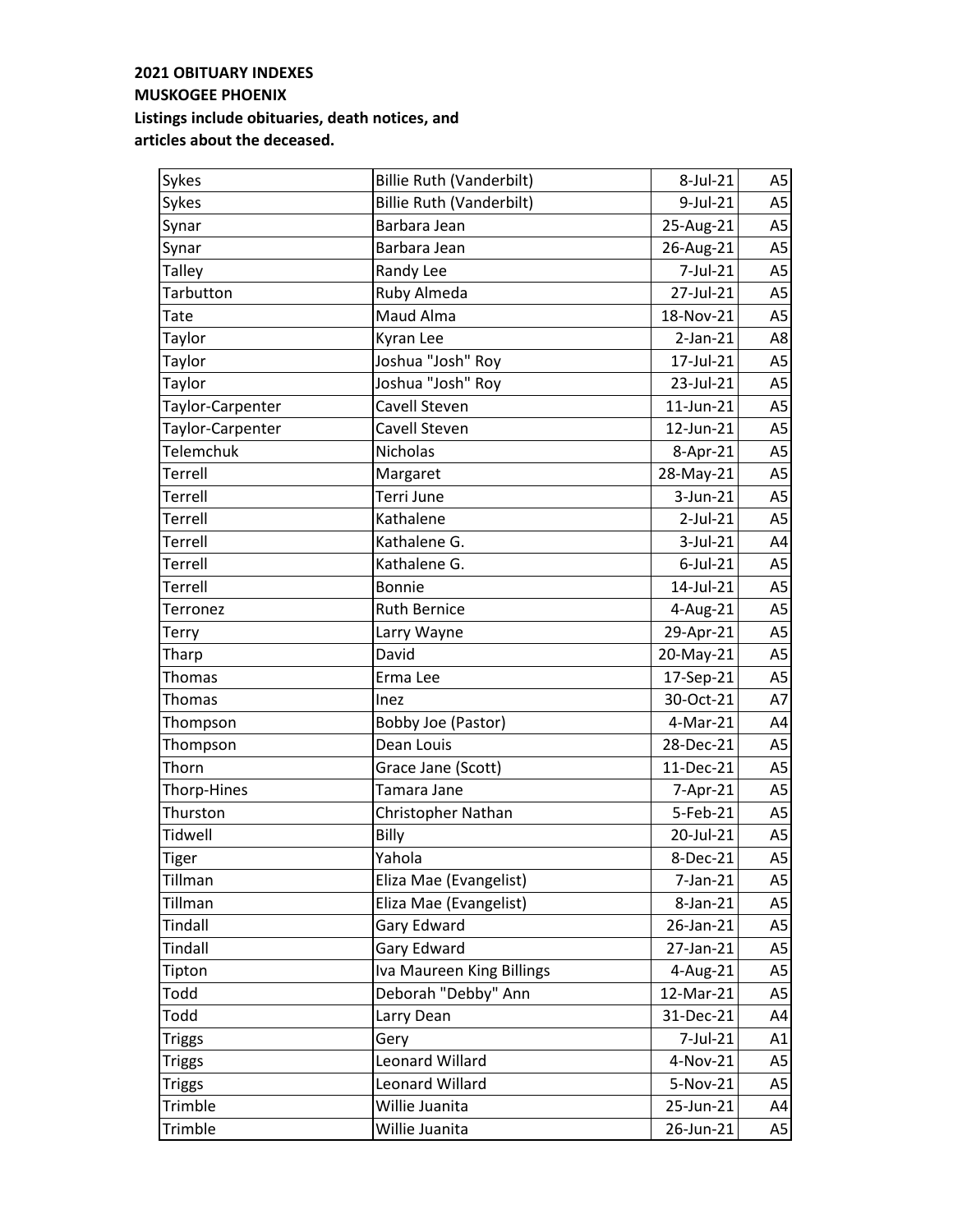| Trimble        | Willie Juanita        | 29-Jun-21      | A5             |
|----------------|-----------------------|----------------|----------------|
| Trimble        | Willie Juanita        | 30-Jun-21      | A4             |
| Trimble        | Willie Juanita        | $1$ -Jul- $21$ | A5             |
| Trimble        | Willie Juanita        | 2-Jul-21       | A <sub>5</sub> |
| Trout          | Lullu Mayola          | 25-Sep-21      | A4             |
| Trout          | Lullu Mayola          | 28-Sep-21      | A <sub>5</sub> |
| Tudor          | Harry Tim             | 25-Feb-21      | A <sub>5</sub> |
| Tuggle         | <b>Hollis</b>         | 22-Apr-21      | A <sub>5</sub> |
| Tuggle         | Hollis                | 23-Apr-21      | A5             |
| Twist          | Greg "Twister"        | 4-Dec-21       | A7             |
| Tyler          | Darlene Phillips      | 13-Aug-21      | A <sub>5</sub> |
| Tyon           | Harry Glen            | 22-Oct-21      | A <sub>5</sub> |
| Underwood      | Mary Katherine (Mrs.) | 26-May-21      | A <sub>5</sub> |
| Underwood      | Mary Katherine        | $4$ -Jun-21    | A <sub>5</sub> |
| Underwood      | Mary Katherine        | 4-Jun-21       | A <sub>5</sub> |
| Underwood      | Mary Katherine        | 5-Jun-21       | A7             |
| Van Treese     | Barry                 | 17-Jun-21      | A2             |
| Vanderbilt     | <b>Billie</b>         | 3-Jul-21       | A4             |
| Vann, III      | Floyd (Mr.)           | 21-May-21      | A <sub>5</sub> |
| Vann, III      | Floyd (Mr.)           | 22-May-21      | A4             |
| Vaughn         | Joyce Ann (Combs)     | 10-Jul-21      | A <sub>5</sub> |
| Vaughn         | Joyce Ann (Combs)     | 13-Jul-21      | A <sub>5</sub> |
| Venable        | <b>Bradley</b>        | 2-Feb-21       | A <sub>5</sub> |
| <b>Villers</b> | William David         | 17-Dec-21      | A4             |
| Vinson         | Daniel "Danny" Lee    | $6$ -Aug-21    | A <sub>5</sub> |
| Voegeli        | Mike L.               | 10-Mar-21      | A <sub>5</sub> |
| Vogt           | Jerry                 | 24-Nov-21      | A <sub>5</sub> |
| Voss           | Nadine                | 9-Jun-21       | A5             |
| Wachob         | Dorothy Ann           | 8-Jul-21       | A <sub>5</sub> |
| Wainwright     | George F.             | 30-Jun-21      | A4             |
| Wait           | Pearl Berniece        | 9-Jan-21       | A6             |
| Walker         | Riley                 | 8-Sep-21       | A2             |
| Walker         | Prentice Jamal        | 17-Sep-21      | A5             |
| Walker         | Bethsheba Jacqueline  | 24-Sep-21      | A5             |
| Wallace        | Gordon Foy            | 18-Aug-21      | A5             |
| Walters        | <b>B.</b> B.          | 13-Jan-21      | A5             |
| Walters        | Margie Louise         | 24-Feb-21      | A5             |
| Walters        | Shirley Lee           | 24-Sep-21      | A <sub>5</sub> |
| Ward           | George C.             | 10-Apr-21      | A <sub>5</sub> |
| Ward           | Pauline Bell          | 28-Apr-21      | A4             |
| Ward           | Pauline Bell          | 29-Apr-21      | A <sub>5</sub> |
| Ward           | <b>Eddie Dale</b>     | 17-Sep-21      | A5             |
| Ware           | James "Jim" B.        | 20-Jan-21      | A5             |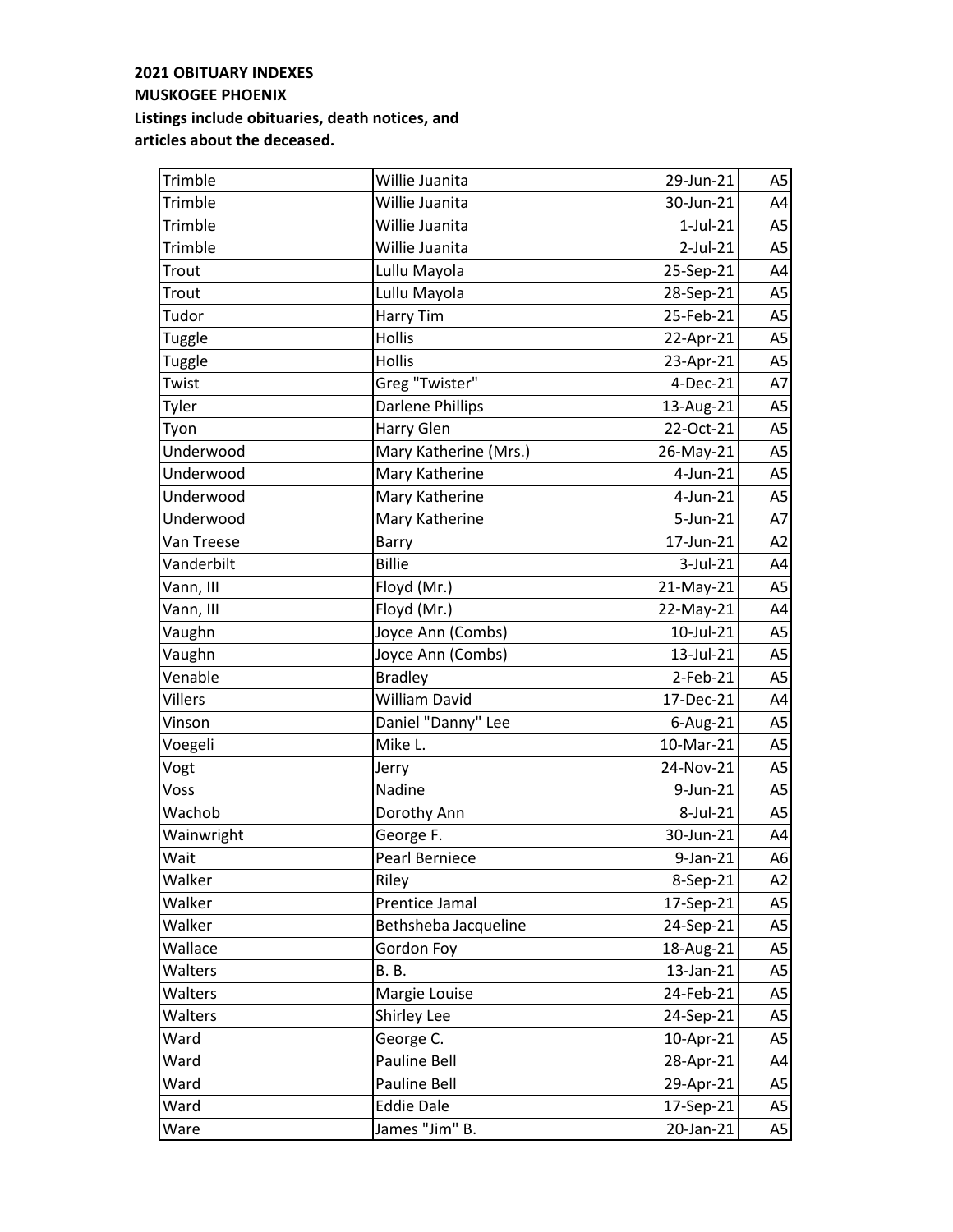| Warren, Sr.  | Robert "Scooby" Lewis       | 13-Aug-21   | A <sub>5</sub> |
|--------------|-----------------------------|-------------|----------------|
| Warren, Sr.  | Robert "Scooby" Lewis       | 14-Aug-21   | A4             |
| Watson       | Larry D.                    | 29-Sep-21   | A <sub>5</sub> |
| Watson       | Brenda Joyce                | 8-Oct-21    | A <sub>5</sub> |
| Watson       | <b>Brenda Joyce</b>         | 9-Oct-21    | A4             |
| Watts        | Deborah Frances (Rivard)    | 4-Aug-21    | A <sub>5</sub> |
| Weatherford  | Harold Lee                  | $6$ -Mar-21 | A4             |
| Weatherford  | E. Pauline                  | 28-Sep-21   | A <sub>5</sub> |
| Weaver       | Rosa "Faye"                 | $2-Mar-21$  | A <sub>5</sub> |
| Webb         | Linda Sue                   | 18-Jun-21   | A5             |
| Webb         | Linda Sue                   | 19-Jun-21   | A <sub>5</sub> |
| Webb         | Karen Alice                 | 22-Jul-21   | A <sub>5</sub> |
| Webster      | Quincy Lee                  | 21-May-21   | A <sub>5</sub> |
| Webster      | <b>Bobby Gene</b>           | 4-Aug-21    | A <sub>5</sub> |
| Weeden       | Jamison Jaron               | 18-Jun-21   | A <sub>5</sub> |
| Weisser      | Gilbert                     | 16-Jan-21   | A4             |
| Wells        | <b>Betty</b>                | 3-Apr-21    | A <sub>5</sub> |
| Wells        | <b>Betty Sue</b>            | $6-Apr-21$  | A <sub>5</sub> |
| Werntz       | Lucy Ann                    | 10-Aug-21   | A <sub>5</sub> |
| West         | <b>Ruby Ellen</b>           | 8-May-21    | A4             |
| Westbrook    | Sandra Kay                  | 16-Sep-21   | A <sub>5</sub> |
| Westbrook    | Rose Lou                    | 10-Nov-21   | A <sub>5</sub> |
| Westmoreland | Isaiah                      | 17-Aug-21   | A1             |
| Whaley       | Benjamin Clyde              | $2-Jan-21$  | A8             |
| Wheeler      | [Virginia Ann Ferry]<br>Ann | 9-Jan-21    | A <sub>5</sub> |
| Wheelock     | <b>Steven Bruce</b>         | $1-Apr-21$  | A <sub>5</sub> |
| Wheelock     | Steven "Steve" Bruce        | $2-Apr-21$  | A <sub>5</sub> |
| Whisenhunt   | <b>Randall Dee</b>          | 23-Oct-21   | A7             |
| Whitaker     | Marcus Lee                  | 24-Dec-21   | A4             |
| Whitaker     | Marcus Lee                  | 28-Dec-21   | A <sub>5</sub> |
| White        | Joseph                      | 25-Jun-21   | A2             |
| White        | Sarah M.                    | 24-Sep-21   | A5             |
| White        | Sarah M.                    | 29-Sep-21   | A5             |
| White        | Sarah M.                    | 30-Sep-21   | A5             |
| White        | Ada Rubeal                  | 27-Nov-21   | A <sub>5</sub> |
| Whitewater   | Anthony "Tony" Lee          | 6-Oct-21    | A <sub>5</sub> |
| Whitten      | Joe Paue                    | 24-Sep-21   | A <sub>5</sub> |
| Wiedel       | Nancy Ann (Helvey)          | 5-Jan-21    | A <sub>5</sub> |
| Wildcat, Sr. | Luman                       | 2-Feb-21    | A <sub>5</sub> |
| Wiley        | Roger                       | 4-Jun-21    | A <sub>5</sub> |
| Williams     | <b>Curtis Montrell</b>      | 30-Mar-21   | A2             |
| Williams     | Jerry Neal                  | 3-Apr-21    | A5             |
| Williams     | Paulene                     | 27-May-21   | A5             |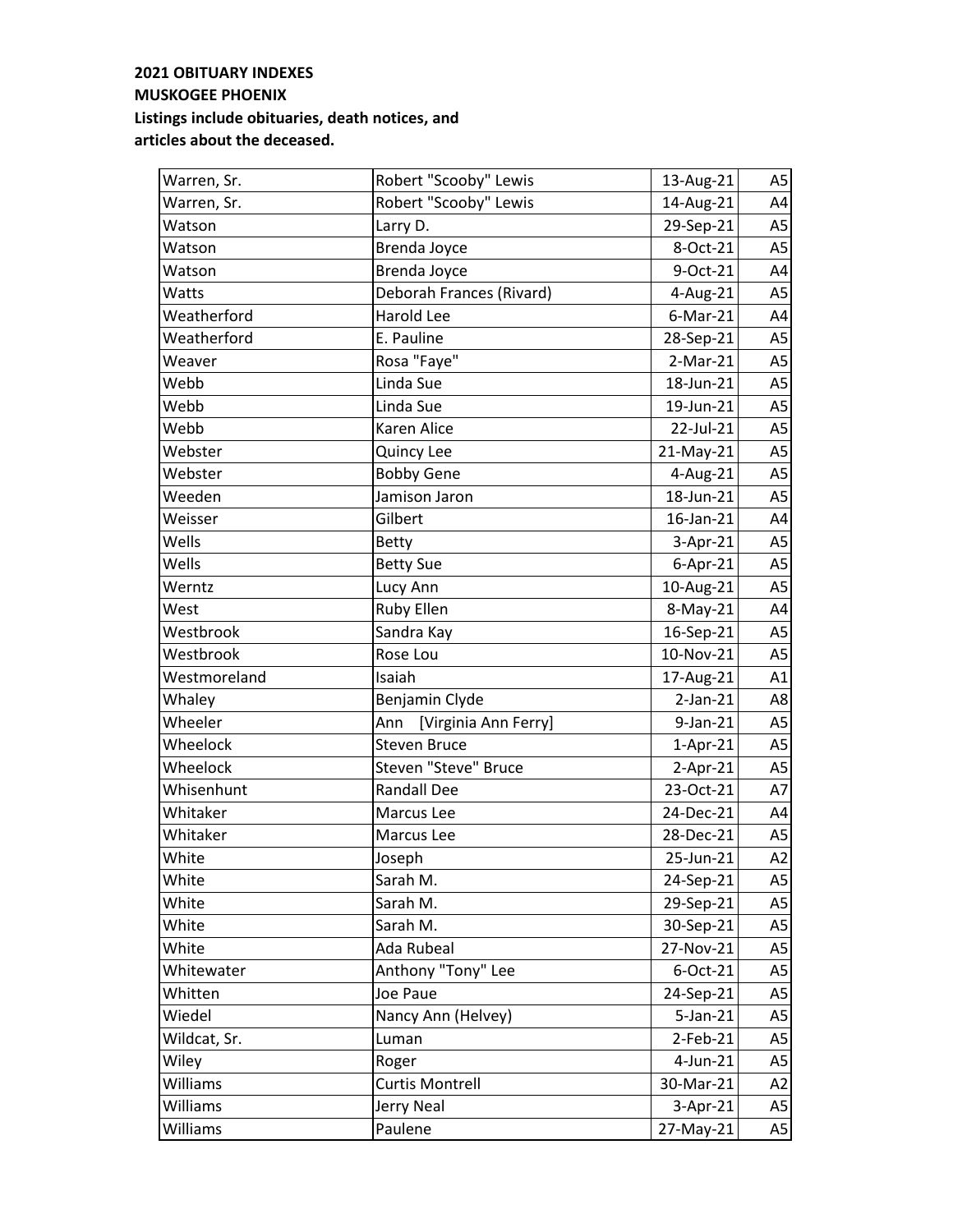| Williams    | <b>Gary Gene</b>       | $2$ -Jun- $21$ | A5             |
|-------------|------------------------|----------------|----------------|
| Williams    | <b>Curtis Montrell</b> | 23-Jun-21      | A2             |
| Williams    | <b>Curtis Montrell</b> | $1$ -Jul- $21$ | A2             |
| Williams    | Mary Jo                | 26-Aug-21      | A <sub>5</sub> |
| Williams    | <b>Woxie Annette</b>   | 28-Aug-21      | A <sub>6</sub> |
| Williams    | Christopher            | 9-Dec-21       | A <sub>5</sub> |
| Willmon     | Jackie D.              | $7$ -Jan- $21$ | A <sub>5</sub> |
| Wilson      | John Wesley            | 20-Feb-21      | A <sub>5</sub> |
| Wilson      | Jim                    | $2-Mar-21$     | A <sub>5</sub> |
| Wilson      | James "Jim" Andrew     | 4-Mar-21       | A4             |
| Wilson      | James Andrew           | $6$ -Mar-21    | A4             |
| Wilson      | Marifrances            | 9-Oct-21       | A4             |
| Wilson      | Jim                    | 31-Dec-21      | A <sub>9</sub> |
| Wimber      | Patricia Ann           | 28-Apr-21      | A4             |
| Wimber      | Patricia Ann           | 29-Apr-21      | A <sub>5</sub> |
| Wimber      | Patricia               | 30-Apr-21      | A <sub>5</sub> |
| Wisdom      | <b>Brad Wilson</b>     | 28-Apr-21      | A4             |
| Woodall     | Randall Ray            | 25-Sep-21      | A4             |
| Woodard     | Lavinia Faye Hart      | 13-Jan-21      | A <sub>5</sub> |
| Woods       | Joshua Morton          | $2-Jan-21$     | A8             |
| Woods       | James "Jim"            | $6$ -Jan-21    | A <sub>5</sub> |
| Woods       | James                  | 8-Jan-21       | A <sub>5</sub> |
| Woods       | James "Jim"            | 8-Jan-21       | A <sub>5</sub> |
| Woods       | Joshua                 | 20-Mar-21      | A1             |
| Woodson     | Edith Joyce (Trott)    | 10-Sep-21      | A <sub>5</sub> |
| Woodson     | Edith Joyce (Trott)    | 25-Sep-21      | A4             |
| Workman     | Dean Robert            | 5-Mar-21       | A <sub>5</sub> |
| Workman     | Robert Dean            | $6$ -Mar-21    | A4             |
| Workman     | Robert Dean            | 25-Mar-21      | A4             |
| Workman     | Robert Dean            | 26-Mar-21      | A <sub>5</sub> |
| Workman     | Sandra Gail            | 31-Dec-21      | A4             |
| Wright      | Twyla Lee              | 19-Mar-21      | A5             |
| Wright      | Twyla Rowe             | 20-Mar-21      | A <sub>5</sub> |
| Wright      | Montie Lee             | 4-Aug-21       | A5             |
| Wright      | Montie Lee             | 5-Aug-21       | A5             |
| Wright      | Montie Lee             | 6-Aug-21       | A5             |
| Wright      | Charles Alonzo         | 21-Oct-21      | A5             |
| Wright      | Francis                | 20-Nov-21      | A <sub>5</sub> |
| Wright      | Amy                    | 2-Dec-21       | A2             |
| Wright, Jr. | <b>Leonard Charles</b> | 27-Nov-21      | A5             |
| Yalartai    | Gabriel                | 28-Dec-21      | A2             |
| Yates       | Kaeos                  | 24-Feb-21      | A2             |
| Yocham      | Johnny Wayne           | 15-Sep-21      | A5             |